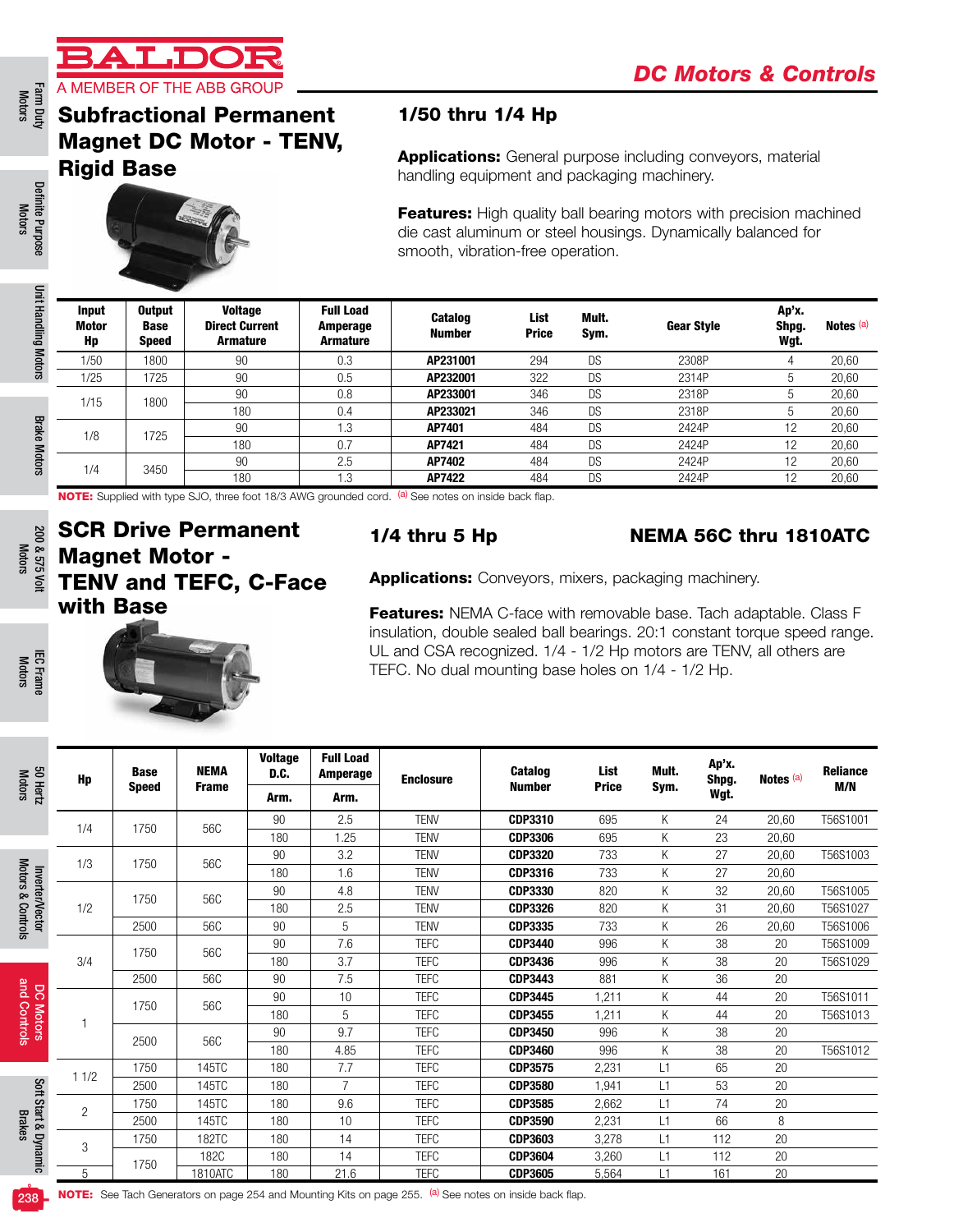

### Integral DC Tach Permanent Magnet SCR Drive Motor - TENV and TEFC, C-Face with Base

NEMA Frame **Voltage** D.C.

Arm. Arm.



Hp Base Speed

#### 1/4 thru 5 Hp NEMA 56C thru 1810ATC

Applications: Conveyors and metering pumps (precise speed regulation).

Features: Provides an integral 50 VDC per 1000 RPM precision tachometer for closed loop drive system. Class F insulation. 20:1 constant torque speed range with NEMA Type K control. 1/4 - 1/2 motors are TENV, all others are TEFC.

> List Price

Mult. Sym.

Ap'x. Shpg. Wgt.

Notes (a)

Number

180 1.25 TENV CDPT3306 1,984 K 27 20,60

180 1.6 TENV CDPT3316 2,024 K 30 20,60

180 2.5 TENV CDPT3326 2,151 K 36 20,60

180 | 3.7 | TEFC | **CDPT3436** 2,275 K 45 20

Farm Duty Motors

50 Hertz Motors

8

# Soft Starters &

Dynamic Brakes

CAUTION: Explosion-proof motors have a tight fit between mating parts to ensure the integrity of the explosion-proof enclosure. This can lead to an accumulation of moisture inside the motors due to condensation. Care should be used when selecting an explosion-proof motor, especially when installed outdoors and on intermittent duty.



Full Load

(a) See notes on inside back flap.

## Explosion Proof Permanent Magnet SCR Drive Motor - TEFC, C-Face with Base



Amperage Fnclosure Catalog

1/4 1750 56C <del>90 2.5 TENY</del> **CDPT3310** 1,984 K 27 20,60

1/3 1750 56C <u>90 3.2 TENY</u> **CDPT3320** 2,024 K 30 20,60

1/2 1750 56C <del>90 4.8 TENY **CDPT3330** 2,151 K 35 20,60</del><br>1/2 1750 56C <del>100 4.8 TENY **CDPT5330** 2,151 K 35 20,60</del>

3/4 <sup>1750</sup> 56C <sup>90</sup> 7.6 TEFC CDPT3440 2,275 <sup>K</sup> <sup>44</sup> <sup>20</sup>

1 | 1750 | 56C |  $\frac{90}{100}$  | 10 | TEFC | CDPT3445 2,538 K 50 20

3 1750 182ATC 180 14 TEFC CDPT3603 4,598 L1 122 20 5 1750 1810ATC 180 24.5 TEFC CDPT3605 6,878 L1 164 20

### 1/4 thru 1 1/2 Hp NEMA 56C thru 145TC

Applications: Conveyors, feeders, and pumps (adjustable speed and constant torque for hazardous locations).

**Features:** NEMA C-Face with welded on base. 20:1 constant torque speed range. UL and CSA. Division 1, Class I, Group D; Class II, Group F & G, T3C. Thermostat and explosion proof conduit box included. Not tach adaptable.

| Hp   | <b>Base</b>  | <b>NEMA</b>  | <b>Voltage</b><br>D.C. | <b>Full Load</b><br><b>Amperage</b> | <b>Catalog</b>  | <b>XP</b>      | <b>Temp</b>      | List         | Mult. | Ap'x.<br>Shpg. | Notes (a) |
|------|--------------|--------------|------------------------|-------------------------------------|-----------------|----------------|------------------|--------------|-------|----------------|-----------|
|      | <b>Speed</b> | <b>Frame</b> | Arm.                   | Arm.                                | Number          | CIs/Grp        | <b>Code</b>      | <b>Price</b> | Sym.  | Wgt.           |           |
| 1/4  | 1750         | 56C          | 90                     | 2.7                                 | <b>CDPX3410</b> | $\circled{2}$  | T3C              | 1.907        | Κ     | 38             | 20,59     |
|      |              |              | 180                    | 1.3                                 | <b>CDPX3406</b> | $\circled{2}$  | T3C              | 1,907        | K.    | 38             | 20,59     |
|      |              | 56C          | 90                     | 3.6                                 | <b>CDPX3420</b> | $\circled{2}$  | T <sub>3</sub> C | 2.396        | K     | 43             | 20,59     |
| 1/3  | 1750         |              | 180                    | 1.7                                 | <b>CDPX3416</b> | $^{\circledR}$ | T3C              | 2.396        | K.    | 44             | 20,59     |
| 1/2  | 1750         | 56C          | 90                     | 5.2                                 | <b>CDPX3430</b> | $^{\circledR}$ | T3C              | 2,705        | K.    | 46             | 20,59     |
|      |              |              | 180                    | 2.5                                 | <b>CDPX3426</b> | $\circled{2}$  | T3C              | 2.705        | Κ     | 46             | 20,59     |
| 3/4  | 1750         | 56C          | 90                     | $\overline{7}$                      | <b>CDPX3440</b> | $^{\circledR}$ | T3C              | 3.344        | K.    | 51             | 20,59     |
|      |              |              | 180                    | 3.5                                 | <b>CDPX3436</b> | $\circled{2}$  | T3C              | 3,344        | Κ     | 51             | 20,59     |
|      | 1750         | 56C          | 90                     | 9.6                                 | <b>CDPX3545</b> | $\circled{2}$  | T <sub>3</sub> C | 4.454        | K.    | 73             | 20,59     |
|      |              |              | 180                    | 4.9                                 | <b>CDPX3555</b> | $\circled{2}$  | T3C              | 4.454        | Κ     | 71             | 20,59     |
| 11/2 | 1750         | 145TC        | 180                    | 7.1                                 | <b>CDPX3575</b> | $\circled{2}$  | T3C              | 4,761        | L1    | 81             | 20,59     |

② Class I, Group D; Class II, Group F&G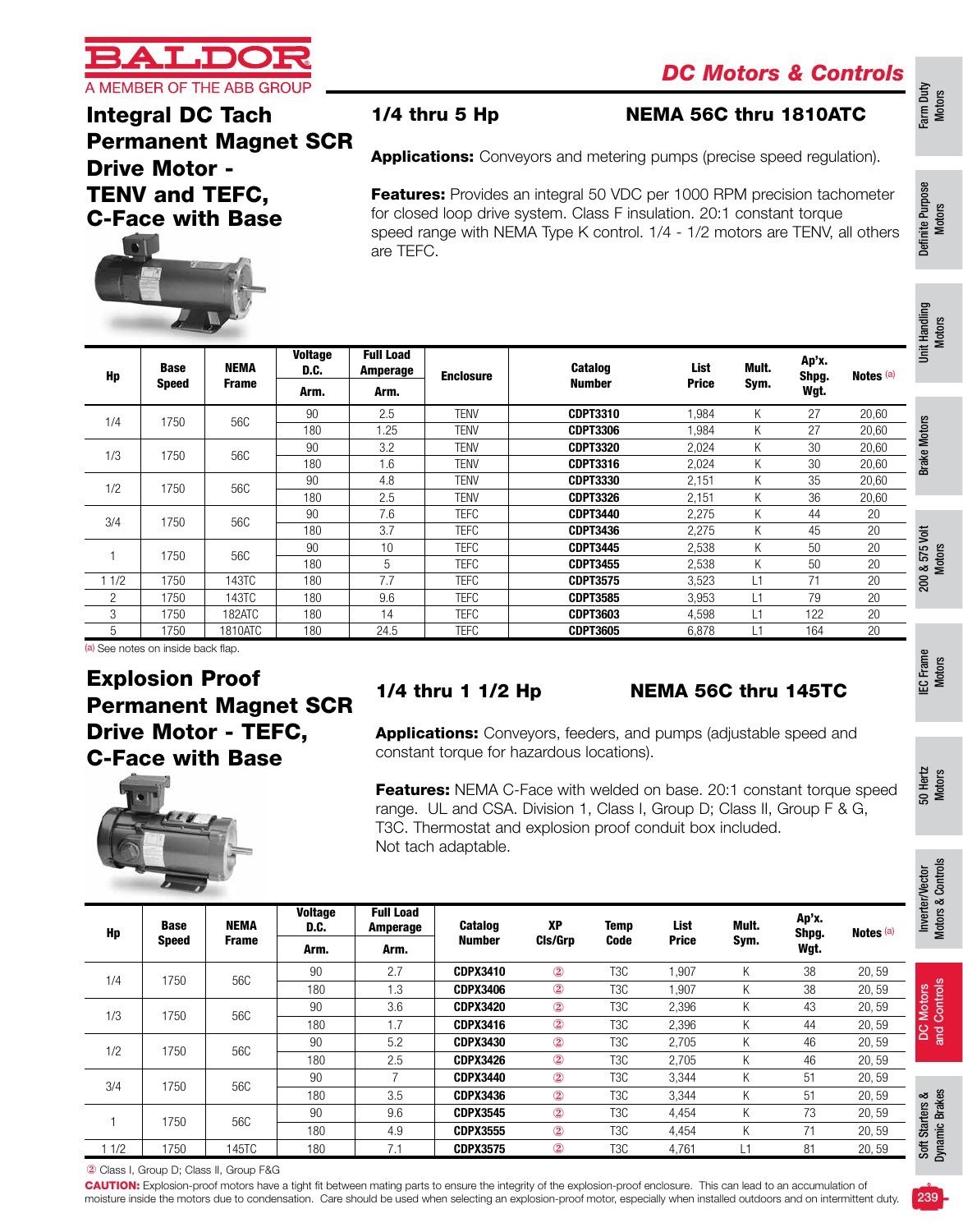

Farm Duty<br>Motors

# Washdown Duty



#### 1/4 thru 5 Hp NEMA 56C thru 1810ATC

| Hp   | <b>Base</b><br><b>Speed</b> | NEMA<br><b>Frame</b> | <b>Voltage</b><br>D.C. | <b>Full Load</b><br>Amperage | <b>Enclosure</b> | <b>Catalog</b><br><b>Number</b> | List<br><b>Price</b> | Mult.<br>Sym. | Ap'x.<br>Shpg. | Notes <sup>(a)</sup> |
|------|-----------------------------|----------------------|------------------------|------------------------------|------------------|---------------------------------|----------------------|---------------|----------------|----------------------|
|      |                             |                      | Arm.                   | Arm.                         |                  |                                 |                      |               | Wgt.           |                      |
| 1/4  | 1750                        | 56C                  | 90                     | 2.5                          | <b>TENV</b>      | <b>CDPWD3310</b>                | 900                  | K             | 25             | 20,60                |
|      |                             |                      | 180                    | 1.25                         | <b>TENV</b>      | CDPWD3306                       | 900                  | K             | 24             | 20,60                |
| 1/3  | 1750                        | 56C                  | 90                     | 3.2                          | <b>TENV</b>      | CDPWD3320                       | 950                  | K             | 27             | 20,60                |
|      |                             |                      | 180                    | 1.6                          | <b>TENV</b>      | <b>CDPWD3316</b>                | 950                  | K             | 27             | 20,60                |
| 1/2  | 1750                        | 56C                  | 90                     | 4.8                          | TENV             | <b>CDPWD3330</b>                | 1,068                | Κ             | 32             | 20,60                |
|      |                             |                      | 180                    | 2.5                          | TENV             | CDPWD3326                       | 068                  | Κ             | 32             | 20,60                |
| 3/4  | 1750                        | 56C                  | 90                     | 7.6                          | <b>TEFC</b>      | CDPWD3440                       | ,289                 | Κ             | 38             | 20                   |
|      |                             |                      | 180                    | 3.7                          | <b>TEFC</b>      | CDPWD3436                       | .289                 | Κ             | 38             | 20                   |
|      | 1750                        | 56C                  | 90                     | 10                           | <b>TEFC</b>      | CDPWD3445                       | .572                 | Κ             | 44             | 20                   |
|      |                             |                      | 180                    | 5                            | <b>TEFC</b>      | <b>CDPWD3455</b>                | .572                 | Κ             | 44             | 20                   |
| 11/2 | 1750                        | 145TC                | 180                    | 7.7                          | <b>TEFC</b>      | <b>CDPWD3575</b>                | 3.008                | L1            | 66             | 20                   |
| 2    | 1750                        | 145TC                | 180                    | 9.6                          | <b>TEFC</b>      | <b>CDPWD3585</b>                | 3,590                | L1            | 75             | 20                   |
| 3    | 1750                        | <b>182TC</b>         | 180                    | 14                           | <b>TEFC</b>      | <b>CDPWD3603</b>                | 4,595                | L1            | 116            | 20                   |
| 5    | 1750                        | 1810ATC              | 180                    | 24.5                         | <b>TEFC</b>      | <b>CDPWD3605</b>                | 7.783                | L1            | 157            | 20                   |

# Paint Free Washdown Duty Permanent Magnet SCR Drive Motor, TEFC, C-Face with Base

|              | <b>Washdown Duty</b> | <b>Permanent Magnet SCR</b>                                                                                            |                        | $1/4$ thru 5 Hp<br>NEMA 56C thru 1810ATC |                                                                                                                                                                                                                                                                                                                                                                                                                                                                                                                 |                                 |                 |                |                       |                      |  |  |  |
|--------------|----------------------|------------------------------------------------------------------------------------------------------------------------|------------------------|------------------------------------------|-----------------------------------------------------------------------------------------------------------------------------------------------------------------------------------------------------------------------------------------------------------------------------------------------------------------------------------------------------------------------------------------------------------------------------------------------------------------------------------------------------------------|---------------------------------|-----------------|----------------|-----------------------|----------------------|--|--|--|
|              | <b>TEFC, C-Face</b>  | <b>Drive Motor - TENV and</b>                                                                                          |                        |                                          | <b>Applications:</b> Food processing conveyors and feeders exposed to high<br>pressure wash down.                                                                                                                                                                                                                                                                                                                                                                                                               |                                 |                 |                |                       |                      |  |  |  |
|              | with Base            |                                                                                                                        |                        |                                          | Features: Moisture sealant on bolt heads between frame and endplates,<br>neoprene gasketed conduit box. Double sealed ball bearings. Forsheda®<br>running contact v-ring slinger. Stainless steel shaft. Electrostatic epoxy<br>paint coating. Class F insulation. 20:1 constant torque speed range.<br>Tach adaptable. 3300P motors are TENV, all others are TEFC.                                                                                                                                             |                                 |                 |                |                       |                      |  |  |  |
| Hp           | <b>Base</b>          | <b>NEMA</b>                                                                                                            | <b>Voltage</b><br>D.C. | <b>Full Load</b><br>Amperage             | <b>Enclosure</b>                                                                                                                                                                                                                                                                                                                                                                                                                                                                                                | <b>Catalog</b>                  | List            | Mult.          | Ap'x.<br>Shpg.        | Notes <sup>(a)</sup> |  |  |  |
|              | <b>Speed</b>         | <b>Frame</b>                                                                                                           | Arm.                   | Arm.                                     |                                                                                                                                                                                                                                                                                                                                                                                                                                                                                                                 | <b>Number</b>                   | <b>Price</b>    | Sym.           | Wgt.                  |                      |  |  |  |
|              |                      |                                                                                                                        | 90                     | 2.5                                      | <b>TENV</b>                                                                                                                                                                                                                                                                                                                                                                                                                                                                                                     | <b>CDPWD3310</b>                | 900             | Κ              | 25                    | 20,60                |  |  |  |
| 1/4          | 1750                 | 56C                                                                                                                    | 180                    | 1.25                                     | <b>TENV</b>                                                                                                                                                                                                                                                                                                                                                                                                                                                                                                     | <b>CDPWD3306</b>                | 900             | Κ              | 24                    | 20,60                |  |  |  |
|              |                      |                                                                                                                        | 90                     | 3.2                                      | <b>TENV</b>                                                                                                                                                                                                                                                                                                                                                                                                                                                                                                     | <b>CDPWD3320</b>                | 950             | Κ              | 27                    | 20,60                |  |  |  |
| 1/3          | 1750                 | 56C                                                                                                                    | 180                    | 1.6                                      | <b>TENV</b>                                                                                                                                                                                                                                                                                                                                                                                                                                                                                                     | <b>CDPWD3316</b>                | 950             | Κ              | 27                    | 20,60                |  |  |  |
|              |                      |                                                                                                                        | 90                     | 4.8                                      | <b>TENV</b>                                                                                                                                                                                                                                                                                                                                                                                                                                                                                                     | <b>CDPWD3330</b>                | 1,068           | Κ              | $\overline{32}$       | 20,60                |  |  |  |
| 1/2          | 1750                 | 56C                                                                                                                    | 180                    | 2.5                                      | <b>TENV</b>                                                                                                                                                                                                                                                                                                                                                                                                                                                                                                     | <b>CDPWD3326</b>                | 1,068           | Κ              | 32                    | 20,60                |  |  |  |
|              |                      |                                                                                                                        | 90                     | 7.6                                      | <b>TEFC</b>                                                                                                                                                                                                                                                                                                                                                                                                                                                                                                     | <b>CDPWD3440</b>                | 1,289           | Κ              | 38                    | 20                   |  |  |  |
| 3/4          | 1750                 | 56C                                                                                                                    | 180                    | 3.7                                      | <b>TEFC</b>                                                                                                                                                                                                                                                                                                                                                                                                                                                                                                     | CDPWD3436                       | 1,289           | Κ              | 38                    | 20                   |  |  |  |
|              |                      |                                                                                                                        | 90                     | 10                                       | <b>TEFC</b>                                                                                                                                                                                                                                                                                                                                                                                                                                                                                                     | CDPWD3445                       | 1,572           | Κ              | 44                    | 20                   |  |  |  |
| $\mathbf{1}$ | 1750                 | 56C                                                                                                                    | 180                    | 5                                        | <b>TEFC</b>                                                                                                                                                                                                                                                                                                                                                                                                                                                                                                     | <b>CDPWD3455</b>                | 1,572           | Κ              | 44                    | 20                   |  |  |  |
| 11/2         | 1750                 | 145TC                                                                                                                  | 180                    | 7.7                                      | <b>TEFC</b>                                                                                                                                                                                                                                                                                                                                                                                                                                                                                                     | <b>CDPWD3575</b>                | 3,008           | L1             | 66                    | 20                   |  |  |  |
| 2            | 1750                 | 145TC                                                                                                                  | 180                    | 9.6                                      | <b>TEFC</b>                                                                                                                                                                                                                                                                                                                                                                                                                                                                                                     | <b>CDPWD3585</b>                | 3,590           | L1             | 75                    | 20                   |  |  |  |
| 3            | 1750                 | 182TC                                                                                                                  | 180                    | 14                                       | <b>TEFC</b>                                                                                                                                                                                                                                                                                                                                                                                                                                                                                                     | <b>CDPWD3603</b>                | 4,595           | L1             | 116                   | 20                   |  |  |  |
| 5            | 1750                 | 1810ATC                                                                                                                | 180                    | 24.5                                     | <b>TEFC</b>                                                                                                                                                                                                                                                                                                                                                                                                                                                                                                     | <b>CDPWD3605</b>                | 7,783           | L1             | 157                   | 20                   |  |  |  |
|              |                      |                                                                                                                        |                        |                                          |                                                                                                                                                                                                                                                                                                                                                                                                                                                                                                                 |                                 | <b>NEMA 56C</b> |                |                       |                      |  |  |  |
|              |                      | <b>Paint Free Washdown</b><br><b>Duty Permanent Magnet</b><br><b>SCR Drive Motor, TEFC,</b><br><b>C-Face with Base</b> |                        |                                          | $1/4$ thru 1 Hp<br><b>Applications:</b> Food processing, packaging exposed to high pressure<br>washdown with caustic solutions.<br><b>Features:</b> Class F insulation; 20:1 constant torque speed range.<br>Moisture resistant 200°C magnet wire. Sealed ball bearings with moisture<br>resistant grease. Contact lip seals on shaft extensions. Neoprene gaskets.<br>Special processed endplates. 300 series stainless steel motor frame, base,<br>shaft and hardware. No exterior paint. Not tach adaptable. |                                 |                 |                |                       |                      |  |  |  |
|              | <b>Base</b>          | NEMA                                                                                                                   | <b>Voltage</b><br>D.C. | <b>Full Load</b><br><b>Amperage</b>      |                                                                                                                                                                                                                                                                                                                                                                                                                                                                                                                 | Catalog                         |                 | List           | Ap'x.<br>Mult.        | Notes (a)            |  |  |  |
| Hp           | <b>Speed</b>         | <b>Frame</b>                                                                                                           | Arm.                   | Arm.                                     |                                                                                                                                                                                                                                                                                                                                                                                                                                                                                                                 | <b>Number</b>                   |                 | <b>Price</b>   | Shpg.<br>Sym.<br>Wgt. |                      |  |  |  |
|              |                      |                                                                                                                        |                        |                                          |                                                                                                                                                                                                                                                                                                                                                                                                                                                                                                                 |                                 |                 |                |                       |                      |  |  |  |
| 1/4          | 1750                 | 56C                                                                                                                    | 90                     | 2.7                                      |                                                                                                                                                                                                                                                                                                                                                                                                                                                                                                                 | CDPSWD3410                      |                 | 1,077          | Κ<br>29               |                      |  |  |  |
|              |                      |                                                                                                                        | 180                    | 1.3                                      |                                                                                                                                                                                                                                                                                                                                                                                                                                                                                                                 | CDPSWD3406                      |                 | 1,077          | Κ<br>28               |                      |  |  |  |
| 1/2          | 1750                 | 56C                                                                                                                    | 90                     | 5.2                                      |                                                                                                                                                                                                                                                                                                                                                                                                                                                                                                                 | CDPSWD3430                      |                 | 1,276          | 37<br>Κ               | 20<br>20<br>20       |  |  |  |
|              |                      |                                                                                                                        | 180                    | 2.5                                      |                                                                                                                                                                                                                                                                                                                                                                                                                                                                                                                 | CDPSWD3426                      |                 | 1,276          | Κ<br>38               | 20                   |  |  |  |
| 1            | 1750                 | 56C                                                                                                                    | 90<br>180              | 9.6<br>4.9                               |                                                                                                                                                                                                                                                                                                                                                                                                                                                                                                                 | CDPSWD3545<br><b>CDPSWD3555</b> |                 | 1,886<br>1,886 | Κ<br>63<br>Κ<br>63    | 20<br>20             |  |  |  |



Brakes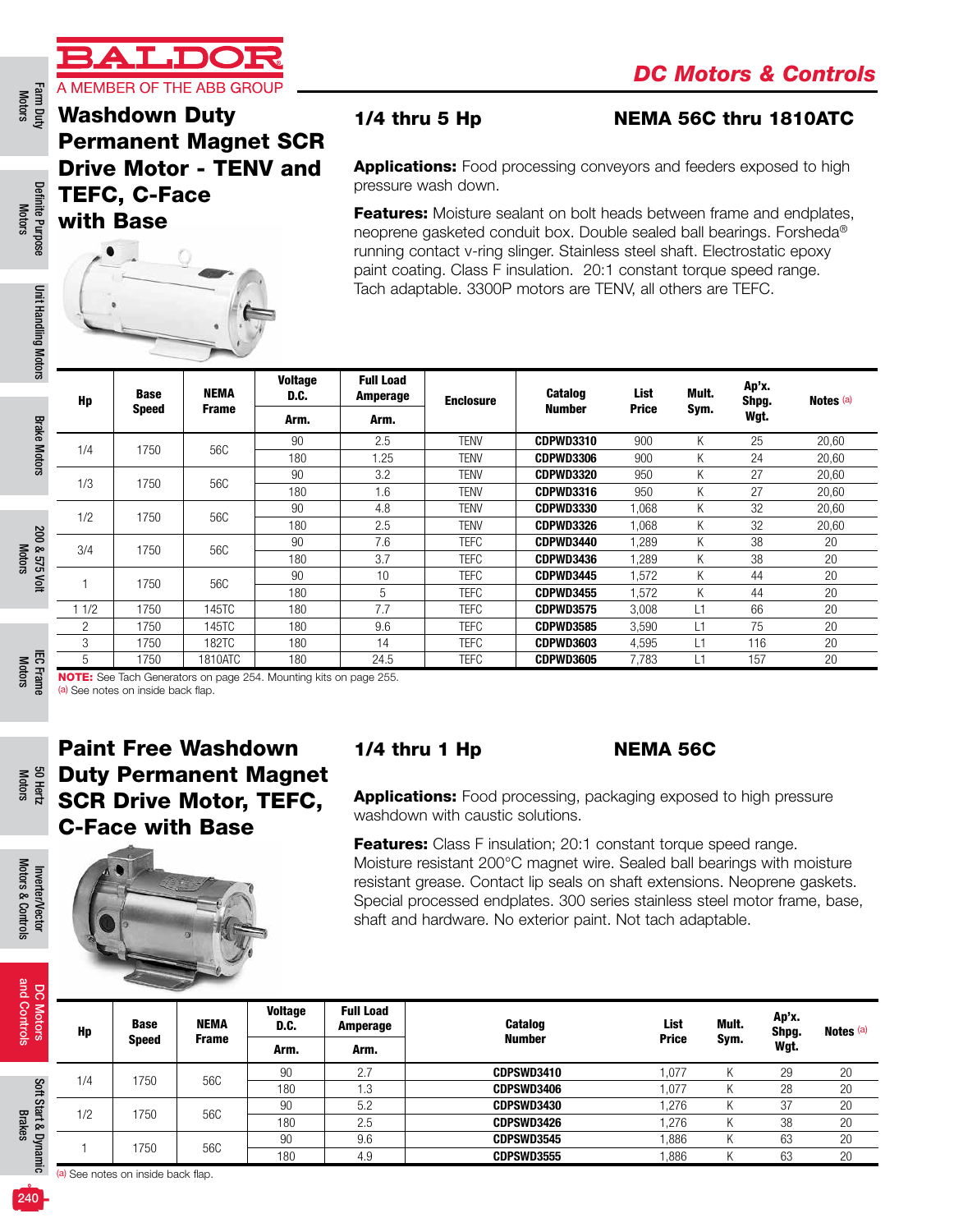

Farm Duty Motors

Definite Purpose Definite Purpose<br>Motors

Unit Handling Unit Handling<br>Motors

### Metric Flange Permanent Magnet SCR Drive Motor, TENV and TEFC, Flange and Face Mount

 $V = W$ 

Full Load

0.15 thru 5 kW IEC D63 thru D112D

Applications: Metric SCR Drive Motor replacement.

0.2 thru 3.7 Hp

Features: Metric Flange or C-Face per IEC 60072-1 Standards. Bolt on non-metric base. Class F insulation. Tach adaptable except type 15kW. 20:1 constant torque speed range. Conforms to IEC 60034-1.



| <b>Price</b><br>Sym.<br><b>Frame</b><br><b>Speed</b><br>Wgt.<br>Arm.<br>Arm.<br><b>Brake Motors</b><br><b>B5 Flange</b><br>D63D<br><b>TENV</b><br><b>VP7424D</b><br>.15/0.20<br>1800<br>180<br>1.1<br>485<br><b>DS</b><br>10<br>60<br><b>TENV</b><br>K<br>23<br>.18/0.25<br>1750<br>D71D<br>180<br>1.25<br><b>VP3311D</b><br>695<br>20,60<br>Κ<br>27<br>1750<br>180<br>1.6<br><b>TENV</b><br>733<br>.25/.33<br>D71D<br><b>VP3316D</b><br>20,60<br>Κ<br>31<br>1750<br>D71D<br>180<br>2.5<br><b>TENV</b><br><b>VP3326D</b><br>820<br>20,60<br>.37/.5<br><b>TEFC</b><br>Κ<br>33<br>3000<br>D71D<br>180<br>2.5<br>850<br><b>VP3428D</b><br>20<br>200 & 575 Volt<br>1750<br>180<br>3.7<br><b>TEFC</b><br>996<br>K<br>40<br>20<br>D80D<br><b>VP3436D</b><br>.57/.75<br>K<br>37<br>3000<br>180<br>3.6<br><b>TEFC</b><br>881<br>D80D<br><b>VP3439D</b><br>20<br>Κ<br>46<br>180<br>5<br><b>TEFC</b><br>20<br>1750<br>D80D<br><b>VP3455D</b><br>1,211<br>.75/1<br>5.1<br>Κ<br><b>TEFC</b><br>996<br>41<br>20<br>3000<br>D80D<br>180<br><b>VP3458D</b><br>7.7<br><b>TEFC</b><br>47<br>20<br>3000<br>180<br>1.110<br>L1<br>D90D<br><b>VP3468D</b><br>1.1/1.5<br>7.7<br>71<br><b>TEFC</b><br>1750<br>D90D<br>180<br>2,244<br>L1<br>20<br><b>VP3575D</b><br>78<br>1750<br>180<br>9.6<br><b>TEFC</b><br>2,677<br>L1<br>20<br>D90D<br><b>VP3585D</b><br>1.5/2<br>IEC Frame<br>Motors<br>180<br>10<br><b>TEFC</b><br>2,244<br>L1<br>69<br>3000<br>D <sub>90</sub> D<br><b>VP3588D</b><br>20<br><b>TEFC</b><br>2.2/3<br>1750<br>180<br>14<br>3,294<br>L1<br>121<br>20<br>D112D<br><b>VP3603D</b><br><b>TEFC</b><br>166<br>3.7/5<br>1750<br>D112D<br>180<br>24.5<br>5,592<br>L1<br>20<br><b>VP3605D</b><br><b>B14 Face</b><br>.15/0.20<br>1800<br>D63D<br>180<br><b>TENV</b><br>VP7424-14<br>485<br><b>DS</b><br>60<br>1.1<br>10<br>.18 / .25<br>D71C<br>180<br><b>TEFC</b><br>781<br>К<br>30<br>20<br>1750<br>1.4<br>VP3411-14<br>.25/.33<br>1.7<br><b>TEFC</b><br>832<br>K<br>31<br>20<br>1750<br>D71C<br>180<br>VP3416-14<br>50 Hertz<br>Motors<br>К<br>31<br>3000<br>D71C<br>180<br>2.5<br><b>TEFC</b><br>850<br>VP3428-14<br>20<br>1.37/.50<br>2.5<br>К<br>37<br>1750<br>D71C<br>180<br><b>TEFC</b><br>VP3426-14<br>881<br>20<br>180<br>3.6<br><b>TEFC</b><br>VP3439-14<br>K<br>35<br>20<br>3000<br>D80C<br>881<br>.56/.75<br>3.7<br><b>TEFC</b><br>K<br>20<br>1750<br>D80C<br>180<br>VP3436-14<br>996<br>40<br>К<br>38<br>D80C<br>180<br>5.1<br><b>TEFC</b><br>996<br>20<br>3000<br>VP3458-14<br>.75/1<br>5<br>K<br>45<br>1750<br>D80C<br>180<br><b>TEFC</b><br>VP3455-14<br>1,211<br>20<br>Inverter/Vector<br>Motors & Controls<br>D80C<br>7.7<br><b>TEFC</b><br>VP3468-14<br>L1<br>43<br>20<br>3000<br>180<br>1,110<br>1.1/1.5<br>7.7<br>73<br>1750<br><b>TEFC</b><br>D90C<br>180<br>VP3575-14<br>2,244<br>L1<br>20<br>70<br>3000<br><b>D90C</b><br>180<br>10.0<br><b>TEFC</b><br>VP3588-14<br>L1<br>20<br>2,244<br>1.5/2<br>20<br>1750<br>D90C<br>180<br>9.6<br><b>TEFC</b><br>VP3585-14<br>L1<br>80<br>2,677 | kW/Hp | <b>Base</b> | <b>NEMA</b> | vonage<br>D.C. | <b>Full Load</b><br><b>Amperage</b> | <b>Enclosure</b> | Catalog<br><b>Number</b> | List | Mult. | Ap'x.<br>Shpg. | Notes <sup>(a)</sup> |  |
|-----------------------------------------------------------------------------------------------------------------------------------------------------------------------------------------------------------------------------------------------------------------------------------------------------------------------------------------------------------------------------------------------------------------------------------------------------------------------------------------------------------------------------------------------------------------------------------------------------------------------------------------------------------------------------------------------------------------------------------------------------------------------------------------------------------------------------------------------------------------------------------------------------------------------------------------------------------------------------------------------------------------------------------------------------------------------------------------------------------------------------------------------------------------------------------------------------------------------------------------------------------------------------------------------------------------------------------------------------------------------------------------------------------------------------------------------------------------------------------------------------------------------------------------------------------------------------------------------------------------------------------------------------------------------------------------------------------------------------------------------------------------------------------------------------------------------------------------------------------------------------------------------------------------------------------------------------------------------------------------------------------------------------------------------------------------------------------------------------------------------------------------------------------------------------------------------------------------------------------------------------------------------------------------------------------------------------------------------------------------------------------------------------------------------------------------------------------------------------------------------------------------------------------------------------------------------------------------------------------------------------------------------------------------------------------------------------------------------------------------------------------------------------------------------------------------------------------------------------------------------------------------------------------------------------------------------------------------------------------------------------|-------|-------------|-------------|----------------|-------------------------------------|------------------|--------------------------|------|-------|----------------|----------------------|--|
|                                                                                                                                                                                                                                                                                                                                                                                                                                                                                                                                                                                                                                                                                                                                                                                                                                                                                                                                                                                                                                                                                                                                                                                                                                                                                                                                                                                                                                                                                                                                                                                                                                                                                                                                                                                                                                                                                                                                                                                                                                                                                                                                                                                                                                                                                                                                                                                                                                                                                                                                                                                                                                                                                                                                                                                                                                                                                                                                                                                                     |       |             |             |                |                                     |                  |                          |      |       |                |                      |  |
|                                                                                                                                                                                                                                                                                                                                                                                                                                                                                                                                                                                                                                                                                                                                                                                                                                                                                                                                                                                                                                                                                                                                                                                                                                                                                                                                                                                                                                                                                                                                                                                                                                                                                                                                                                                                                                                                                                                                                                                                                                                                                                                                                                                                                                                                                                                                                                                                                                                                                                                                                                                                                                                                                                                                                                                                                                                                                                                                                                                                     |       |             |             |                |                                     |                  |                          |      |       |                |                      |  |
|                                                                                                                                                                                                                                                                                                                                                                                                                                                                                                                                                                                                                                                                                                                                                                                                                                                                                                                                                                                                                                                                                                                                                                                                                                                                                                                                                                                                                                                                                                                                                                                                                                                                                                                                                                                                                                                                                                                                                                                                                                                                                                                                                                                                                                                                                                                                                                                                                                                                                                                                                                                                                                                                                                                                                                                                                                                                                                                                                                                                     |       |             |             |                |                                     |                  |                          |      |       |                |                      |  |
|                                                                                                                                                                                                                                                                                                                                                                                                                                                                                                                                                                                                                                                                                                                                                                                                                                                                                                                                                                                                                                                                                                                                                                                                                                                                                                                                                                                                                                                                                                                                                                                                                                                                                                                                                                                                                                                                                                                                                                                                                                                                                                                                                                                                                                                                                                                                                                                                                                                                                                                                                                                                                                                                                                                                                                                                                                                                                                                                                                                                     |       |             |             |                |                                     |                  |                          |      |       |                |                      |  |
|                                                                                                                                                                                                                                                                                                                                                                                                                                                                                                                                                                                                                                                                                                                                                                                                                                                                                                                                                                                                                                                                                                                                                                                                                                                                                                                                                                                                                                                                                                                                                                                                                                                                                                                                                                                                                                                                                                                                                                                                                                                                                                                                                                                                                                                                                                                                                                                                                                                                                                                                                                                                                                                                                                                                                                                                                                                                                                                                                                                                     |       |             |             |                |                                     |                  |                          |      |       |                |                      |  |
|                                                                                                                                                                                                                                                                                                                                                                                                                                                                                                                                                                                                                                                                                                                                                                                                                                                                                                                                                                                                                                                                                                                                                                                                                                                                                                                                                                                                                                                                                                                                                                                                                                                                                                                                                                                                                                                                                                                                                                                                                                                                                                                                                                                                                                                                                                                                                                                                                                                                                                                                                                                                                                                                                                                                                                                                                                                                                                                                                                                                     |       |             |             |                |                                     |                  |                          |      |       |                |                      |  |
|                                                                                                                                                                                                                                                                                                                                                                                                                                                                                                                                                                                                                                                                                                                                                                                                                                                                                                                                                                                                                                                                                                                                                                                                                                                                                                                                                                                                                                                                                                                                                                                                                                                                                                                                                                                                                                                                                                                                                                                                                                                                                                                                                                                                                                                                                                                                                                                                                                                                                                                                                                                                                                                                                                                                                                                                                                                                                                                                                                                                     |       |             |             |                |                                     |                  |                          |      |       |                |                      |  |
|                                                                                                                                                                                                                                                                                                                                                                                                                                                                                                                                                                                                                                                                                                                                                                                                                                                                                                                                                                                                                                                                                                                                                                                                                                                                                                                                                                                                                                                                                                                                                                                                                                                                                                                                                                                                                                                                                                                                                                                                                                                                                                                                                                                                                                                                                                                                                                                                                                                                                                                                                                                                                                                                                                                                                                                                                                                                                                                                                                                                     |       |             |             |                |                                     |                  |                          |      |       |                |                      |  |
|                                                                                                                                                                                                                                                                                                                                                                                                                                                                                                                                                                                                                                                                                                                                                                                                                                                                                                                                                                                                                                                                                                                                                                                                                                                                                                                                                                                                                                                                                                                                                                                                                                                                                                                                                                                                                                                                                                                                                                                                                                                                                                                                                                                                                                                                                                                                                                                                                                                                                                                                                                                                                                                                                                                                                                                                                                                                                                                                                                                                     |       |             |             |                |                                     |                  |                          |      |       |                |                      |  |
|                                                                                                                                                                                                                                                                                                                                                                                                                                                                                                                                                                                                                                                                                                                                                                                                                                                                                                                                                                                                                                                                                                                                                                                                                                                                                                                                                                                                                                                                                                                                                                                                                                                                                                                                                                                                                                                                                                                                                                                                                                                                                                                                                                                                                                                                                                                                                                                                                                                                                                                                                                                                                                                                                                                                                                                                                                                                                                                                                                                                     |       |             |             |                |                                     |                  |                          |      |       |                |                      |  |
|                                                                                                                                                                                                                                                                                                                                                                                                                                                                                                                                                                                                                                                                                                                                                                                                                                                                                                                                                                                                                                                                                                                                                                                                                                                                                                                                                                                                                                                                                                                                                                                                                                                                                                                                                                                                                                                                                                                                                                                                                                                                                                                                                                                                                                                                                                                                                                                                                                                                                                                                                                                                                                                                                                                                                                                                                                                                                                                                                                                                     |       |             |             |                |                                     |                  |                          |      |       |                |                      |  |
|                                                                                                                                                                                                                                                                                                                                                                                                                                                                                                                                                                                                                                                                                                                                                                                                                                                                                                                                                                                                                                                                                                                                                                                                                                                                                                                                                                                                                                                                                                                                                                                                                                                                                                                                                                                                                                                                                                                                                                                                                                                                                                                                                                                                                                                                                                                                                                                                                                                                                                                                                                                                                                                                                                                                                                                                                                                                                                                                                                                                     |       |             |             |                |                                     |                  |                          |      |       |                |                      |  |
|                                                                                                                                                                                                                                                                                                                                                                                                                                                                                                                                                                                                                                                                                                                                                                                                                                                                                                                                                                                                                                                                                                                                                                                                                                                                                                                                                                                                                                                                                                                                                                                                                                                                                                                                                                                                                                                                                                                                                                                                                                                                                                                                                                                                                                                                                                                                                                                                                                                                                                                                                                                                                                                                                                                                                                                                                                                                                                                                                                                                     |       |             |             |                |                                     |                  |                          |      |       |                |                      |  |
|                                                                                                                                                                                                                                                                                                                                                                                                                                                                                                                                                                                                                                                                                                                                                                                                                                                                                                                                                                                                                                                                                                                                                                                                                                                                                                                                                                                                                                                                                                                                                                                                                                                                                                                                                                                                                                                                                                                                                                                                                                                                                                                                                                                                                                                                                                                                                                                                                                                                                                                                                                                                                                                                                                                                                                                                                                                                                                                                                                                                     |       |             |             |                |                                     |                  |                          |      |       |                |                      |  |
|                                                                                                                                                                                                                                                                                                                                                                                                                                                                                                                                                                                                                                                                                                                                                                                                                                                                                                                                                                                                                                                                                                                                                                                                                                                                                                                                                                                                                                                                                                                                                                                                                                                                                                                                                                                                                                                                                                                                                                                                                                                                                                                                                                                                                                                                                                                                                                                                                                                                                                                                                                                                                                                                                                                                                                                                                                                                                                                                                                                                     |       |             |             |                |                                     |                  |                          |      |       |                |                      |  |
|                                                                                                                                                                                                                                                                                                                                                                                                                                                                                                                                                                                                                                                                                                                                                                                                                                                                                                                                                                                                                                                                                                                                                                                                                                                                                                                                                                                                                                                                                                                                                                                                                                                                                                                                                                                                                                                                                                                                                                                                                                                                                                                                                                                                                                                                                                                                                                                                                                                                                                                                                                                                                                                                                                                                                                                                                                                                                                                                                                                                     |       |             |             |                |                                     |                  |                          |      |       |                |                      |  |
|                                                                                                                                                                                                                                                                                                                                                                                                                                                                                                                                                                                                                                                                                                                                                                                                                                                                                                                                                                                                                                                                                                                                                                                                                                                                                                                                                                                                                                                                                                                                                                                                                                                                                                                                                                                                                                                                                                                                                                                                                                                                                                                                                                                                                                                                                                                                                                                                                                                                                                                                                                                                                                                                                                                                                                                                                                                                                                                                                                                                     |       |             |             |                |                                     |                  |                          |      |       |                |                      |  |
|                                                                                                                                                                                                                                                                                                                                                                                                                                                                                                                                                                                                                                                                                                                                                                                                                                                                                                                                                                                                                                                                                                                                                                                                                                                                                                                                                                                                                                                                                                                                                                                                                                                                                                                                                                                                                                                                                                                                                                                                                                                                                                                                                                                                                                                                                                                                                                                                                                                                                                                                                                                                                                                                                                                                                                                                                                                                                                                                                                                                     |       |             |             |                |                                     |                  |                          |      |       |                |                      |  |
|                                                                                                                                                                                                                                                                                                                                                                                                                                                                                                                                                                                                                                                                                                                                                                                                                                                                                                                                                                                                                                                                                                                                                                                                                                                                                                                                                                                                                                                                                                                                                                                                                                                                                                                                                                                                                                                                                                                                                                                                                                                                                                                                                                                                                                                                                                                                                                                                                                                                                                                                                                                                                                                                                                                                                                                                                                                                                                                                                                                                     |       |             |             |                |                                     |                  |                          |      |       |                |                      |  |
|                                                                                                                                                                                                                                                                                                                                                                                                                                                                                                                                                                                                                                                                                                                                                                                                                                                                                                                                                                                                                                                                                                                                                                                                                                                                                                                                                                                                                                                                                                                                                                                                                                                                                                                                                                                                                                                                                                                                                                                                                                                                                                                                                                                                                                                                                                                                                                                                                                                                                                                                                                                                                                                                                                                                                                                                                                                                                                                                                                                                     |       |             |             |                |                                     |                  |                          |      |       |                |                      |  |
|                                                                                                                                                                                                                                                                                                                                                                                                                                                                                                                                                                                                                                                                                                                                                                                                                                                                                                                                                                                                                                                                                                                                                                                                                                                                                                                                                                                                                                                                                                                                                                                                                                                                                                                                                                                                                                                                                                                                                                                                                                                                                                                                                                                                                                                                                                                                                                                                                                                                                                                                                                                                                                                                                                                                                                                                                                                                                                                                                                                                     |       |             |             |                |                                     |                  |                          |      |       |                |                      |  |
|                                                                                                                                                                                                                                                                                                                                                                                                                                                                                                                                                                                                                                                                                                                                                                                                                                                                                                                                                                                                                                                                                                                                                                                                                                                                                                                                                                                                                                                                                                                                                                                                                                                                                                                                                                                                                                                                                                                                                                                                                                                                                                                                                                                                                                                                                                                                                                                                                                                                                                                                                                                                                                                                                                                                                                                                                                                                                                                                                                                                     |       |             |             |                |                                     |                  |                          |      |       |                |                      |  |
|                                                                                                                                                                                                                                                                                                                                                                                                                                                                                                                                                                                                                                                                                                                                                                                                                                                                                                                                                                                                                                                                                                                                                                                                                                                                                                                                                                                                                                                                                                                                                                                                                                                                                                                                                                                                                                                                                                                                                                                                                                                                                                                                                                                                                                                                                                                                                                                                                                                                                                                                                                                                                                                                                                                                                                                                                                                                                                                                                                                                     |       |             |             |                |                                     |                  |                          |      |       |                |                      |  |
|                                                                                                                                                                                                                                                                                                                                                                                                                                                                                                                                                                                                                                                                                                                                                                                                                                                                                                                                                                                                                                                                                                                                                                                                                                                                                                                                                                                                                                                                                                                                                                                                                                                                                                                                                                                                                                                                                                                                                                                                                                                                                                                                                                                                                                                                                                                                                                                                                                                                                                                                                                                                                                                                                                                                                                                                                                                                                                                                                                                                     |       |             |             |                |                                     |                  |                          |      |       |                |                      |  |
|                                                                                                                                                                                                                                                                                                                                                                                                                                                                                                                                                                                                                                                                                                                                                                                                                                                                                                                                                                                                                                                                                                                                                                                                                                                                                                                                                                                                                                                                                                                                                                                                                                                                                                                                                                                                                                                                                                                                                                                                                                                                                                                                                                                                                                                                                                                                                                                                                                                                                                                                                                                                                                                                                                                                                                                                                                                                                                                                                                                                     |       |             |             |                |                                     |                  |                          |      |       |                |                      |  |
|                                                                                                                                                                                                                                                                                                                                                                                                                                                                                                                                                                                                                                                                                                                                                                                                                                                                                                                                                                                                                                                                                                                                                                                                                                                                                                                                                                                                                                                                                                                                                                                                                                                                                                                                                                                                                                                                                                                                                                                                                                                                                                                                                                                                                                                                                                                                                                                                                                                                                                                                                                                                                                                                                                                                                                                                                                                                                                                                                                                                     |       |             |             |                |                                     |                  |                          |      |       |                |                      |  |
|                                                                                                                                                                                                                                                                                                                                                                                                                                                                                                                                                                                                                                                                                                                                                                                                                                                                                                                                                                                                                                                                                                                                                                                                                                                                                                                                                                                                                                                                                                                                                                                                                                                                                                                                                                                                                                                                                                                                                                                                                                                                                                                                                                                                                                                                                                                                                                                                                                                                                                                                                                                                                                                                                                                                                                                                                                                                                                                                                                                                     |       |             |             |                |                                     |                  |                          |      |       |                |                      |  |
|                                                                                                                                                                                                                                                                                                                                                                                                                                                                                                                                                                                                                                                                                                                                                                                                                                                                                                                                                                                                                                                                                                                                                                                                                                                                                                                                                                                                                                                                                                                                                                                                                                                                                                                                                                                                                                                                                                                                                                                                                                                                                                                                                                                                                                                                                                                                                                                                                                                                                                                                                                                                                                                                                                                                                                                                                                                                                                                                                                                                     |       |             |             |                |                                     |                  |                          |      |       |                |                      |  |
|                                                                                                                                                                                                                                                                                                                                                                                                                                                                                                                                                                                                                                                                                                                                                                                                                                                                                                                                                                                                                                                                                                                                                                                                                                                                                                                                                                                                                                                                                                                                                                                                                                                                                                                                                                                                                                                                                                                                                                                                                                                                                                                                                                                                                                                                                                                                                                                                                                                                                                                                                                                                                                                                                                                                                                                                                                                                                                                                                                                                     |       |             |             |                |                                     |                  |                          |      |       |                |                      |  |
|                                                                                                                                                                                                                                                                                                                                                                                                                                                                                                                                                                                                                                                                                                                                                                                                                                                                                                                                                                                                                                                                                                                                                                                                                                                                                                                                                                                                                                                                                                                                                                                                                                                                                                                                                                                                                                                                                                                                                                                                                                                                                                                                                                                                                                                                                                                                                                                                                                                                                                                                                                                                                                                                                                                                                                                                                                                                                                                                                                                                     |       |             |             |                |                                     |                  |                          |      |       |                |                      |  |
|                                                                                                                                                                                                                                                                                                                                                                                                                                                                                                                                                                                                                                                                                                                                                                                                                                                                                                                                                                                                                                                                                                                                                                                                                                                                                                                                                                                                                                                                                                                                                                                                                                                                                                                                                                                                                                                                                                                                                                                                                                                                                                                                                                                                                                                                                                                                                                                                                                                                                                                                                                                                                                                                                                                                                                                                                                                                                                                                                                                                     |       |             |             |                |                                     |                  |                          |      |       |                |                      |  |

NOTE: Above motors D71 and larger with B5 flange, fitted with oil seal. Catalog numbers VP7424D and VP7424-14 are not tach adaptable. Tach Generators are shown on page 254. Tach Mounting Kits are shown on page 255.

(a) See notes on inside back flap.

and Controls and Controls DC Motors Motors ဥ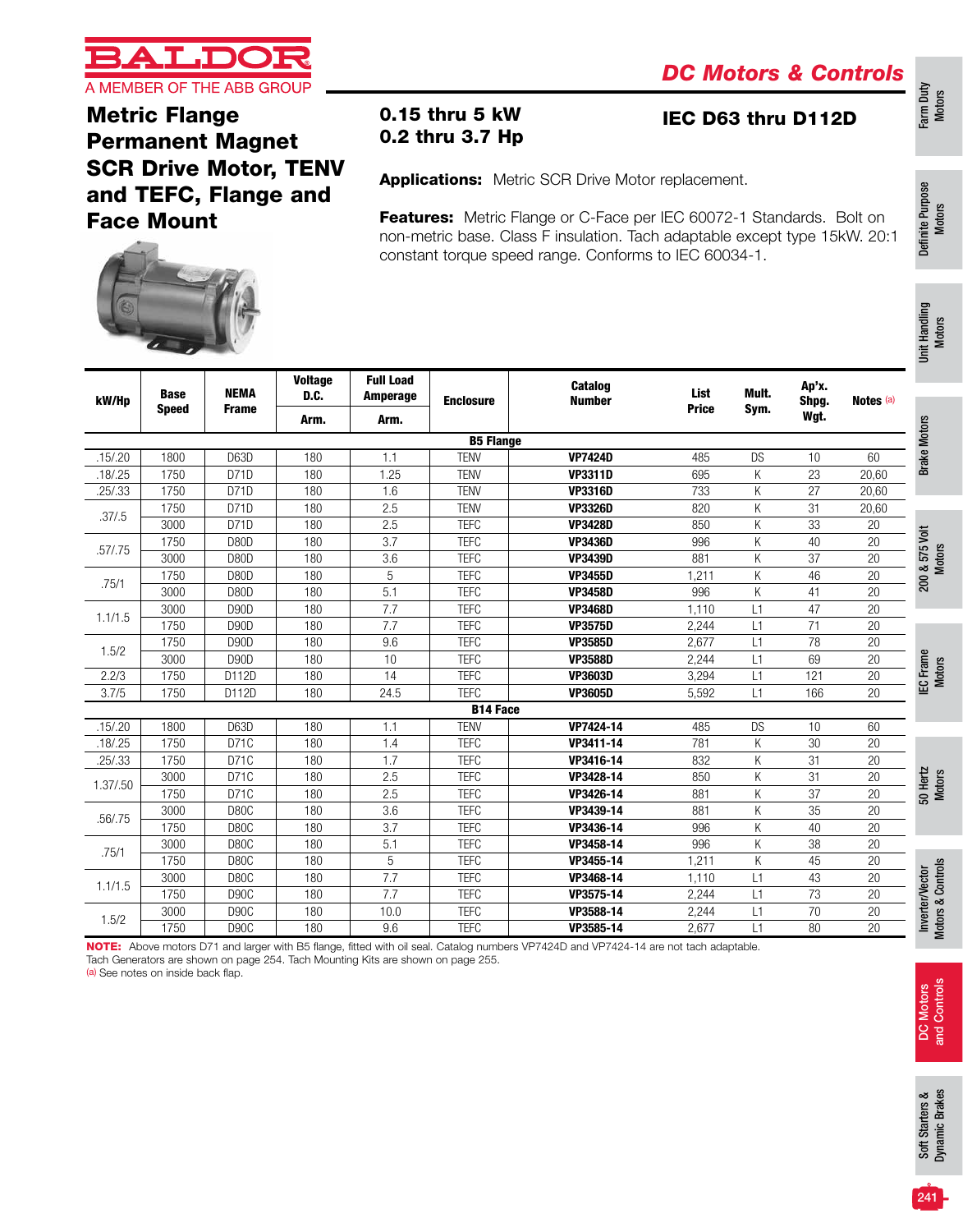

Farm Duty<br>Motors

## Low Voltage Permanent Magnet Motor - TENV and TEFC



### 1/4 thru 1 Hp NEMA 56C

Applications: Battery operation for portable pumps, fans, augers, winches and lifts.

Features: NEMA C-face, Class F insulation, double sealed ball bearings. Top-mounted terminal studs for power connection on ratings 40-amps and up. Not tach adaptable. 1/4 - 1/2 Hp are TENV, 3/4 - 1 Hp are TEFC.

| Hp  | <b>Base</b><br><b>Speed</b> | <b>NEMA</b><br><b>Frame</b> | <b>Voltage</b><br>D.C. | <b>Full Load</b><br>Amperage | <b>Catalog</b><br><b>Number</b> | List<br><b>Price</b> | Mult.<br>Sym. | Ap'x.<br>Shpg.<br>Wgt. | Notes (a) |
|-----|-----------------------------|-----------------------------|------------------------|------------------------------|---------------------------------|----------------------|---------------|------------------------|-----------|
| 1/4 | 1800                        | 56C                         | 12                     | 22.5                         | CDP3410-V12                     | 747                  | K             | 23                     | 20,60     |
|     |                             |                             | 24                     | 10.6                         | CDP3410-V24                     | 708                  | K             | 23                     | 20,60     |
| 1/3 | 1800                        | 56C                         | 12                     | 28.6                         | CDP3420-V12                     | 820                  | K             | 31                     | 20,60     |
|     |                             |                             | 24                     | 13.6                         | CDP3420-V24                     | 782                  | K             | 31                     | 20,60     |
| 1/2 | 1800                        | 56C                         | 12                     | 40                           | CDP3430-V12                     | 850                  | K             | 37                     | 20,60     |
|     |                             |                             | 24                     | 19.6                         | CDP3430-V24                     | 810                  | Κ             | 35                     | 20,60     |
| 3/4 | 1800                        | 56C                         | 12                     | 66                           | CDP3440-V12                     | ,220                 | K             | 42                     | 20        |
|     |                             | 56CZ                        | 24                     | 29.4                         | CDP3440-V24                     | 845                  | K             | 41                     | 20        |
|     |                             | 56C                         | 12                     | 85.6                         | CDP3445-V12                     | .765                 | K             | 45                     | 20        |
|     | 1800                        |                             | 24                     | 34.2                         | CDP3445-V24                     | .757                 | K             | 46                     | 20        |

(a) See notes on inside back flap.



#### 1/3 thru 1 1/2 Hp NEMA 56 thru 184

**Applications:** Cranes, hoists, conveyors, augers and marine duty DC applications. Powered from generators or batteries.

Features: 20% Compound Wound. Weather proof, meets IEEE 45 specifications. Suitable for mounting in any position. Continuous duty. Easy access brushes. Not tach adaptable.

| Hp  | <b>Speed</b> | <b>NEMA</b><br><b>Frame</b> | Rated<br>Current | <b>Catalog</b><br><b>Number</b> | List<br><b>Price</b> | Mult.<br>Sym. | Ap'x<br>Shpg.<br>Wgt. | Notes <sup>(a)</sup> |
|-----|--------------|-----------------------------|------------------|---------------------------------|----------------------|---------------|-----------------------|----------------------|
|     |              |                             |                  | <b>115 VDC</b>                  |                      |               |                       |                      |
| 1/3 | 1750         | 56                          | 3.2              | D1151                           | 1,358                | K             | 23                    | 20                   |
| 1/2 | 1750         | 56                          | 4.8              | D1152                           | 1,452                | Κ             | 29                    | 20                   |
| 3/4 | 1750         | 56                          | 6.6              | D1153                           | 1,705                | Κ             | 34                    | 20                   |
|     | 1750         | 56                          | 8                | D1154                           | 2,005                | K             | 62                    | 20                   |
|     |              |                             |                  | <b>230 VDC</b>                  |                      |               |                       |                      |
| 1/3 | 1750         | 56                          | .7               | D <sub>2301</sub>               | 1,358                | K             | 41                    | 20                   |
| 1/2 | 1750         | 56                          | 2.1              | D2302                           | 1,455                | Κ             | 29                    | 20                   |
| 3/4 | 1750         | 56                          | 3.3              | D2303                           | 1,705                | K             | 34                    | 20                   |
|     | 1750         | 56                          | 4                | D2304                           | 2,005                | Κ             | 62                    | 20                   |
| 1/2 | 1750         | 184                         | 6.1              | D2305                           | 3,521                | .1            | 84                    | 20                   |

NOTE: Not for SCR control applications. Base welded on 3513D type only. Not tach adaptable. (a) See notes on inside back flap.

Motors 50 Hertz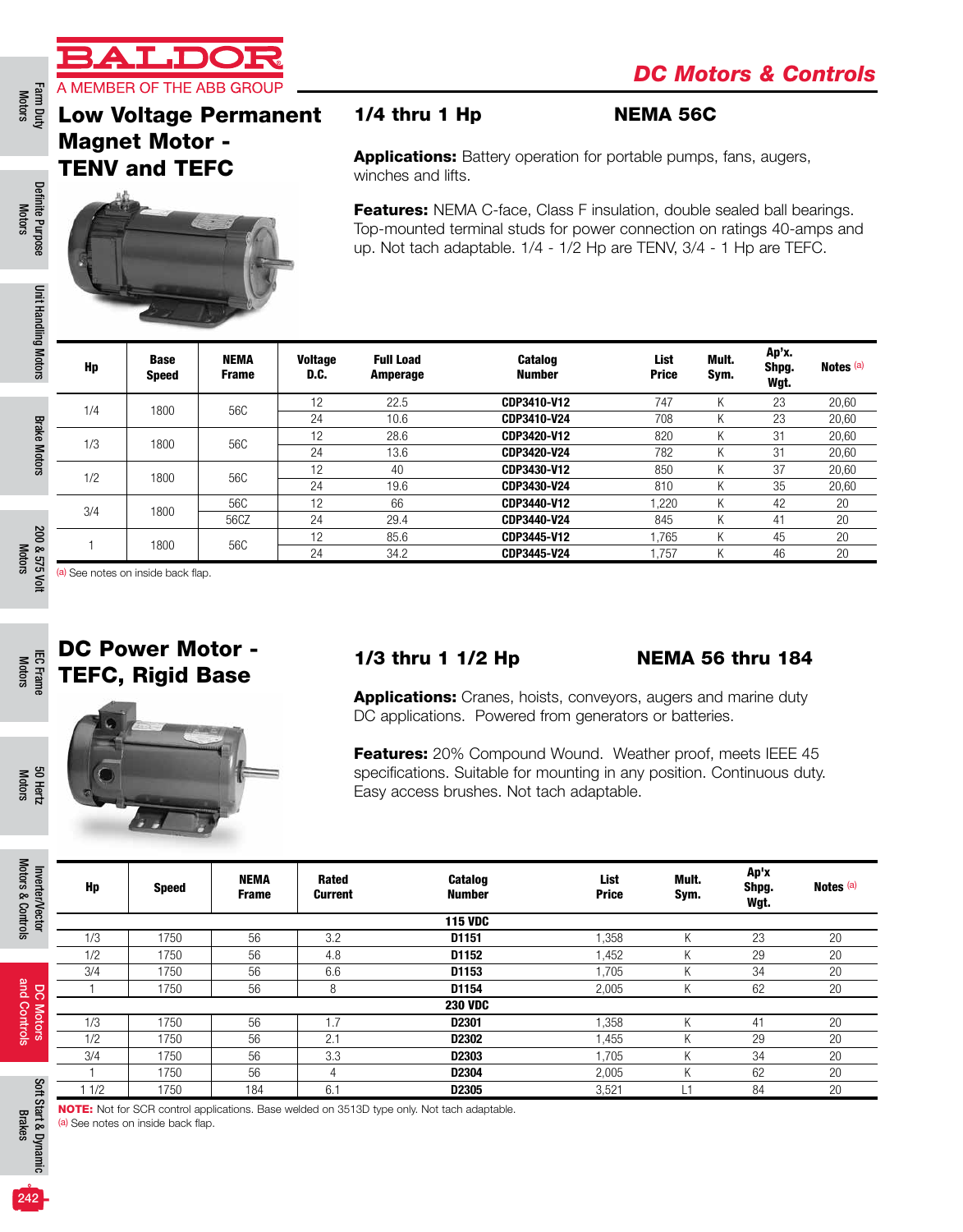

# Shunt Wound SCR Drive Motors, TEFC, C-Face with Base

#### 1/4 thru 3 Hp NEMA 56C thru 215C

Applications: Conveyors, printing, textile equipment, machine tools (adjustable speeds with constant torque).

**Features:** Designed for use with NEMA Type K SCR control, 20:1 constant torque speed range (except where noted). NEMA C-face and removable base. NEMA 182 frame and larger have a normally closed thermostat on the field winding. Class F insulation, 1.0 service factor.

| Hp             | <b>Base</b><br><b>Speed</b> | <b>NEMA</b>  |      | <b>Voltage</b><br>D.C. |      | <b>Full Load</b><br><b>Amperage</b> | <b>Catalog</b>        | List         | Mult. | Ap'x.<br>Shpg. | Notes (a) |
|----------------|-----------------------------|--------------|------|------------------------|------|-------------------------------------|-----------------------|--------------|-------|----------------|-----------|
|                |                             | <b>Frame</b> | Arm. | <b>Field</b>           | Arm. | <b>Field</b>                        | <b>Number</b>         | <b>Price</b> | Sym.  | Wgt.           |           |
| 1/4            | 1750                        | 56C          | 90   | 100/50                 | 3    | .3/6                                | CD3425                | 699          | K     | 23             |           |
|                |                             |              | 90   | 100/50                 | 3.4  | .4/0.8                              | CD3433                | 764          | K     | 24             |           |
| 1/3            | 1750                        | 56C          | 180  | 200/100                | 1.9  | .21/.42                             | CD3434                | 764          | K     | 24             |           |
|                |                             |              | 90   | 100/50                 | 3.7  | .5/1                                | CD5333 (b)(c)         | 1,101        | Κ     | 31             |           |
|                |                             |              | 90   | 100/50                 | 5.7  | .5/1                                | CD3450                | 868          | K     | 29             |           |
| 1/2            | 1750                        | 56C          | 180  | 200/100                | 2.6  | .25/0.5                             | CD3451                | 868          | K     | 29             |           |
|                |                             |              | 90   | 100/50                 | 5    | .44/.88                             | CD5350 (c)            | 1,216        | K     | 38             |           |
|                |                             |              | 90   | 100/50                 | 7.8  | .6/1.2                              | CD3475                | 1,080        | K     | 34             |           |
| 3/4            | 1750                        | 56C          | 180  | 200/100                | 3.9  | .3/6.                               | CD3476                | 1,080        | K     | 34             |           |
|                |                             |              | 90   | 100/50                 | 8    | .6/1.2                              | $CD5375$ (c)          | 1,432        | K     | 45             |           |
|                |                             |              | 180  | 200/100                | 5    | .3/6.                               | CD5318 <sup>(c)</sup> | 1,525        | Κ     | 54             |           |
|                |                             | 56C          | 90   | 100/50                 | 10   | .6/1.2                              | CD5319 <sub>(c)</sub> | 1,525        | K     | 53             |           |
|                | 1750                        |              | 180  | 200/100                | 5    | .25/.5                              | CD6218                | 2,037        | L1    | 65             |           |
|                |                             | 182C         | 90   | 100/50                 | 9.6  | .55/1.1                             | CD6219                | 2,037        | L1    | 66             |           |
| 11/2           | 1750                        | 182C         | 180  | 200/100                | 7.5  | .25/.5                              | CD6215                | 2,281        | L1    | 84             |           |
|                |                             | 182C         | 180  | 200/100                | 9.5  | .4/0.8                              | <b>CD6202</b>         | 2,698        | L1    | 98             |           |
| $\overline{2}$ | 1750                        | 213C         | 180  | 200/100                | 9.5  | .4/0.8                              | <b>CD7502</b>         | 4,734        | L1    | 105            |           |
|                |                             | 184TC        | 180  | 200/100                | 14.7 | .6/1.2                              | <b>CD6203</b>         | 3,064        | L1    | 135            | 8,73      |
| 3              | 1750                        | 215C         | 180  | 200/100                | 14.7 | .6/1.2                              | CD7503                | 5,035        | L1    | 137            |           |

NOTE: See Tach Generators on page 254 and Mounting Kits on page 255. Tach Mounting Kits are not available for explosion-proof motors.

(a) See notes on inside back flap. (b) Base welded on type 3513D only. (c) No dual mounting base holes on 35D, 75D or 91D type.

## Shunt Wound SCR Drive Motors, Explosion Proof TEFC, C-Face with Base

#### 1/2 thru 2 Hp NEMA 182CZ thru 182C

Applications: Conveyors, printing, textile equipment, machine tools (adjustable speeds with constant torque).

Features: Designed for use with NEMA Type K SCR control, 20:1 constant torque speed range. Normally closed thermostat on the field winding. Class F insulation, 1.0 service factor. UL and CSA Division 1, Class I, Group D, Class II, Group F & G.

| Hp  | <b>Base</b><br><b>Speed</b>                                                                                                                                                                                                                                                                                                                                                                                                                                                                                     | NEMA         |      | <b>Voltage</b><br>D.C. |      | <b>Full Load</b><br><b>Amperage</b> | <b>Catalog</b>     | XP             | <b>Temp</b> | List         | Mult. | Ap'x.<br>Shpg. | Notes (a) |                  |  |
|-----|-----------------------------------------------------------------------------------------------------------------------------------------------------------------------------------------------------------------------------------------------------------------------------------------------------------------------------------------------------------------------------------------------------------------------------------------------------------------------------------------------------------------|--------------|------|------------------------|------|-------------------------------------|--------------------|----------------|-------------|--------------|-------|----------------|-----------|------------------|--|
|     |                                                                                                                                                                                                                                                                                                                                                                                                                                                                                                                 | <b>Frame</b> | Arm. | <b>Field</b>           | Arm. | <b>Field</b>                        | Number             | Cls/Grp        | Code        | <b>Price</b> | Sym.  | Wgt.           |           |                  |  |
|     | Motors<br>Controls<br>Explosion-Proof - Continuous Duty - Division 1, Class I, Group D & Class II, Group F & G - 1.0 S.F.                                                                                                                                                                                                                                                                                                                                                                                       |              |      |                        |      |                                     |                    |                |             |              |       |                |           |                  |  |
| 1/2 | 1750                                                                                                                                                                                                                                                                                                                                                                                                                                                                                                            | 182CZ        | 90   | 100/50                 | 4.9  | .55/1.1                             | CDX1850 (b)        | $^\circledR$   | T3B         | 2.768        |       | 100            |           | ျှ<br>and        |  |
| 3/4 | 1750                                                                                                                                                                                                                                                                                                                                                                                                                                                                                                            | 182CZ        | 90   | 100/50                 |      | .55/1.1                             | CDX1875 (b)        | $\circledR$    | T3B         | 3,666        |       | 100            |           |                  |  |
|     |                                                                                                                                                                                                                                                                                                                                                                                                                                                                                                                 | 182CZ        | 180  | 200/100                | b.   | .25/0.5                             | <b>CDX2001 (b)</b> | $\circled{2}$  | T3B         | 4,560        |       | 102            |           |                  |  |
|     | 1750                                                                                                                                                                                                                                                                                                                                                                                                                                                                                                            | 182C         | 180  | 200/100                | 5.   | .25/.5                              | <b>CDX7100</b>     | $^{\circledR}$ | T3B         | 3.785        | L1    | 102            |           |                  |  |
| 1/2 | 1750                                                                                                                                                                                                                                                                                                                                                                                                                                                                                                            | 182C         | 180  | 200/100                | 7.5  | .25/0.5                             | <b>CDX7150</b>     | $\circled{2}$  | T3B         | 5,012        |       | 121            |           | ters &<br>Brakes |  |
| 2   | 1750                                                                                                                                                                                                                                                                                                                                                                                                                                                                                                            | 182C         | 180  | 200/100                | 9.5  | .4/0.8                              | <b>CDX7200 (b)</b> | $\circled{2}$  | T3B         | 5,629        |       | 135            |           |                  |  |
|     | Soft Star<br>Dynamic<br>2 Class I, Group D; Class II, Group F&G<br>(a) See notes on inside back flap.<br>(b) Refers to shaft and/or face mounting dimensions only. Base mounting dimensions and shaft height differ from NEMA frames shown. Go to www.baldor.com for details.<br>A REPORTED THE REPORT OF THE REPORT OF THE REPORT OF THE REPORT OF THE REPORT OF THE REPORT OF THE REPORT OF THE REPORT OF THE REPORT OF THE REPORT OF THE REPORT OF THE REPORT OF THE REPORT OF THE REPORT OF THE REPORT OF T |              |      |                        |      |                                     |                    |                |             |              |       |                |           |                  |  |

CAUTION: Explosion-proof motors have a tight fit between mating parts to ensure the integrity of the explosion-proof enclosure. This can lead to an accumulation of moisture inside the motors due to condensation. Care should be used when selecting an explosion-proof motor, especially when installed outdoors and on intermittent duty. (b) Refers to shaft and/or face mounting dimensions only. Base mounting dimensions and shaft height differ from NEMA frames shown. Go to www.baldor.com for details.

Definite Purpose Definite Purpose<br>Motors

Farm Duty Motors

Motors

Motors

Motors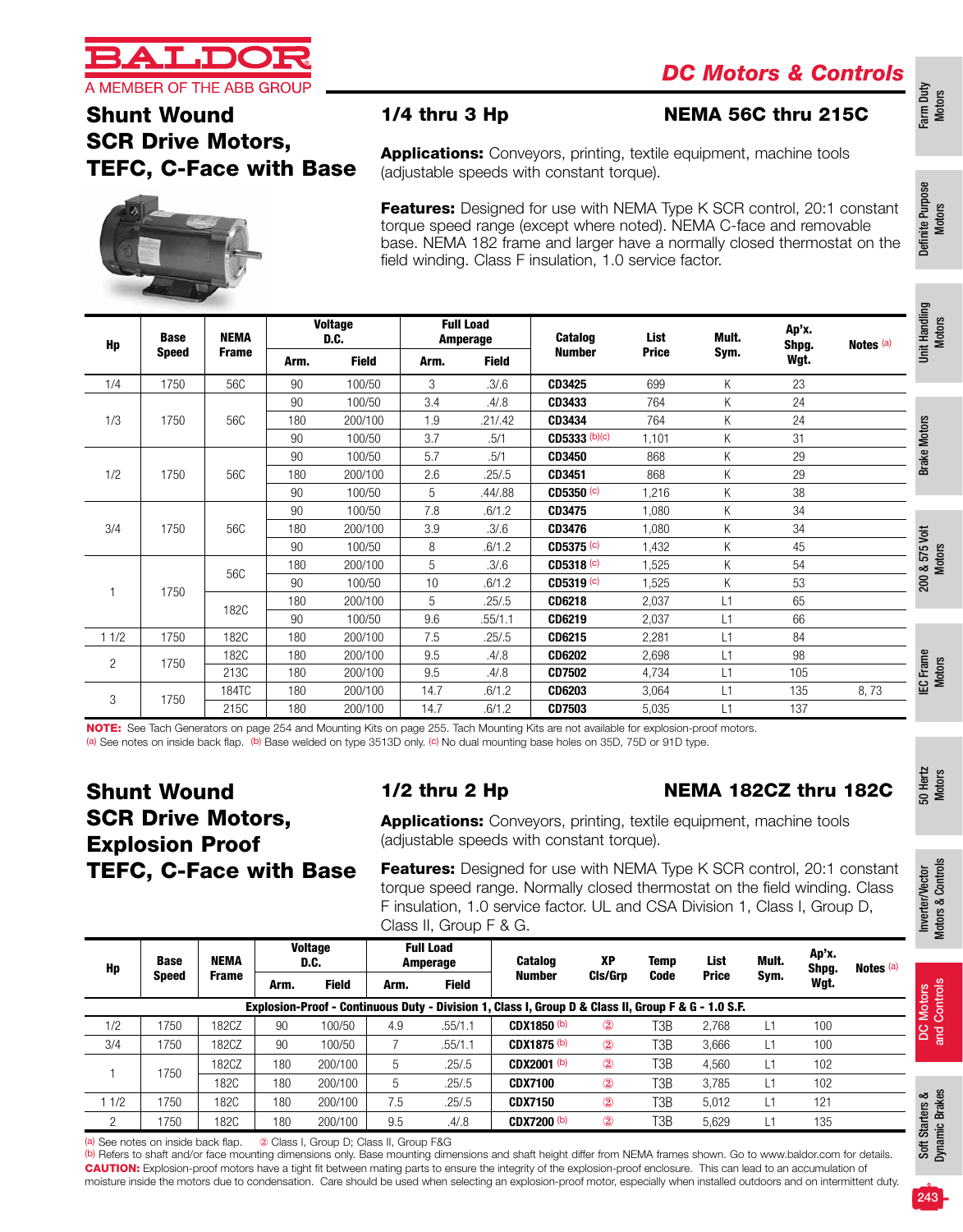

Farm Duty Definite Punt Handling Motors Brake Motors 200 & 575 Volt IEC Frame IEC Frame Sol Hertz Inverter/Vector<br>Motors Motors Motors Motors Brake Motors Motors Motors Motors Motors Motors Motors and Controls Brakes Brake Farm Duty<br>Motors

Definite Purpose Motors

Definite Purpose

Unit Handling Motors

Unit Handling Motors

Brake Motors

**Brake Motors** 

200 & 575 Volt Motors

ěμ

200 & 575

IEC Frame Motors

Motors 50 Hertz

Motors & Controls

Motors & Controls

and Controls

and Controls Motors RPM III DC Shunt Wound SCR Drive Motors, 180V Armature Power Code K



#### 1.5 thru 5 Hp NEMA 189ATY thru 2112ATCZ

**Applications:** Metals, paper, web processes, extruders, cranes, conveyors, packaging, printing, machine tools.

**Features:** Unique laminated square frame for improved commutation on rectified power supplies. The square configuration allows for increased rating per frame size. Class F rated insulation system. Service Line brushes with convenient wear indicating reference lines. PLS™ (Positive Lubrication System) for longer bearing and motor life. F-3 mounting. Tach adaptable with thermostat.

| Hp  | Base                                                  | NEMA                 |      | <b>Voltage</b><br>D.C. |      | <b>Full Load</b><br>Amperage | <b>Enclosure</b> | <b>Catalog</b>  | List         | Mult.          | Ap'x.<br>Shpg. | <b>Reliance</b> | <b>Field</b> | <b>XPY</b>      |
|-----|-------------------------------------------------------|----------------------|------|------------------------|------|------------------------------|------------------|-----------------|--------------|----------------|----------------|-----------------|--------------|-----------------|
|     | <b>Speed</b>                                          | <b>Frame</b>         | Arm. | <b>Field</b>           | Arm. | Field $(a)(b)$               |                  | Number          | <b>Price</b> | Sym.           | Wgt.           | M/N             | Type         | <b>Tach Kit</b> |
| 1.5 | 750                                                   | DC189ATY (c)         | 180  | 100/200                | 7.2  | 0.721                        | TENV             | D1815R          | 6,040        | N <sub>2</sub> | 169            | T18R1119        | <b>STR</b>   | 413336-1R       |
| 2   | 1750                                                  | DC189ATY (c)         | 180  | 100/200                | 9.5  | 0.72                         | TENV             | D1802R          | 6.040        | N <sub>2</sub> | 86             | T18R1117        | <b>STR</b>   | 413336-1R       |
|     |                                                       | DC1811ATCZ (d)       | 180  | 100/200                | 14.1 | 1.21                         | TENV             | <b>CD1803R</b>  | 9.906        | N <sub>2</sub> | 212            | T18R1102        | <b>STR</b>   | 413336-1R       |
| 3   | 750                                                   | $DC189$ ATY $(c)(e)$ | 180  | 100/200                | 14.8 | 0.946                        | <b>DPG</b>       | D1803R          | 6.040        | N <sub>2</sub> | 165            | T18R1118        | <b>STR</b>   | 413336-1R       |
|     |                                                       | DC189ATCZ (d)(e)     | 180  | 100/200                | 14.8 | 0.946                        | <b>DPG</b>       | <b>CDD1803R</b> | 6.040        | N <sub>2</sub> | 160            | T18R1120        | <b>STR</b>   | 413336-1R       |
|     | 1750                                                  | $DC1810ATCZ$ (d)(e)  | 180  | 100/200                | 24   | 1.67                         | <b>DPG</b>       | <b>CD1805R</b>  | 7.266        | N <sub>2</sub> | 175            | T18R1105        | <b>STR</b>   | 413336-1R       |
| 5   |                                                       | DC2112ATCZ (d)       | 180  | 100/200                | 23   | 1.3                          | TENV             | <b>CD2105R</b>  | 14,534       | N <sub>2</sub> | 355            | T21S1101        | <b>STR</b>   | 413336-1R       |
|     | <b>NOTE:</b> Encoder and tachometer kits on page 248. |                      |      |                        |      |                              |                  |                 |              |                |                |                 |              |                 |

(a) Field amps at 25°C

(b) Field amps for high voltage connection (c) 140TC C-face

(d) 180TC C-face

(e) Top mounted conduit box, if blower added, blower must be mounted F-1 or F-2.

RPM III DC Shunt Wound SCR Drive Motors, 240V Armature 240V Field, Power Code C



#### 3 thru 10 Hp NEMA 1811ATCZ thru 2113ATCZ

**Applications:** Textile range drives, roofing machines, tube mills, and similar applications.

**Features:** Range drive motors have matched IR drops within approximately 5 volts and good regulation characteristics out to the maximum field weakened speed of 2300 rpm. Capable of operation at 25% base speed with 67% armature current and motor field pre-weakened to 2100 rpm. Specially designed for use on multi-motor drives operating on a common voltage power supply such as textile range drives, roofing machines, tube mills, etc. F-1 mounting. Tach adaptable with thermostat.

\* Splash-Proof Guarded (SPG) is an open machine in which the ventilating openings are so constructed that successful operation is not interfered with when drops of liquid or solid particles strike or enter the enclosure at any angle not greater than 60 degrees downward from the vertical.

| 8               |     |                              |                                                       |      |                        |      |                              |                             |                  |              |                |                |                 |              |                 |
|-----------------|-----|------------------------------|-------------------------------------------------------|------|------------------------|------|------------------------------|-----------------------------|------------------|--------------|----------------|----------------|-----------------|--------------|-----------------|
| Motors          | Hp  | <b>Base</b>                  | <b>NEMA</b>                                           |      | <b>Voltage</b><br>D.C. |      | <b>Full Load</b><br>Amperage | <b>Enclosure</b><br>$\star$ | <b>Catalog</b>   | List         | Mult.          | Ap'x.<br>Shpg. | <b>Reliance</b> | <b>Field</b> | <b>XPY</b>      |
|                 |     | <b>Frame</b><br><b>Speed</b> |                                                       | Arm. | <b>Field</b>           | Arm. | Field (a)                    |                             | <b>Number</b>    | <b>Price</b> | Sym.           | Wgt.           | M/N             | Type         | <b>Tach Kit</b> |
|                 | 3   | 1750/2300                    | C1811ATCZ (b)                                         | 240  | 240                    |      | 0.994                        | <b>SPG</b>                  | CD2003R-2        | 11.067       | N <sub>2</sub> | 198            | T18R1009        | <b>STAB</b>  | 413336-1R       |
| Soft            | b   | 1750/2300                    | C1811ATCZ <sub>(b)</sub>                              | 240  | 240                    | 18.1 | 1.11                         | <b>SPG</b>                  | <b>CD2005R-2</b> | 11.067       | N <sub>2</sub> | 209            | T18R1010        | <b>STAB</b>  | 413336-1R       |
|                 | 7.5 | 1750/2300                    | C1812ATCZ(b)                                          | 240  | 240                    | 27   | 1.4                          | <b>SPG</b>                  | <b>CD2007R-2</b> | 12.042       | N <sub>2</sub> | 235            | T18R1011        | <b>STAB</b>  | 413336-1R       |
|                 | 10  | 1750/2300                    | SC2113ATCZ (c)                                        | 240  | 240                    | 37   | 2.18                         | <b>SPG</b>                  | D2010R-2         | 16,661       | N <sub>2</sub> | 346            | T21S1001        | <b>STAB</b>  | 417708-21       |
| Start & Dynamic |     |                              | <b>NOTE:</b> Encoder and tachometer kits on page 248. |      |                        |      |                              |                             |                  |              |                |                |                 |              |                 |
|                 | (a) | Field amps at 25°C           |                                                       |      |                        |      |                              |                             |                  |              |                |                |                 |              |                 |
|                 |     | $(b)$ 180TC C-face           |                                                       |      |                        |      |                              |                             |                  |              |                |                |                 |              |                 |

(c) 210TC C-face

Brakes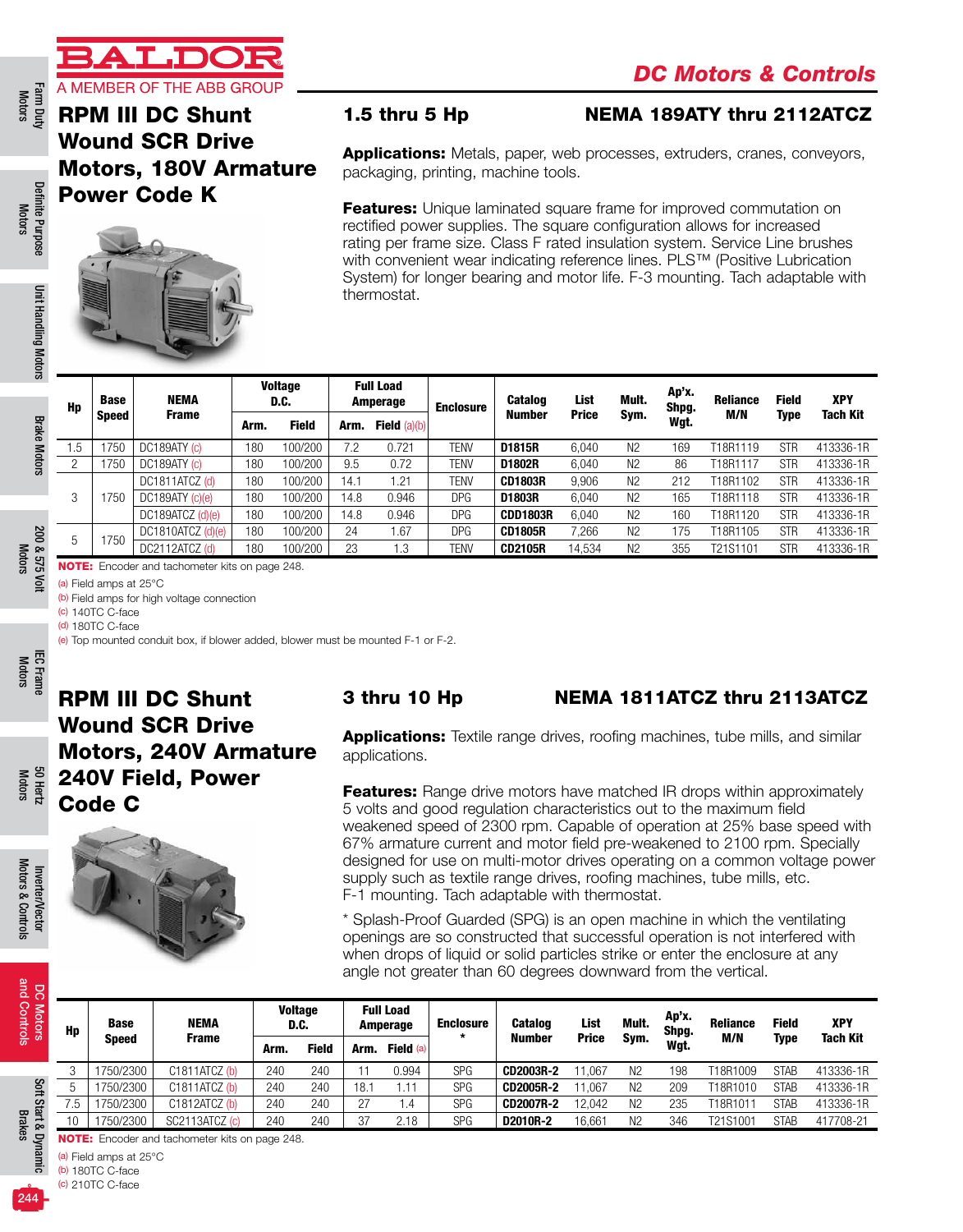

RPM III DC Shunt Wound SCR Drive TEFC Motors, 240V & 500V Armature, Power Code C



#### 5 thru 50 Hp NEMA 1812ATZ thru 3212ATZ

Applications: Metals, paper, web processes, extruders, cranes, conveyors, packaging, printing, machine tools.

**Features:** Unique laminated square frame for improved commutation on rectified power supplies. The square configuration allows for increased rating per frame size. Class F rated insulation system. Service Line brushes with convenient wear indicating reference lines. PLS™ (Positive Lubrication System) for longer bearing and motor life. F-1 mounting unless otherwise specified. Tach adaptable with thermostat.

| Hp  | <b>Base/Max</b> | NEMA             |      | <b>Voltage</b><br>D.C. |      | <b>Full Load</b><br>Amperage | <b>Catalog</b> | List         | Mult.          | Ap'x.<br>Shpg. | <b>Notes</b> | <b>Reliance</b> | Field       | <b>XPY</b> | Motor;           |
|-----|-----------------|------------------|------|------------------------|------|------------------------------|----------------|--------------|----------------|----------------|--------------|-----------------|-------------|------------|------------------|
|     | Speed           | <b>Frame</b>     | Arm. | <b>Field</b>           | Arm. | <b>Field</b> $(a)(b)$        | <b>Number</b>  | <b>Price</b> | Sym.           | Wgt.           |              | M/N             | Type        | Tach Kit   | <b>Brake</b>     |
| 5   | 1750/2300       | C1812ATZ         | 240  | 150                    | 18.5 | 1.79                         | <b>D2505R</b>  | 13,081       | N <sub>2</sub> | 251            | 87           | T18R1005 (d)    | <b>STAB</b> | 417709-17  |                  |
|     |                 | SC2113ATZ        | 500  | 150/300                | 9    | 1.05                         | <b>D5505R</b>  | 15,311       | N <sub>2</sub> | 340            | 87           | T21S201 (c)     | <b>STAB</b> | 417708.21  |                  |
| 7.5 | 1750/2300       | SC2113ATZ        | 240  | 150                    | 27   | 3.26                         | <b>D2507R</b>  | 17,059       | N <sub>2</sub> | 359            | 87           | T21S301         | <b>STAB</b> | 417709-65  |                  |
|     |                 | SC2113ATZ        | 500  | 150/300                | 13.5 | 1.41                         | <b>D5507R</b>  | 17,059       | N <sub>2</sub> | 360            | 87           | T21S302 (d)     | <b>STAB</b> | 417709-65  | jst<br>5         |
| 10  | 1750/2300       | MC2113ATZ        | 240  | 150                    | 35.5 | 3.13                         | <b>D2510R</b>  | 18.820       | N <sub>2</sub> | 379            | 87           | T21S303         | <b>STAB</b> | 417709-65  | 57               |
|     |                 | MC2113ATZ        | 500  | 150/300                | 17.5 | 1.55                         | <b>D5510R</b>  | 18,820       | N <sub>2</sub> | 405            | 87           | T21S304         | <b>STAB</b> | 417709-65  | $200 \text{ \&}$ |
| 15  | 1750/2300       | SC2512ATZ        | 240  | 150                    | 53.5 | 2.17                         | <b>D2515R</b>  | 28,213       | N <sub>2</sub> | 560            | 6,87         | T25S301         | <b>STAB</b> | 417709-66  |                  |
|     |                 | SC2512ATZ        | 500  | 150/300                | 25.6 | 1.71                         | <b>D5515R</b>  | 28.213       | N <sub>2</sub> | 547            | 87           | T25S302         | <b>STAB</b> | 417709-66  |                  |
| 20  | 1750/2300       | <b>LC2512ATZ</b> | 240  | 150                    |      | 4.14                         | <b>D2520R</b>  | 30.464       | N <sub>2</sub> | 640            | 87           | T25S303         | <b>STAB</b> | 417709-66  |                  |
|     |                 | LC2512ATZ        | 500  | 150/300                | 33   | 2.05                         | <b>D5520R</b>  | 30.464       | N <sub>2</sub> | 640            | 87           | T25S304         | <b>STAB</b> | 417709-66  |                  |
| 25  | 1750/2300       | MC2812ATZ        | 240  | 150                    | 87   | 4.05                         | <b>D2525R</b>  | 43,228       | N <sub>2</sub> | 805            | 87           | T28S301         | <b>STAB</b> | 417709-67  | Frame            |
|     |                 | MC2812ATZ        | 500  | 150/300                | 41   | 2.23                         | <b>D5525R</b>  | 43.228       | N <sub>2</sub> | 815            | 86,87        | T28S302         | <b>STAB</b> | 417709-67  | د                |
| 30  | 1750/2300       | LC2812ATZ        | 500  | 150/300                | 50   | 1.75                         | <b>D5530R</b>  | 48.066       | N <sub>2</sub> | 895            | 87           | T28S303         | <b>STAB</b> | 417709-67  | 罒                |
| 40  | 1750/2300       | MC3212ATZ        | 500  | 150/300                | 65   | 1.82                         | <b>D5540R</b>  | 65,449       | N <sub>2</sub> | 1120           | 87           | T32S301         | <b>STAB</b> | 417709-68  |                  |
| 50  | 1750/2300       | LC3212ATZ        | 500  | 150/300                | 84   | 1.97                         | <b>D5550R</b>  | 69,186       | N <sub>2</sub> | 1270           | 87           | T32S302         | <b>STAB</b> | 417709-68  |                  |

NOTE: Encoder and tachometer kits on page 248.

(a) Field amps at 25°C

(b) Field amps for high voltage connection

(c) TENV enclosure

(d) Power Code D

50 Hertz Motors

Inverter/Vector<br>Motors & Controls Motors & Controls Inverter/Vector

and Controls and Controls **Motors** DC Motors 8

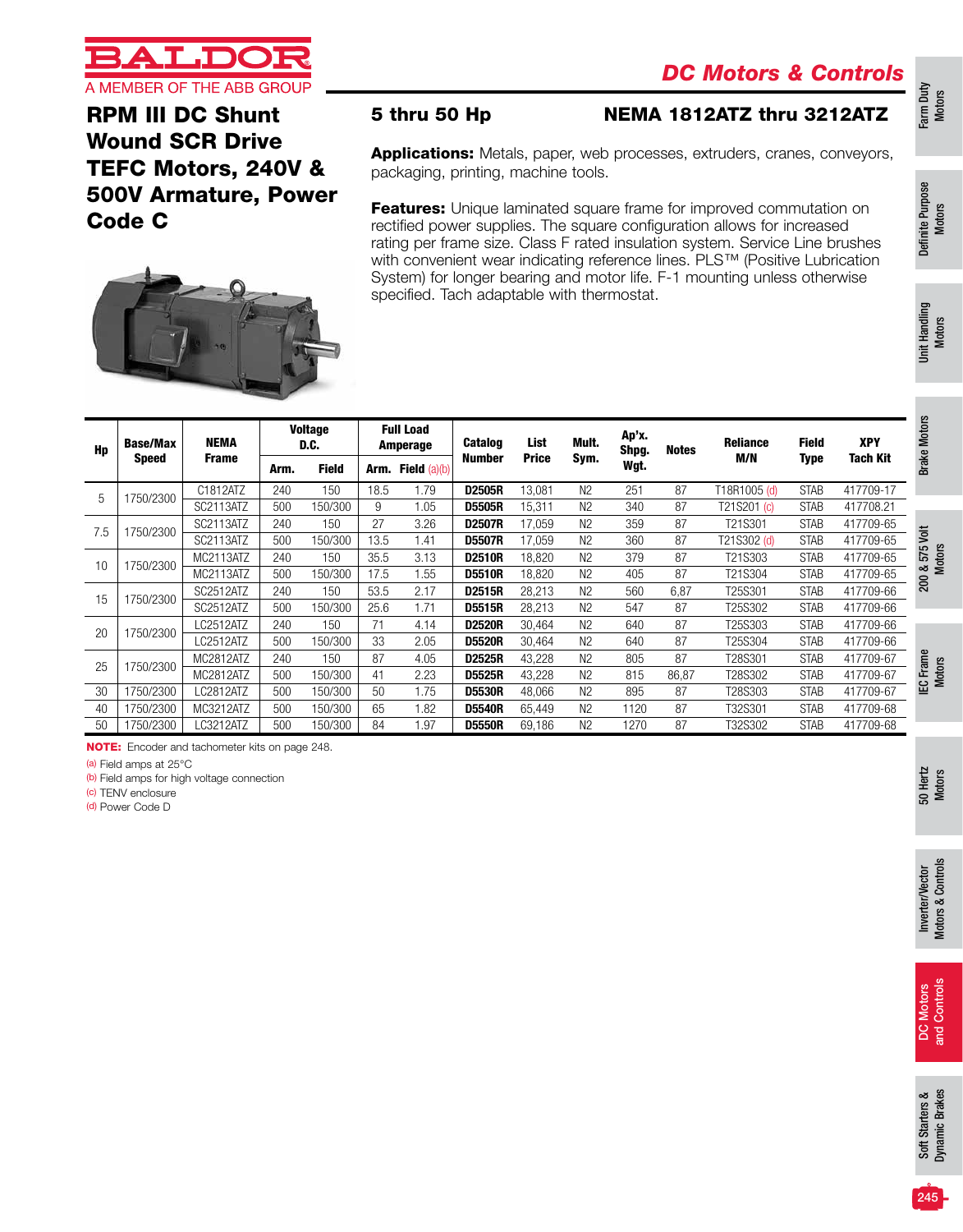

#### RPM III Wound Field SCR 10 thru 500 Hp

#### NEMA 2113ATZ thru 4414ATZ

Drive DPG-FV Motors, 240V & 500V Armature, Power Code C

Applications: Metals, printing, extruders, cranes, conveyors, machine tools

Features: Laminated square frame for improved commutation. Tach adaptable with thermostat. F1 mount unless otherwise specified.

| Hp  | <b>Base/Max</b> | <b>NEMA</b>                  |            | <b>Voltage</b><br>D.C. |                 | <b>Full Load</b><br>Amperage | Catalog                          | List             | Mult.                            | Ap'x.<br>Shpg. | <b>Notes</b>           | <b>Reliance</b>      | Field                    | <b>XPY</b>             |
|-----|-----------------|------------------------------|------------|------------------------|-----------------|------------------------------|----------------------------------|------------------|----------------------------------|----------------|------------------------|----------------------|--------------------------|------------------------|
|     | <b>Speed</b>    | <b>Frame</b>                 | Arm.       | <b>Field</b>           |                 | <b>Arm. Field (a)</b>        | <b>Number</b>                    | Price            | Sym.                             | Wgt.           |                        | M/N                  | Type                     | <b>Tach Kit</b>        |
| 10  | 1750/2300       | SC2113ATZ                    | 500        | 300                    | 18              | 1.11                         | <b>D5010RS-BV</b>                | 19,133           | N <sub>2</sub>                   | $345$ (c)      | 101,102                | T21T1342             | <b>STAB</b>              | 417708-21              |
|     |                 | SC2113ATZ                    | 240        | 150                    | 56              | 4.73                         | D2015R-BV                        | 16,556           | N <sub>2</sub>                   | $345$ (d)      | 103                    | T21T1359             | <b>STR</b>               | 417708-21              |
| 15  | 1750/2300       | SC2113ATCZ                   | 240        | 150                    | 56              | 4.73                         | <b>CD2015R-BV</b>                | 17,153           | N <sub>2</sub>                   | 345(b)         | 103                    | T21T1384             | <b>STR</b>               | 417708-21              |
|     |                 | SC2113ATZ                    | 500        | 300                    | 27              | 2.22                         | <b>D5015R-BV</b>                 | 16,556           | N <sub>2</sub>                   | 375            | 103                    | T21T1364             | <b>STR</b>               | 417708-21              |
|     |                 | SC2113ATZ                    | 500        | 300                    | $\overline{27}$ | 3.03                         | <b>D5015RS-BV</b>                | 19,133           | N <sub>2</sub>                   | 345(c)         | 101,102                | T21T1346             | <b>STAB</b>              | 417708-21              |
|     |                 | SC2113ATZ                    | 240        | 150                    | 76.5            | 7.12                         | <b>D2020R-BV</b>                 | 16,556           | N <sub>2</sub>                   | $345$ (d)      | 103                    | T21T1363             | <b>STR</b>               | 417708-21              |
| 20  | 1750/2300       | SC2113ATZ                    | 500        | 300                    | 37              | 3.03                         | <b>D5020R-BV</b>                 | 16,556           | N <sub>2</sub>                   | 390            | 103                    | T21T1350             | <b>STR</b>               | 417708-21              |
|     |                 | MC2113ATZ                    | 500        | 300                    | 37              | 2.23                         | <b>D5020RS-BV</b>                | 20,894           | N <sub>2</sub>                   | 370 (c)        | 101.102                | T21T1344             | <b>STAB</b>              | 417708-21              |
|     |                 | MC2113ATZ                    | 240        | 150                    | 96              | 8.43                         | <b>D2025R-BV</b>                 | 18,317           | N <sub>2</sub>                   | 370 (d)        | 103                    | T21T1371             | <b>STR</b>               | 417708-21              |
| 25  | 1750/2300       | MC2113ATZ                    | 500        | 300                    | 46              | 3.33                         | <b>D5025R-BV</b>                 | 18,317           | N <sub>2</sub>                   | 410            | 6,104                  | T21T1351             | <b>STR</b>               | 417708-21              |
|     |                 | LC2113ATZ                    | 500        | 300                    | 43              | 3.08                         | <b>D5025RS-BV</b>                | 22,483           | N <sub>2</sub>                   | 472 (c)        | 101,102                | T21T1345             | <b>STAB</b>              | 417708-21              |
|     | 1750/2300       | LC2113ATZ                    | 240        | 150                    | 109             | 10                           | <b>D2030R-BV</b>                 | 19,905           | N <sub>2</sub>                   | 400            | 103                    | T21T1375             | <b>STR</b>               | 417708-21              |
| 30  |                 | LC2113ATZ                    | 500        | 300                    | 52              | 3.3                          | <b>D5030R-BV</b>                 | 19,905           | N <sub>2</sub>                   | 445            | 103                    | T21T1352             | <b>STR</b>               | 417708-21              |
|     | 1750/2300       | SC2512ATZ                    | 500        | 300                    | 51              | 2.84                         | <b>D5030RS-BV</b>                | 30,609           | N <sub>2</sub>                   | 535 $(c)$      | 101,102                | T25T1342             | <b>STAB</b>              | 417708-21              |
|     | 1150/1800       | LC2115ATZ                    | 500        | 300                    | 54              | 3.104                        | D5130R-BV                        | 26,587           | N <sub>2</sub>                   | 480            | 104                    | T21T1378             | <b>STR</b>               | 417708-21              |
|     | 1750/2300       | LC2115ATZ                    | 240        | 150                    | 146             | 5.63                         | <b>D2040R-BV</b>                 | 26,587           | N <sub>2</sub>                   | 480            | 6,103                  | T21T1380             | <b>STR</b>               | 417708-21              |
| 40  | 1750/2100       | MC2115ATZ                    | 500        | 300                    | 69              | 4.48                         | <b>D5040R-BV</b>                 | 23,683           | N <sub>2</sub>                   | 501            | 103                    | T21T2353             | <b>STR</b>               | 417708-21              |
|     |                 | MC2512ATZ                    | 500        | 300                    | 68.5            | 2.88                         | <b>D5040RS-BV</b>                | 31,738           | N <sub>2</sub>                   | 570 (c)        | 6,101,102              | T25T1344             | <b>STAB</b>              | 417708-21              |
|     | 1150/2000       | LC2512ATZ                    | 500        | 300                    | 72              | 5.27                         | D5140R-BV                        | 29,962           | N <sub>2</sub>                   | 640            | 104                    | T25T1355             | <b>STR</b>               | 417708-21              |
|     | 1750/2100       | LC2115ATZ                    | 500        | 300                    | 87              | 3.104                        | <b>D5050R-BV</b>                 | 26,587           | N <sub>2</sub>                   | 520            | 103                    | T21T2354             | <b>STR</b>               | 417708-21              |
| 50  |                 | LC2512ATZ                    | 500        | 300                    | 84              | 3.38                         | <b>D5050RS-BV</b>                | 32,860           | N <sub>2</sub>                   | 660 (c)        | 6,101,102              | T25T1339             | <b>STAB</b>              | 417708-21              |
|     | 1150/1900       | C2514ATZ                     | 500        | 300                    | 87              | 4.06                         | <b>D5150R-BV</b>                 | 34,634           | N <sub>2</sub>                   | 695            | 6,104                  | T25T1359             | <b>STR</b>               | 417708-21              |
|     | 1750/2100       | LC2512ATZ                    | 500        | 300                    | 102             | 4.6                          | <b>D5060R-BV</b>                 | 29,962           | N <sub>2</sub>                   | 610            | 103                    | T25T2348             | <b>STR</b>               | 417708-21              |
| 60  |                 | MC2812ATZ                    | 500        | 300                    | 100             | 3.43                         | <b>D5060RS-BV</b>                | 45,623           | N <sub>2</sub>                   | 860 (c)        | 6,101,102              | T28T1330             | <b>STAB</b>              | 417708-26              |
|     | 1150/1900       | C2515ATZ                     | 500        | 300                    | 102             | 5.17                         | D5160R-BV                        | 39,995           | N <sub>2</sub>                   | 805            | 6,103                  | T25T1364             | <b>STR</b>               | 417708-21              |
|     | 1750/2100       | C2514ATZ                     | 500        | 300                    | 124             | 6.21                         | D5075R-BV                        | 34,634           | N <sub>2</sub>                   | 767            | 103                    | T25T2349             | <b>STR</b>               | 417708-21              |
| 75  |                 | LC2812ATZ                    | 500        | 300                    | 124             | 3.62                         | <b>D5075RS-BV</b>                | 50,462           | N <sub>2</sub>                   | 885 (c)        | 6,101,102              | T28T1327             | <b>STAB</b>              | 417708-26              |
|     | 1150/2000       | C2815ATZ                     | 500        | 300                    | 125             | 4.14                         | D5175R-BV                        | 56,918           | N <sub>2</sub>                   | 1125           | 6,103                  | T28T1342             | <b>STR</b>               | 417708-26              |
|     | 1750/2000       | C2515ATZ                     | 500        | 300                    | 167             | 6.7                          | D50100R-BV                       | 39,995           | N <sub>2</sub>                   | 890            | 103                    | T25T2350             | <b>STR</b>               | 417708-21              |
| 100 | 1750/2100       | MC3212ATZ                    | 500        | 300                    | 162             | 3.33                         | <b>D50100RS-BV</b>               | 67,915           | N <sub>2</sub>                   | 1210(c)        | 6,101,102              | T32T1314             | <b>STAB</b>              | 417708-26              |
|     | 1150/1850       | C2815ATZ                     | 500        | 300                    | 168             | 4.14                         | D51100R-BV                       | 56,918           | N <sub>2</sub>                   | 1239           | 6,104                  | T28T1344             | <b>STR</b>               | 417708-26              |
|     | 1750/2000       | C2813ATZ<br><b>UC2813ATZ</b> | 500<br>500 | 300<br>300             | 204<br>204      | 6.103                        | <b>D50125R-BV</b><br>D50125UR-BV | 49,873           | N <sub>2</sub><br>N <sub>2</sub> | 997<br>945     | 6,103                  | T28T1333<br>T28T1349 | <b>STR</b><br><b>STR</b> | 417708-26<br>417708-26 |
| 125 | 1750/2000       | LC3212ATZ                    | 500        | 300                    | 203             | 6.103<br>4.4                 | <b>D50125RS-BV</b>               | 51,108<br>71,773 |                                  | 1290 (c)       | 5,6,103<br>6,101,102   |                      | <b>STAB</b>              |                        |
|     | 1150/2000       | <b>UC3214ATZ</b>             | 500        | 300                    | 204             | 8.36                         | D51125RR-BV                      | 73,535           | N <sub>2</sub><br>N <sub>2</sub> | 1475           | 5,6,103                | T32T1318<br>T32T1327 | <b>STR</b>               | 417708-26<br>417708-26 |
|     |                 |                              | 500        | 300                    | 245             |                              |                                  |                  | N <sub>2</sub>                   | 1125           |                        |                      | <b>STR</b>               |                        |
|     |                 | C2815ATZ<br>C2815ATZ         | 500        | 300                    | 245             | 9.45<br>9.45                 | D50150R-BV<br><b>D50150RE-BV</b> | 56,918<br>56,918 | N <sub>2</sub>                   | 1125           | 6,103<br>6,103         | T28T1334<br>T28T1352 | <b>STR</b>               | 417708-26<br>417708-26 |
|     | 1750/2000       | UC2815ATZ                    | 500        | 300                    | 245             | 9.45                         | D50150UR-BV                      | 58,152           | N <sub>2</sub>                   | 1265           | 5,6,103                | T28T1350             | <b>STR</b>               | 417708-26              |
| 150 |                 | UC2815ATZ                    | 500        | 300                    | 245             | 9.45                         | <b>D50150URE-BV</b>              | 58,152           | N <sub>2</sub>                   | 1255           | 5,6,103                | T28T1351             | <b>STR</b>               | 417708-26              |
|     | 1750/2100       | MC3612ATZ                    | 500        | 300                    | 240             | 4.8                          | <b>D50150RS-BV</b>               | 88.976           | N <sub>2</sub>                   | 1630 (c)       | 6,105                  | T36S1313             | <b>STAB</b>              | 417708-26              |
|     | 1150/2000       | ULC3612ATZ                   | 500        | 300                    | 249             | 7.29                         | <b>D51150RR-BV</b>               | 89,964           | N <sub>2</sub>                   | 1850           | 5,6,104                | T36S1323             | <b>STR</b>               | 417708-26              |
|     |                 | UC3214ATZ                    | 500        | 300                    | 322             | 8.36                         | <b>D50200RR-BV</b>               | 73,535           | N2                               | 1475           | 5,6,103                | T32T1322             | <b>STR</b>               | 417708-26              |
| 200 | 1750/2100       | LC3612ATZ                    | 500        | 300                    | 321             | 5.41                         | <b>D50200RS-BV</b>               | 91,619           | N <sub>2</sub>                   | 1905 (c)       | 6,105                  | T36S1314             | <b>STAB</b>              | 417708-26              |
|     | 1150/2000       | C3613ATZ                     | 500        | 300                    | 323             | 10.7                         | D51200R-BV                       | 106,410          | N <sub>2</sub>                   | 1850           | 6,104                  | T36S1325             | <b>STR</b>               | 417708-26              |
|     |                 | ULC3612ATZ                   | 500        | 300                    | 405             | 8.87                         | <b>D50250RR-BV</b>               | 89,964           | N <sub>2</sub>                   | 1891           | $\overline{5}, 6, 104$ | T36S1318             | <b>STR</b>               | 417708-26              |
| 250 | 1750/2100       | C4011ATZ                     | 500        | 300                    | 400             | 6.63                         | <b>D50250RS-BV</b>               | 124,469          | N <sub>2</sub>                   | 2310 (c)       | 6,105                  | T40S1306             | <b>STAB</b>              | 417708-26              |
|     | 1150/2000       | MC4013ATZ                    | 500        | 300                    | 406             | 10.7                         | D51250R-BV                       | 145,465          | N <sub>2</sub>                   | 2735           | 6,104                  | T40S1317             | <b>STR</b>               | 417708-26              |
|     | 1750/2000       | LC3613ATZ                    | 500        | 300                    | 478             | 12.5                         | D50300R-BV                       | 113,818          | N <sub>2</sub>                   | 2190           | 6,104                  | T36S1319             | <b>STR</b>               | 417708-26              |
| 300 | 1750/2100       | MC4013ATZ                    | 500        | 300                    | 478             | 6.5                          | <b>D50300RS-BV</b>               | 150,442          | N <sub>2</sub>                   | 2815 (c)       | 6,105                  | T40S1309             | <b>STAB</b>              | 417708-26              |
|     | 1150/2000       | LC4013ATZ                    | 500        | 300                    | 485             | 13.2                         | D51300R-BV                       | 163,196          | N <sub>2</sub>                   | 3015           | 6,104                  | T40S1320             | <b>STR</b>               | 417708-26              |
|     |                 | MC4013ATZ                    | 500        | 300                    | 643             | 11.9                         | D50400R-BV                       | 145,465          | N2                               | 3040           | 6,104                  | T40S1314             | <b>STR</b>               | 417708-26              |
| 400 | 1750/2000       | LC4013ATZ                    | 500        | 300                    | 635             | 7.97                         | <b>D50400RS-BV</b>               | 168,174          | N <sub>2</sub>                   | 3040(c)        | 6,105                  | T40S1311             | <b>STAB</b>              | 417708-26              |
|     | 1150/1600       | C4413ATZ                     | 500        | 300                    | 644             | 13                           | D51400R-BV                       | 201,741          | N <sub>2</sub>                   | 3830           | 6,101,104              | T44T1304             | <b>STR</b>               | 417708-156             |
|     | 1750/2050       | C4412ATZ                     | 500        | 300                    | 797             | 10.8                         | D50500R-BV                       | 196,381          | N2                               | 3480           | 6,101,104              | T44T1305             | <b>STR</b>               | 417708-156             |
| 500 | 1150/1450       | C4414ATZ                     | 500        | 300                    | 805             | 12.3                         | D51500R-BV                       | 206,180          | N <sub>2</sub>                   | 4560           | 6,101,104              | T44T1306             | <b>STR</b>               | 417708-156             |

Farm Duty<br>Motors

**Brake Motors** Brake Motors

200 & 575 Volt Motors

200 & 575 Volt

IEC Frame Motors

Motors 50 Hertz

Inverter/Vector<br>Motors & Controls Motors & Controls Inverter/Vector



Soft Start & Dynamic Soft Start & Dynamic<br>Brakes



(b) 210TC C-Face (d) Power Code D

NOTE: Encoder and tachometer kits on page 248. (a) Field amps at 25°C (c) Extruder duty enclosed commutator design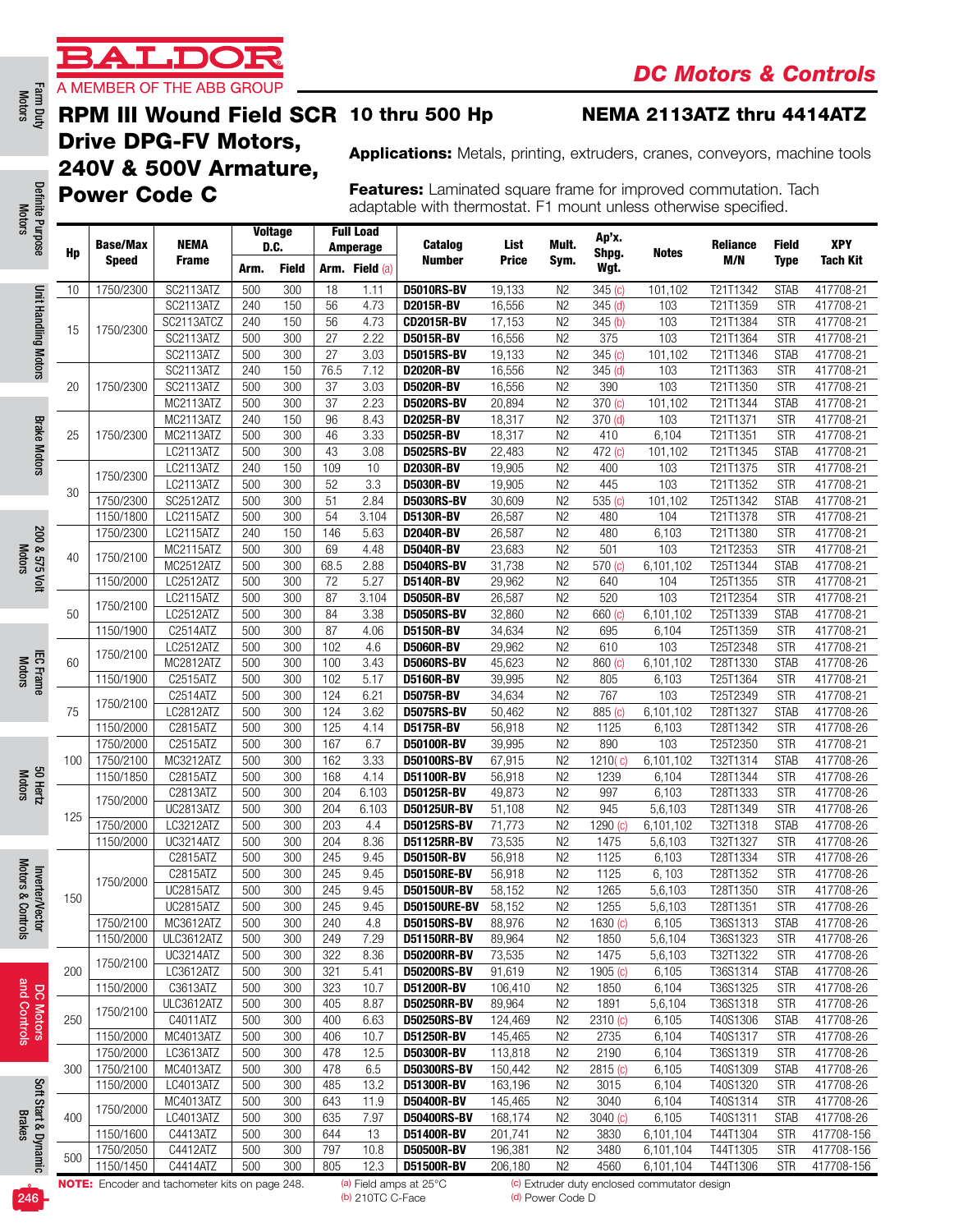Farm Duty Motors

Definite Purpose Definite Purpose<br>Motors

Unit Handling Unit Handling<br>Motors

Motors

Motors



### RPM III Wound Field SCR Drive DPG Motors, 240V & 500V Armature Power Code C



### 3 thru 60 Hp NEMA 189ATCZ thru 2812ATZ

Applications: Metals, paper, web processes, extruders, cranes, conveyors, packaging, printing, machine tools.

**Features:** Unique laminated square frame for improved commutation on rectified power supplies. The square configuration allows for increased rating per frame size. High limit thermostat. Provision for adding adapter mounted feedback device. Class F rated insulation system. Service Line brushes with convenient wear indicating reference lines. PLS™ (Positive Lubrication System) for longer bearing and motor life. F-1 mounting unless otherwise specified.

| <b>Voltage</b><br><b>Full Load</b><br>Ap'x.<br><b>NEMA</b><br>Mult.<br><b>Catalog</b><br>List<br><b>Reliance</b><br><b>Field</b><br><b>Base/Max</b><br>D.C.<br>Amperage<br>Shpg.<br>Hp<br><b>Notes</b><br>M/N<br>Sym.<br><b>Price</b><br><b>Number</b><br><b>Frame</b><br><b>Type</b><br><b>Speed</b><br>Wgt.<br><b>Field</b><br>Field(a)(b)<br>Arm.<br>Arm. | <b>XPY</b><br><b>Tach Kit</b><br>413336-1R |
|--------------------------------------------------------------------------------------------------------------------------------------------------------------------------------------------------------------------------------------------------------------------------------------------------------------------------------------------------------------|--------------------------------------------|
|                                                                                                                                                                                                                                                                                                                                                              | <b>Brake Motors</b>                        |
|                                                                                                                                                                                                                                                                                                                                                              |                                            |
| DC189ATCZ (c)(e)<br>240<br>150<br>11<br>1.52<br>D2003R<br>161<br>T18R1127<br><b>STAB</b><br>6,431<br>N <sub>2</sub><br>80,83<br>3<br>1750/2300                                                                                                                                                                                                               |                                            |
| C1811ATZ<br>500<br>300<br>5.2<br>0.741<br>197<br><b>D5003R</b><br>9.967<br>N <sub>2</sub><br>80<br>T18R1333 (d)<br><b>STR</b>                                                                                                                                                                                                                                | 413336-1R                                  |
| C1811ATZ<br>150<br>19.2<br>1.77<br>N <sub>2</sub><br>194<br>80,83<br>T18R1318 (d)<br><b>STAB</b><br>240<br><b>D2005R</b><br>10,358<br>5<br>1750/2300                                                                                                                                                                                                         | 413336-1R                                  |
| C1811ATZ<br>300<br>9<br>N <sub>2</sub><br>194<br>500<br><b>D5005R</b><br>9,967<br>80<br>T18R1334 (d)<br><b>STR</b>                                                                                                                                                                                                                                           | 413336-1R                                  |
| 28<br>C1811ATZ<br>150<br>1.95<br>240<br>N <sub>2</sub><br>210<br>80,83<br>T18R1301 (d)<br><b>STAB</b><br><b>D2007R</b><br>10.358<br>7.5<br>1750/2300                                                                                                                                                                                                         | 413336-1R                                  |
| 300<br>C1811ATZ<br>13.5<br>1.29<br>9,967<br>N <sub>2</sub><br>197<br>80<br>500<br><b>D5007R</b><br>T18R1335 (d)<br><b>STR</b>                                                                                                                                                                                                                                | 413336-1R<br>yott                          |
| 37<br>C1812ATZ<br>240<br>150<br>2.12<br>11,335<br>N <sub>2</sub><br>233<br>80,84<br><b>D2010R</b><br>T18R1302 (d)<br><b>STAB</b><br>1750/2300<br>10                                                                                                                                                                                                          | 413336-1R<br>575                           |
| C1812ATZ<br>300<br>500<br>17.4<br>1.08<br>11,335<br>N <sub>2</sub><br>227<br>T18R1307 (d)<br><b>STAB</b><br><b>D5010R</b><br>80,85                                                                                                                                                                                                                           | 413336-1R<br>∞                             |
| SC2113ATZ<br>150<br>56<br>4.12<br>N <sub>2</sub><br>315<br>240<br><b>D2015R</b><br>15,311<br>87<br>T21S1330<br><b>STAB</b><br>1750/2300<br>15                                                                                                                                                                                                                | 200<br>417708-21                           |
| SC2113ATZ<br>27<br>1.76<br>150/300<br>15,311<br>N <sub>2</sub><br>320<br>87<br>T21S1322<br>500<br><b>D5015R</b><br><b>STAB</b>                                                                                                                                                                                                                               | 417708-21                                  |
| LC2113ATZ<br>150<br>74<br>N <sub>2</sub><br>87<br>T21S1331<br>240<br>4.24<br><b>D2020R</b><br>403<br><b>STAB</b><br>18.661<br>20<br>1750/2300                                                                                                                                                                                                                | 417708-21                                  |
| 35<br>MC2113ATZ<br>150/300<br>1.98<br>N <sub>2</sub><br>372<br>87<br>500<br><b>D5020R</b><br>17,074<br>T21S1323<br><b>STAB</b>                                                                                                                                                                                                                               | 417708-21                                  |
| 150<br>LC2113ATZ<br>240<br>91.5<br>5.82<br>18,661<br>N <sub>2</sub><br>415<br>87<br>T21S1332<br><b>STAB</b><br><b>D2025R</b><br>25<br>1750/2300                                                                                                                                                                                                              | 417708-21                                  |
| 150/300<br>43<br>87<br>LC2113ATZ<br>500<br>2.61<br><b>D5025R</b><br>N <sub>2</sub><br>394<br>T21S1324<br>18.661<br><b>STAB</b>                                                                                                                                                                                                                               | Frame<br>417708-21                         |
| SC2512ATZ<br>150<br>111<br>3.45<br>26,466<br>N <sub>2</sub><br>515<br>87<br>240<br><b>D2030R</b><br>T25S1330<br><b>STAB</b><br>30<br>1750/2300                                                                                                                                                                                                               | 417708-21<br>ဌ                             |
| SC2512ATZ<br>150/300<br>N <sub>2</sub><br>87<br>500<br>52<br>1.71<br><b>D5030R</b><br>520<br>T25S1322<br><b>STAB</b><br>26,466                                                                                                                                                                                                                               | 417708-21                                  |
| 1750/2100<br>150/300<br>68<br>2.4<br>LC2512ATZ<br>500<br><b>D5040R</b><br>28,717<br>N <sub>2</sub><br>605<br>6,87<br>T25S1323<br><b>STAB</b><br>40                                                                                                                                                                                                           | 417708-21                                  |
| 1750/2100<br>MC2812ATZ<br>150/300<br>85<br>2.01<br>N <sub>2</sub><br>766<br>6,87<br>T28S1313<br><b>STAB</b><br>50<br>500<br><b>D5050R</b><br>41,092                                                                                                                                                                                                          | 417708-26                                  |
| 300<br>2.77<br>60<br>LC2812ATZ<br>500<br>100<br>N <sub>2</sub><br>860<br><b>STAB</b><br>1750/2100<br><b>D5060R</b><br>45,931<br>6,87<br>T28S1314                                                                                                                                                                                                             | 417708-26                                  |

NOTE: Encoder and tachometer kits on page 248.

(a) Field amps at 25°C

(b) Field amps for high voltage connection

(c) 180 TC C-face

(e) Top mounted conduit box, if blower added, blower must be mounted F-1 or F-2

(d) Power Code D

50 Hertz Motors

Soft Starters &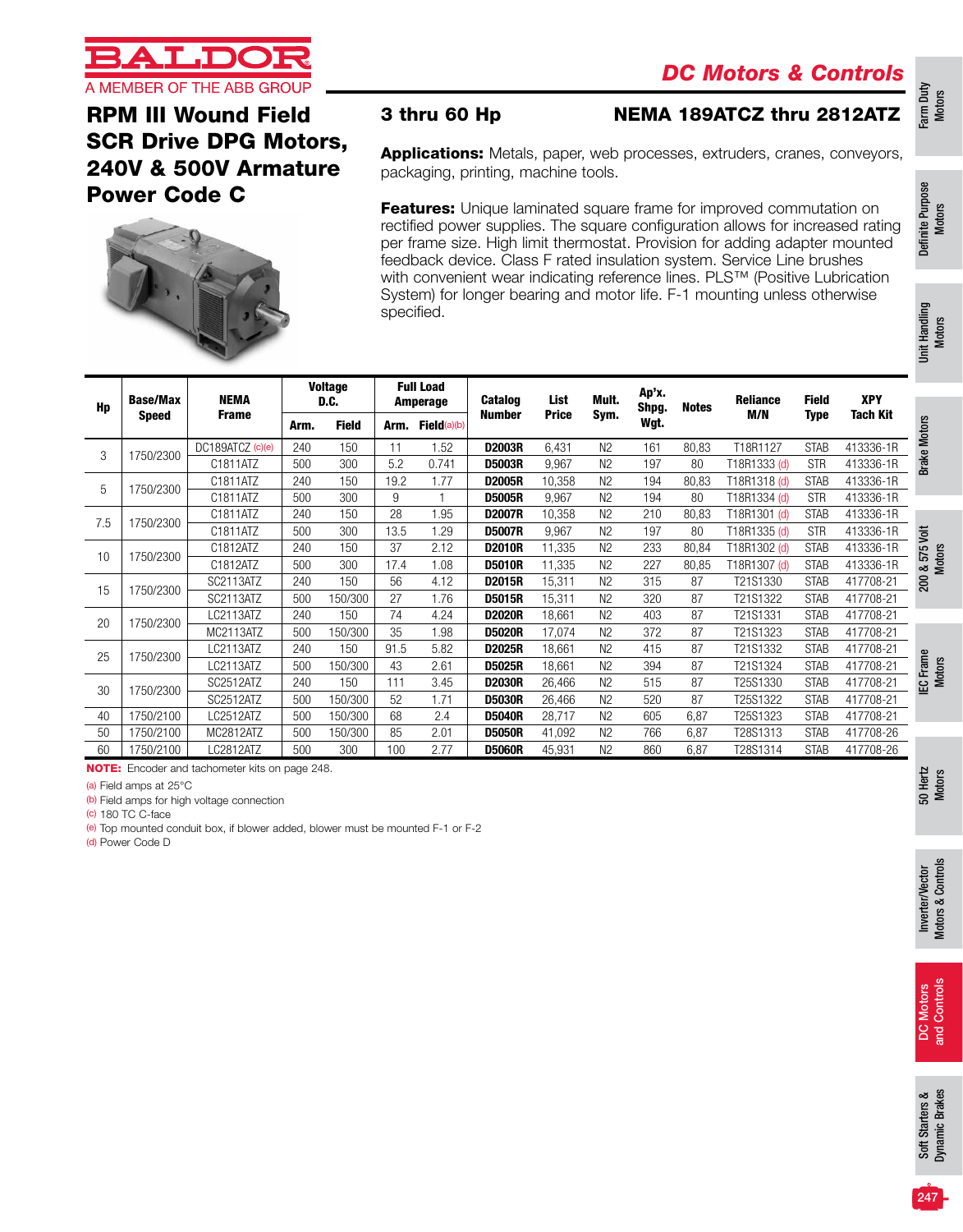### A MEMBER OF THE ABB GROUP RPM III DC Motor Encoder and Tachometer Kits

T.DC

| Definite Purpose     | <b>Device</b><br>Type | <b>Output</b> | <b>Catalog</b><br><b>Number</b> | <b>Frames</b>                      | <b>Enclosure</b> | List<br><b>Price</b> | Mult.<br>Sym.  | Ap'x.<br>Shpg. Wgt. |
|----------------------|-----------------------|---------------|---------------------------------|------------------------------------|------------------|----------------------|----------------|---------------------|
|                      |                       |               | 417708-30                       | DC180, C180, DC2112                | DPG. DPFV        | 3,164                | E <sub>8</sub> | 5                   |
|                      | RD120-1               | 1 x 120 ppr   | 417708-32                       | C210-C250                          | DPG, DPFV, TENV  | 3,164                | E <sub>8</sub> | 5                   |
|                      |                       |               | 417708-33                       | C280-C400                          | DPG. DPFV. TENV  | 3,164                | E <sub>8</sub> | 5                   |
|                      |                       |               | 417708-153                      | C440                               | DPG. DPFV. TENV  | 3,164                | E <sub>8</sub> | 5                   |
|                      |                       |               | 417708-34                       | DC180, C180, DC2112                | DPG. DPFV        | 3.764                | E <sub>8</sub> | 5                   |
|                      |                       |               | 417708-36                       | C <sub>210</sub> -C <sub>250</sub> | DPG. DPFV. TENV  | 3.764                | E <sub>8</sub> | 5                   |
|                      | RD120-2               | 2 x 120 ppr   | 417708-37                       | C280-C400                          | DPG. DPFV. TENV  | 3,764                | E <sub>8</sub> | 5                   |
|                      |                       |               | 417708-154                      | C440                               | DPG. DPFV. TENV  | 3,764                | E <sub>8</sub> | 5                   |
| Unit Handling Motors |                       |               | 417708-133                      | DC180, C180, DC2112                | DPG. DPFV. TENV  | 4,036                | E <sub>8</sub> | 5                   |
|                      | H <sub>20</sub>       | 1024 ppr      | 417708-134                      | C210-C250                          | DPG. DPFV. TENV  | 4,036                | E <sub>8</sub> | 5                   |
|                      |                       |               | 417708-135                      | C280-C400                          | DPG. DPFV. TENV  | 4,036                | E <sub>8</sub> | 5                   |
|                      |                       |               | 417708-151                      | C440                               | DPG. DPFV. TENV  | 4,036                | E <sub>8</sub> | 5                   |
|                      |                       |               | 417708-126                      | DC180, C180, DC2112                | DPG. DPFV. TENV  | 5,128                | E <sub>8</sub> | 4                   |
|                      |                       |               | 417708-136                      | C210-C250                          | DPG, DPFV, TENV  | 5.128                | E <sub>8</sub> | 6                   |
| <b>Brake Motors</b>  | <b>RL67</b>           | $1024z$ ppr   | 417708-137                      | C280-C400                          | DPG. DPFV. TENV  | 5,128                | E <sub>8</sub> | 6                   |
|                      |                       |               | 417708-138                      | C440                               | DPG. DPFV        | 5,128                | E <sub>8</sub> | 4                   |
|                      |                       | 45 VAC/       | 417708-25                       | C280-C400                          | DPG, DPFV, TENV  | 4,673                | N <sub>5</sub> | 11                  |
|                      | <b>RE045</b>          | 1000 RPM      | 417708-152                      | C440                               | DPG, DPFV, TENV  | 4,673                | N <sub>5</sub> | 13                  |

Motors

Motors

Motors & Controls

and Controls

# Encoder and Tachometer Mounting Kits (less tach)

| <b>Encoder and Tachometer Kits</b> |               |                                  |                                                                                                                                      |                                    |                      |                                  |                              |
|------------------------------------|---------------|----------------------------------|--------------------------------------------------------------------------------------------------------------------------------------|------------------------------------|----------------------|----------------------------------|------------------------------|
| <b>Device</b><br><b>Type</b>       | <b>Output</b> | Catalog<br><b>Number</b>         | <b>Frames</b>                                                                                                                        | <b>Enclosure</b>                   | List<br><b>Price</b> | Mult.<br>Sym.                    | Ap'x.<br>Shpg. Wgt.          |
|                                    |               | 417708-30                        | DC180, C180, DC2112                                                                                                                  | DPG, DPFV                          | 3,164                | E8                               | 5                            |
| RD120-1                            | 1 x 120 ppr   | 417708-32                        | C210-C250                                                                                                                            | DPG, DPFV, TENV                    | 3,164                | E8                               | 5                            |
|                                    |               | 417708-33                        | C280-C400                                                                                                                            | DPG, DPFV, TENV                    | 3,164                | E8                               | 5                            |
|                                    |               | 417708-153                       | C440                                                                                                                                 | DPG, DPFV, TENV                    | 3,164                | E <sub>8</sub>                   | 5                            |
|                                    |               | 417708-34                        | DC180, C180, DC2112                                                                                                                  | DPG, DPFV                          | 3,764                | E8                               | 5                            |
| RD120-2                            | 2 x 120 ppr   | 417708-36<br>417708-37           | C210-C250<br>C280-C400                                                                                                               | DPG, DPFV, TENV<br>DPG, DPFV, TENV | 3,764<br>3,764       | E8<br>E8                         | 5<br>5                       |
|                                    |               | 417708-154                       | C440                                                                                                                                 | DPG, DPFV, TENV                    | 3,764                | E8                               | 5                            |
|                                    |               | 417708-133                       | DC180, C180, DC2112                                                                                                                  | DPG, DPFV, TENV                    | 4,036                | E8                               | 5                            |
|                                    |               | 417708-134                       | C210-C250                                                                                                                            | DPG, DPFV, TENV                    | 4,036                | E8                               | 5                            |
| H <sub>20</sub>                    | $1024$ ppr    | 417708-135                       | C280-C400                                                                                                                            | DPG, DPFV, TENV                    | 4,036                | E <sub>8</sub>                   | 5                            |
|                                    |               | 417708-151                       | C440                                                                                                                                 | DPG, DPFV, TENV                    | 4,036                | E <sub>8</sub>                   | 5                            |
|                                    |               | 417708-126                       | DC180, C180, DC2112                                                                                                                  | DPG, DPFV, TENV                    | 5,128                | E8                               | 4                            |
|                                    |               | 417708-136                       | C210-C250                                                                                                                            | DPG, DPFV, TENV                    | 5,128                | E8                               | 6                            |
| <b>RL67</b>                        | $1024z$ ppr   | 417708-137                       | C280-C400                                                                                                                            | DPG, DPFV, TENV                    | 5,128                | E8                               | 6                            |
|                                    |               | 417708-138                       | C440                                                                                                                                 | DPG, DPFV                          | 5,128                | E8                               | $\overline{4}$               |
| <b>RE045</b>                       | 45 VAC/       | 417708-25                        | C280-C400                                                                                                                            | DPG, DPFV, TENV                    | 4,673                | N5                               | 11                           |
|                                    | 1000 RPM      | 417708-152                       | C440                                                                                                                                 | DPG, DPFV, TENV                    | 4,673                | N <sub>5</sub>                   | 13                           |
|                                    |               | <b>Encoder and Tachometer</b>    | <b>Applications:</b> Encoder and Tachometer mounting kits for field installation                                                     |                                    |                      |                                  |                              |
|                                    |               | <b>Mounting Kits (less tach)</b> | <b>Features:</b> Kits include all mounting hardware required for installation on<br>RPM III DC motors. Feedback device not included. |                                    |                      |                                  |                              |
| <b>Device</b>                      |               | Catalog<br><b>Number</b>         | <b>Frames</b>                                                                                                                        | <b>Enclosure</b>                   | List<br><b>Price</b> | Mult.                            | Ap'x.                        |
| <b>Type</b>                        |               | 413336-2R                        |                                                                                                                                      |                                    |                      | Sym.                             |                              |
|                                    |               | 417708-22                        | DC180, C180, DC2112<br>C210-C250                                                                                                     | DPG, DPFV, TENV<br>DPG, DPFV, TENV | 1,689<br>1,689       | A <sub>8</sub><br>A8             | 9<br>9                       |
|                                    |               | 417708-27                        | C280-C400                                                                                                                            | DPG, DPFV, TENV                    | 1,689                | A <sub>8</sub>                   | 9                            |
| XC42, XC46, BC42,                  |               | 417708-155                       | C440                                                                                                                                 | DPG, DPFV, TENV                    | 1,689                | A <sub>8</sub>                   | 9                            |
| BC46, H56,                         |               | 417709-21                        | C <sub>180</sub>                                                                                                                     | <b>TEFC</b>                        | 4,245                | A8                               | 19                           |
| 800123-R & -S                      |               | 417709-58                        | C210                                                                                                                                 | <b>TEFC</b>                        | 4,245                | A8                               | 20                           |
|                                    |               | 417709-59                        | C <sub>250</sub>                                                                                                                     | <b>TEFC</b>                        | 4,245                | A <sub>8</sub>                   | 23                           |
|                                    |               | 417709-60                        | C <sub>280</sub>                                                                                                                     | <b>TEFC</b>                        | 4,245                | A <sub>8</sub>                   | 23                           |
|                                    |               | 417709-61                        | C320                                                                                                                                 | <b>TEFC</b>                        | 4,245                | A <sub>8</sub>                   | 29                           |
|                                    |               | 413336-1R                        | DC180, C180, DC2112                                                                                                                  | DPG, DPFV, TENV                    | 1,689                | A <sub>8</sub>                   | $\overline{7}$               |
|                                    |               | 417708-21                        | C210-C250                                                                                                                            | DPG, DPFV, TENV                    | 1,689                | A <sub>8</sub>                   | $\overline{7}$               |
|                                    |               | 417708-26                        | C280-C400                                                                                                                            | DPG, DPFV, TENV                    | 1,689                | A <sub>8</sub>                   | 7                            |
| XPY, XPYII,                        |               | 417708-156<br>417709-17          | C440<br>C <sub>180</sub>                                                                                                             | DPG, DPFV, TENV<br><b>TEFC</b>     | 1,689<br>4,245       | A <sub>8</sub><br>A <sub>8</sub> | 8<br>6                       |
| 5PY, RPY444                        |               | 417709-65                        | C210                                                                                                                                 | <b>TEFC</b>                        | 4,245                | A8                               | 6                            |
|                                    |               | 417709-66                        | C <sub>250</sub>                                                                                                                     | <b>TEFC</b>                        | 4,245                | A <sub>8</sub>                   | 9                            |
|                                    |               | 417709-67                        | C280                                                                                                                                 | <b>TEFC</b>                        | 4,245                | A8                               | 15                           |
|                                    |               | 417709-68                        | C320                                                                                                                                 | <b>TEFC</b>                        | 4,245                | A <sub>8</sub>                   | 18                           |
|                                    |               | 417708-40                        | DC180, C180, DC2112                                                                                                                  | DPG, DPFV, TENV                    | 1,091                | A <sub>8</sub>                   | $\mathbf{1}$                 |
|                                    |               | 417708-41                        | C210 - C250                                                                                                                          | DPG, DPFV, TENV                    | 1,091                | A <sub>8</sub>                   | Shpg. Wgt.<br>$\mathbf{2}$   |
| RL67                               |               | 417708-42<br>417708-157          | C280 - C400<br>C440                                                                                                                  | DPG, DPFV, TENV<br>DPG, DPFV, TENV | 1,091<br>1,091       | A <sub>8</sub><br>A <sub>8</sub> | $\mathbf{1}$<br>$\mathbf{1}$ |

Brakes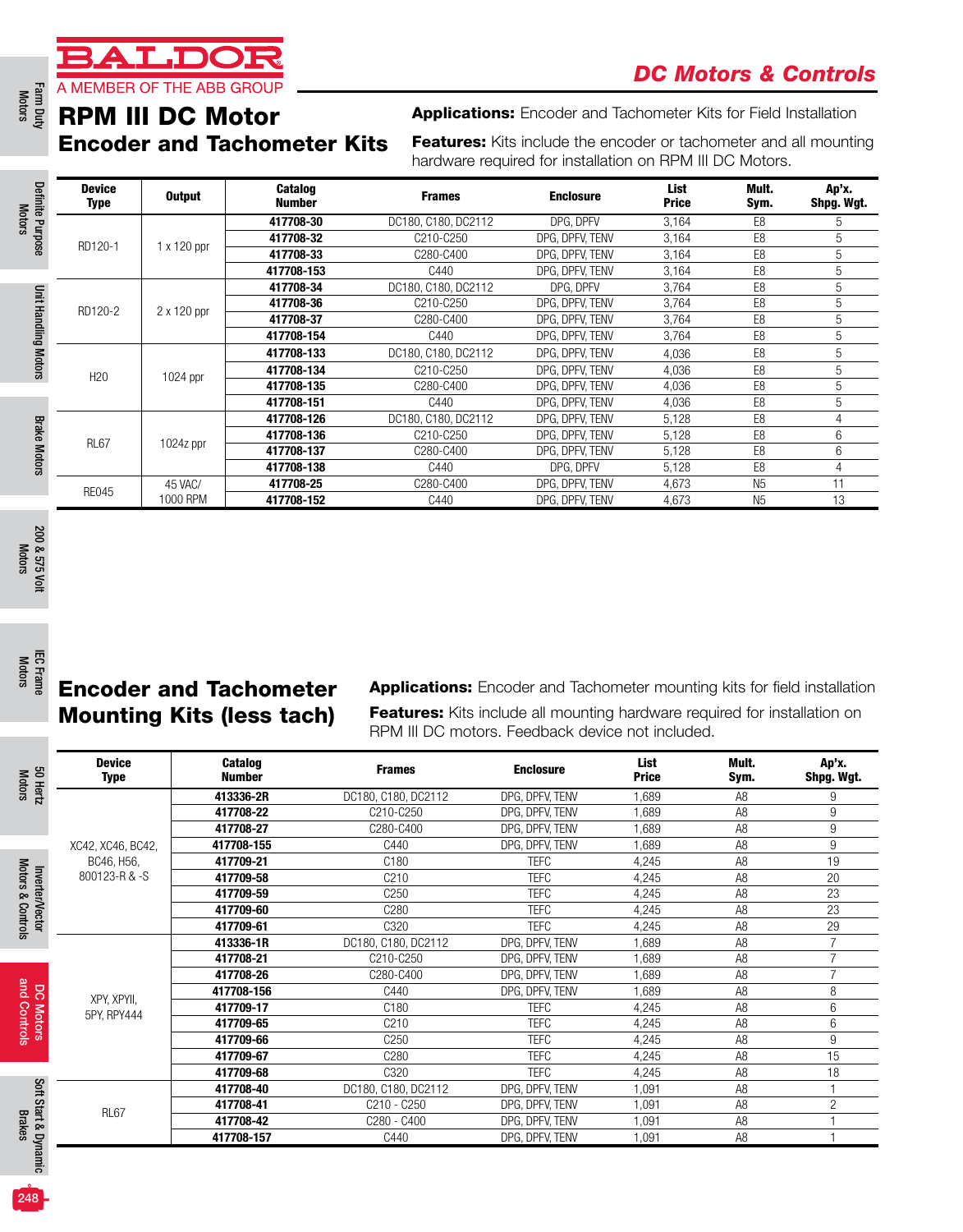# **T.DC** A MEMBER OF THE ABB GROUP

# *DC Motors & Controls*

# Farm Duty Motors

50 Hertz Motors

# Soft Starters &<br>Dynamic Brakes Soft Starters & Dynamic Brakes

249

| <b>Motor</b><br><b>Frame</b> | Catalog<br><b>Number</b> | List<br><b>Price</b> | Mult.<br>Sym.  | Ap'x.<br>Shpg.<br>Wgt. | <b>Description</b>   | <b>Dimension</b><br><b>Sheet</b> |
|------------------------------|--------------------------|----------------------|----------------|------------------------|----------------------|----------------------------------|
| DC1810ATZ                    | 42384-26D                | 319                  | A <sub>8</sub> | 14                     | <b>Standard Duty</b> | 609987-501                       |
| DC1811ATZ                    | 42384-26BE               | 319                  | A <sub>8</sub> | 17                     | <b>Heavy Duty</b>    | 609987-501                       |
| C1811ATZ                     | 42384-26BE               | 278                  | A <sub>8</sub> | 17                     | <b>Heavy Duty</b>    | 609987-1                         |
| C1812ATZ                     | 42384-26BF               | 319                  | A <sub>8</sub> | 17                     | <b>Heavy Duty</b>    | 609987-1                         |
| DC2112ATZ                    | 42384-26BH               | 545                  | A <sub>8</sub> | 29                     | <b>Heavy Duty</b>    | 609958-51                        |
| C2113ATZ                     | 419914-1A                | 545                  | A <sub>8</sub> | 50                     | <b>Heavy Duty</b>    | 609957-1                         |
| C2115ATZ                     | 419914-1P                | 545                  | A <sub>8</sub> | 36                     | <b>Heavy Duty</b>    | 609957-1                         |
| C2512ATZ                     | 419914-1B                | 634                  | A <sub>8</sub> | 33                     | <b>Heavy Duty</b>    | 609957-1                         |
| C2514ATZ                     | 419914-1R                | 634                  | A <sub>8</sub> | 59                     | <b>Heavy Duty</b>    | 609957-1                         |
| C2515ATZ                     | 419914-1S                | 634                  | A <sub>8</sub> | 36                     | <b>Heavy Duty</b>    | 609957-1                         |
| <b>UC2812ATZ</b>             | 419914-1C                | 1,223                | A <sub>8</sub> | 37                     | <b>Heavy Duty</b>    | 609957-1                         |
| UC2813ATZ                    | 419914-1T                | 1,223                | A <sub>8</sub> | 26                     | <b>Heavy Duty</b>    | 609957-1                         |
| <b>UC2815ATZ</b>             | 419914-1U                | 1,223                | A <sub>8</sub> | 42                     | <b>Heavy Duty</b>    | 609957-1                         |
| <b>UC3212ATZ</b>             | 419914-1D                | 1,606                | A <sub>8</sub> | 69                     | <b>Heavy Duty</b>    | 609977-1                         |
| UC3214ATZ                    | 419914-1W                | 1,606                | A <sub>8</sub> | 76                     | <b>Heavy Duty</b>    | 609977-1                         |
| <b>UC3612ATZ</b>             | 419914-1E                | 2,166                | A <sub>8</sub> | 76                     | <b>Heavy Duty</b>    | 609977-1                         |
| UC3613ATZ                    | 419914-1X                | 2,166                | A <sub>8</sub> | 81                     | <b>Heavy Duty</b>    | 609977-1                         |

# Blower Kits for use with RPM III DC Motors Suitable for operation on 230/460V or 240/480V, 3-Phase, 50/60 Hz

| Motor<br><b>Frame</b> | <b>Catalog</b><br><b>Number</b> | List<br><b>Price</b> | Mult.<br>Sym.  | Ap'x.<br>Shpg.<br>Wgt. (lb) | <b>Description</b>               |  |
|-----------------------|---------------------------------|----------------------|----------------|-----------------------------|----------------------------------|--|
| C180ATZ, DC180ATZ     | 417077-51                       | .491                 | A8             | 44                          | <b>Blower Kit Without Filter</b> |  |
| C210ATZ               | 419947-29                       | 1.491                | A8             | 52                          | <b>Blower Kit Without Filter</b> |  |
| C <sub>250</sub> ATZ  | 419947-30                       | 1.491                | A8             | 39                          | <b>Blower Kit Without Filter</b> |  |
| C280ATZ               | 419947-32                       | .823                 | A <sub>8</sub> | 55                          | <b>Blower Kit Without Filter</b> |  |
| C320ATZ               | 419947-34                       | 2.123                | A <sub>8</sub> | 81                          | <b>Blower Kit Without Filter</b> |  |
| C3612ATZ              | 417077-74                       | 2.123                | A <sub>8</sub> | 55                          | <b>Blower Kit Without Filter</b> |  |
| C3613ATZ              | 417077-127                      | 2.123                | A <sub>8</sub> | 75                          | <b>Blower Kit Without Filter</b> |  |
| C400ATZ               | 417077-75                       | 2.324                | A <sub>8</sub> | 85                          | <b>Blower Kit Without Filter</b> |  |
| C440ATZ               | 417077-126                      | 4,738                | A <sub>8</sub> | 225                         | <b>Blower Kit Without Filter</b> |  |

# Filter Kits for use with DPG-FV, RPM III DC motors

| Motor<br><b>Frame</b> | <b>Catalog</b><br>Number | List<br><b>Price</b> | Mult.<br>Sym.  | Ap'x.<br>Shpg.<br>Wgt. (lb) | <b>Description</b>                |
|-----------------------|--------------------------|----------------------|----------------|-----------------------------|-----------------------------------|
| C180ATZ, DC180ATZ     | 417077-57                | 911                  | A8             | 2                           | Washable Wire Mesh Canister Type  |
| C2113ATZ              | 417077-58                | 911                  | A <sub>8</sub> | 4                           | Washable Wire Mesh Canister Type  |
| C2115ATZ              | 417077-59                | 911                  | A <sub>8</sub> | 4                           | Washable Wire Mesh Canister Type  |
| C2512ATZ              | 417077-58                | 911                  | A <sub>8</sub> | 4                           | Washable Wire Mesh Canister Type  |
| C2514ATZ              | 417077-59                | 911                  | A <sub>8</sub> | 4                           | Washable Wire Mesh Canister Type  |
| C2515ATZ              | 417077-59                | 911                  | A <sub>8</sub> | 4                           | Washable Wire Mesh Canister Type  |
| C2812ATZ              | 417077-59                | 911                  | A <sub>8</sub> | 4                           | Washable Wire Mesh Canister Type  |
| C2813ATZ              | 417077-59                | 911                  | A <sub>8</sub> | 4                           | Washable Wire Mesh Canister Type  |
| C2815ATZ              | 417077-59                | 911                  | A <sub>8</sub> |                             | Washable Wire Mesh Canister Type  |
| C3210ATZ              | 417077-59                | 911                  | A <sub>8</sub> | 4                           | Washable Wire Mesh Canister Type  |
| C3212ATZ              | 417077-59                | 911                  | A8             | 4                           | Washable Wire Mesh Canister Type  |
| C3214ATZ              | 417077-59                | 911                  | A8             | 4                           | Washable Wire Mesh Canister Type  |
| C3612ATZ              | 417077-65                | 1,165                | A8             |                             | Washable Wire Mesh Canister Type  |
| C3613ATZ              | 417077-102               | .642                 | A8             | 6                           | Washable Wire Mesh Canister Type  |
| C400ATZ               | 417077-102               | 1,642                | A <sub>8</sub> | 6                           | Washable Wire Mesh Canister Type  |
| C440ATZ               | 417077-124               | .893                 | A <sub>8</sub> | 18                          | Square Replaceable Polyester Type |

# Sliding Bases for RPM III DC motors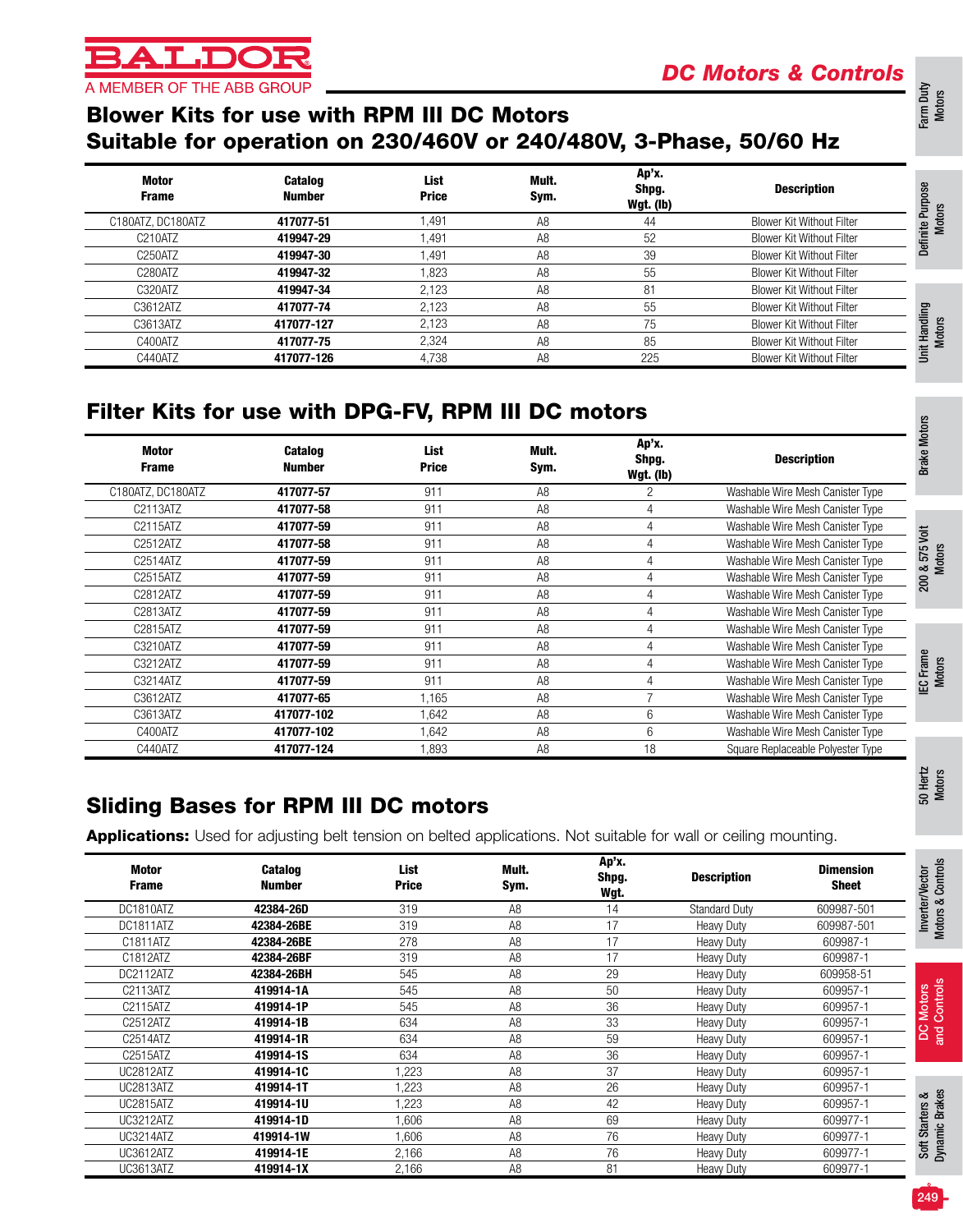

SCR Drive Motors Shunt 5 thru 250 Hp

and Stabilized Shunt Wound - DPFG, Self Ventilated, Rigid Base



#### **NEMA L186AT thru 506AT**

Applications: Conveyors, plastic extruders, packaging machinery and other constant torque applications for DC SCR motors.

Features: Includes thermostat on interpole. Class F insulation system resistant to dirt, carbon, dust and moisture. High dielectric stability. Low moment of inertia armature for fast response. Constant pressure brush springs and longer brushes for reduced maintenance. Includes grease fittings and reliefs for bearing maintenance. Power code C and D or M-G sets. Maximum RPM by field weakening. Provisions for tach mounting. (See tach mounting kits on page 322). May be converted to blower ventilated (DPBV) for extended constant torque speed range.

| Hp   | <b>Base/Max</b><br>Speed <sup>(a)</sup> | <b>NEMA</b>  |      | <b>Voltage</b><br>D.C. |      | <b>Full Load</b><br>Amperage | <b>Catalog</b> | List<br><b>Price</b>        | Mult.          | Ap'x.<br>Shpg. | <b>XPY</b><br><b>Tach</b> | <b>Blower</b><br><b>Catalog</b> | Notes (e) |
|------|-----------------------------------------|--------------|------|------------------------|------|------------------------------|----------------|-----------------------------|----------------|----------------|---------------------------|---------------------------------|-----------|
|      |                                         | <b>Frame</b> | Arm. | <b>Field</b>           | Arm. | Field (b)                    | <b>Number</b>  | <b>Motors</b><br>Only $(c)$ | Sym.           | Wgt. $(d)$     | Kit                       | <b>Number</b>                   |           |
| 5    | 1750/2300                               | L186AT       | 240  | 150/300                | 17.7 | .68                          | D2005P         | 6,242                       | N <sub>2</sub> | 180            | <b>TKP1836XP</b>          | FVB3180                         | 2,20      |
|      |                                         |              | 500  | 150/300                | 8.5  | .6                           | D5005P         | 6.242                       | N <sub>2</sub> | 162            | <b>TKP1836XP</b>          | FVB3180                         | 2,20      |
| 71/2 | 1750/2300                               | 1810AT       | 240  | 150/300                | 28.1 | 8.                           | D2007P         | 7,258                       | N <sub>2</sub> | 218            | <b>TKP1836XP</b>          | FVB3180                         | 2,20      |
|      |                                         | 218AT        | 500  | 150/300                | 13.2 | .69                          | <b>D5007P</b>  | 8.009                       | N <sub>2</sub> | 235            | <b>TKP1836XP</b>          | FVB3210                         | 2,20      |
| 10   | 1750/2300                               | 219AT        | 240  | 150/300                | 36.6 | 2.16                         | D2010P         | 8,238                       | N <sub>2</sub> | 245            | <b>TKP1836XP</b>          | FVB3210                         | 2,20      |
|      |                                         |              | 500  | 150/300                | 17.2 | 1.17                         | <b>D5010P</b>  | 8.238                       | N <sub>2</sub> | 255            | <b>TKP1836XP</b>          | FVB3210                         | 2,20      |
| 15   | 1750/2300                               | 258AT        | 240  | 150/300                | 55   | 2.58                         | D2015P         | 9,861                       | N <sub>2</sub> | 250            | <b>TKP1836XP</b>          | <b>FVB3250</b>                  | 2,20      |
|      |                                         |              | 500  | 150/300                | 25.2 | 1.4                          | D5015P         | 9.861                       | N <sub>2</sub> | 250            | <b>TKP1836XP</b>          | FVB3250                         | 2,20      |
| 20   | 1750/2300                               | 259AT        | 240  | 150/300                | 70.5 | 2.48                         | D2020P         | 11,273                      | N <sub>2</sub> | 250            | <b>TKP1836XP</b>          | <b>FVB3250</b>                  | 2,20      |
|      |                                         |              | 500  | 150/300                | 35.1 | 1.24                         | <b>D5020P</b>  | 11,273                      | N <sub>2</sub> | 250            | <b>TKP1836XP</b>          | <b>FVB3250</b>                  | 2,20      |
| 25   | 1750/2300                               | 288AT        | 240  | 150/300                | 89.2 | 2.99                         | D2025P         | 15,236                      | N <sub>2</sub> | 575            | <b>TKP1836XP</b>          | <b>FVB4280</b>                  | 2,20      |
|      |                                         | 287-8AT      | 500  | 150/300                | 43.4 | 1.64                         | D5025P         | 15,236                      | N <sub>2</sub> | 490            | <b>TKP1836XP</b>          | <b>FVB4280</b>                  | 2,20      |
| 30   | 1750/2300                               | 288AT        | 240  | 150/300                | 106  | 4.52                         | D2030P         | 15,236                      | N <sub>2</sub> | 595            | <b>TKP1836XP</b>          | FVB4280                         | 2,20      |
|      |                                         |              | 500  | 150/300                | 50   | $\overline{2}$               | <b>D5030P</b>  | 15.236                      | N <sub>2</sub> | 590            | <b>TKP1836XP</b>          | <b>FVB4280</b>                  | 2,20      |
| 40   | 1750/2100                               | 328AT        | 500  | 150/300                | 67.9 | 2.17                         | <b>D5040P</b>  | 20,393                      | N <sub>2</sub> | 784            | <b>TKP1836XP</b>          | <b>FVB6320</b>                  | 2,20      |
| 50   | 1750/2100                               | 328AT        | 500  | 150/300                | 83.7 | $\overline{c}$               | <b>D5050P</b>  | 20.393                      | N <sub>2</sub> | 835            | <b>TKP1836XP</b>          | <b>FVB6320</b>                  | 2,20      |
| 60   | 1750/2100                               | 365-6AT      | 500  | 150/300                | 98.6 | 1.75                         | <b>D5060P</b>  | 27,343                      | N <sub>2</sub> | 790            | <b>TKP1836XP</b>          | FVB6400                         | 2,20      |
| 75   | 1750/2100                               | 366AT        | 500  | 150/300                | 123  | 1.48                         | <b>D5075P</b>  | 27.343                      | N <sub>2</sub> | 905            | <b>TKP1836XP</b>          | <b>FVB6400</b>                  | 2,20      |
| 100  | 1750/2000                               | 368AT        | 500  | 150/300                | 158  | 3                            | D50100P        | 36,878                      | N <sub>2</sub> | 1100           | <b>TKP1836XP</b>          | FVB6400                         | 2,20      |
| 125  | 1750/2000                               | 407AT        | 500  | 150/300                | 200  | 3                            | D50125P        | 42.414                      | N <sub>2</sub> | 1445           | TKP400XP                  | <b>FVB6400</b>                  | 2,20      |
| 150  | 1750/2000                               | 409AT        | 500  | 150/300                | 237  | 3.7                          | D50150P        | 52,882                      | N <sub>2</sub> | 1785           | TKP400XP                  | FVB6400                         | 2,20      |
| 200  | 1750/1900                               | 504AT        | 500  | 150/300                | 320  | 3.9                          | D50200P        | 65,981                      | N <sub>2</sub> | 2095           | TKP500XP                  | <b>FVB8500</b>                  | 2,20      |
| 250  | 1750/1900                               | 506AT        | 500  | 150/300                | 392  | 5                            | D50250P        | 79,067                      | N <sub>2</sub> | 2540           | TKP500XP                  | <b>FVB8500</b>                  | 2,20      |

#### NOTES:

Inverter/Vector Motors & Controls

Motors & Controls Inverter/Vector (a) DPFG enclosure is self-ventilated. Speed can be reduced to approximately 60% of base speed with constant torque.

See performance data in CA608 catalog for specific speed-torque curves. Separate blower can be used to increase operating range below 60% of base speed.

(b) Field amps are for 150V connection on 240VDC motors; 300V connection on 500VDC motors. 360, 400 & 500 frames are 4 pole stabilized shunt until 3rd quarter 2006 when they became shunt. Others are 2 pole shunt.

(c) Does not include price of blower. See page 253 for pricing.

(d) Does not include weight of blower. See page 253 for weights.

(e) See notes on inside back flap.

180 frame motors are supplied without external conduit box, see online layout drawing for details.

250

Definite Purpose Motors

Definite Purpose

Unit Handling Motors

Unit Handling Motors

Brake Motors

**Brake Motors** 

200 & 575 Volt Motors

200 & 575 Vol

IEC Frame Motors

Motors 50 Hertz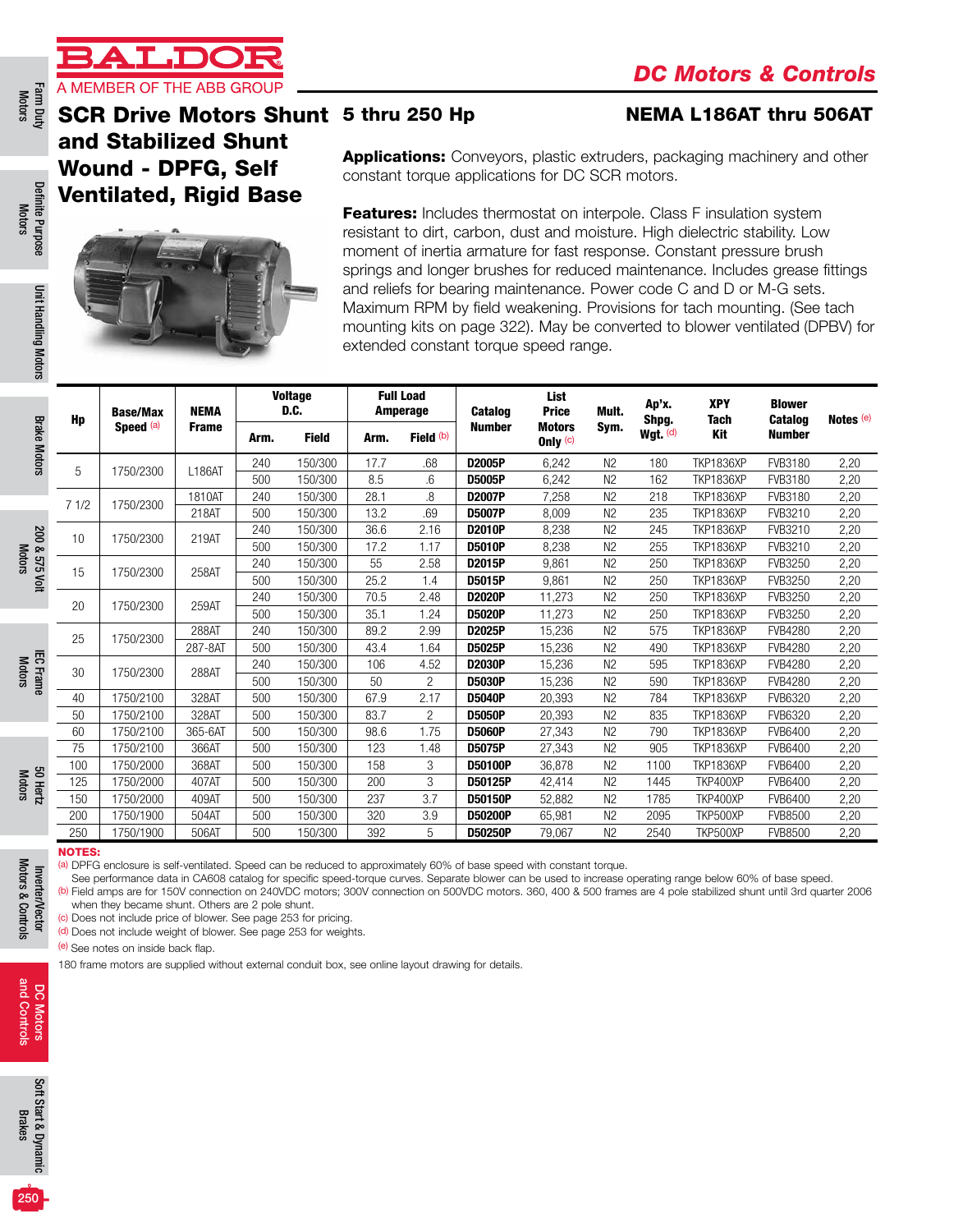

### 40 thru 500 Hp NEMA 328AT thru 5010AT

### SCR Drive Motor Shunt and Stabilized Shunt Wound DPBV Enclosure - Rigid Base



**Applications:** Conveyors, plastic extruders, packaging machinery and other constant torque applications for DC SCR motors.

**Features:** Includes thermostat on interpole. Class F insulation system resistant to dirt, carton, dust and moisture. High dielectric stability. Low moment of inertia armature for fast response. Constant pressure brush springs and longer brushes for reduced maintenance. Includes grease fittings and reliefs for bearing maintenance. Power code C or M-G sets. Maximum RPM by field weakening. Provisions for tach mounting. (See tach kits on page 322). Blower-ventilated, includes filter.

| Hp  | <b>Base/Max</b><br><b>Speed</b> | <b>NEMA</b><br><b>Frame</b> |      | Voltage<br>D.C. |      | <b>Full Load</b><br>Amperage | <b>Catalog</b>    | <b>List Price</b><br>w/Blower | Mult.          | Ap'x.<br>Shpg. | <b>XPY</b><br>Tach | Notes (b) |
|-----|---------------------------------|-----------------------------|------|-----------------|------|------------------------------|-------------------|-------------------------------|----------------|----------------|--------------------|-----------|
|     |                                 |                             | Arm. | <b>Field</b>    | Arm. | Field (a)                    | <b>Number</b>     | & Filter                      | Sym.           | Wgt.           | Kit                |           |
|     | 1750/2100                       | 328AT                       | 240  | 150/300         | 138  | 2.64                         | <b>D2040P-BV</b>  | 23,764                        | N <sub>2</sub> | 855            | <b>TKP1836XP</b>   | 2,20      |
| 40  |                                 |                             | 500  | 150/300         | 67.9 | 2.17                         | <b>D5040P-BV</b>  | 23,764                        | N <sub>2</sub> | 830            | <b>TKP1836XP</b>   | 2,20      |
| 50  | 1750/2100                       | 328AT                       | 240  | 150/300         | 175  | 2.64                         | D2050P-BV         | 23.764                        | N <sub>2</sub> | 835            | <b>TKP1836XP</b>   | 2,20      |
|     |                                 |                             | 500  | 150/300         | 83.7 | $\overline{c}$               | <b>D5050P-BV</b>  | 23,764                        | N <sub>2</sub> | 885            | <b>TKP1836XP</b>   | 2,20      |
| 60  | 1750/2100                       | 366AT                       | 240  | 150/300         | 201  | 5.6                          | D2060P-BV         | 30,715                        | N <sub>2</sub> | 980            | <b>TKP1836XP</b>   | 2,20      |
|     |                                 | 365-6AT                     | 500  | 150/300         | 98.6 | 1.75                         | <b>D5060P-BV</b>  | 30,715                        | N <sub>2</sub> | 880            | <b>TKP1836XP</b>   | 2,20      |
| 75  | 1750/2100                       | 366AT                       | 240  | 150/300         | 256  | 5.6                          | <b>D2075P-BV</b>  | 30,715                        | N <sub>2</sub> | 975            | <b>TKP1836XP</b>   | 2,20      |
|     |                                 |                             | 500  | 150/300         | 123  | 1.48                         | <b>D5075P-BV</b>  | 30,715                        | N <sub>2</sub> | 960            | <b>TKP1836XP</b>   | 2,20      |
| 100 | 1750/2000                       | 368AT                       | 500  | 150/300         | 158  | 3                            | <b>D50100P-BV</b> | 40.250                        | N <sub>2</sub> | 1145           | <b>TKP1836XP</b>   | 2,20      |
| 125 | 1750/2000                       | 368AT                       | 500  | 150/300         | 197  | 3                            | D50125P-BV        | 40,250                        | N <sub>2</sub> | 1170           | <b>TKP1836XP</b>   | 2,20      |
| 150 | 1750/2000                       | 407-9AT                     | 500  | 150/300         | 238  | 2.7                          | D50150P-BV        | 46,126                        | N <sub>2</sub> | 1515           | TKP400XP           | 2,20      |
| 200 | 1750/1900                       | 409AT                       | 500  | 150/300         | 311  | 3.75                         | D50200P-BV        | 57,457                        | N <sub>2</sub> | 1830           | TKP400XP           | 2,20      |
| 250 | 1750/1900                       | 504-6AT                     | 500  | 150/300         | 405  | 4.9                          | D50250P-BV        | 70,339                        | N <sub>2</sub> | 2175           | TKP500XP           | 2,20      |
| 300 | 1750                            | 506AT                       | 500  | 150/300         | 478  | 6.2                          | D50300P-BV        | 83,425                        | N <sub>2</sub> | 2640           | TKP500XP           | 2,20      |
| 400 | 1750/1900                       | 508AT                       | 500  | 150/300         | 624  | 6.08                         | D50400P-BV        | 117,765                       | N <sub>2</sub> | 3285           | <b>TKP5006XP</b>   | 2,20      |
| 500 | 1750/1900                       | 5010AT                      | 500  | 150/300         | 788  | 6                            | D50500P-BV        | 154,655                       | N <sub>2</sub> | 4170           | TKP500XP           | 2,20      |

NOTE: (a) Field amps are for 150V connection on 240VDC motors; 300V connection on 500VDC motors.

360 through 500 frames are 4 pole stabilized shunt, until 3rd quarter 2006 when they became shunt. Others are 2 pole shunt. Tach mounting kits on page 253. (b) See notes on inside back flap.

### SCR Drive Motor 240V Armature - 240V Field Shunt Wound DPFG - Self-Ventilated Rigid Base and C-Face



### 3 thru 15 Hp NEMA L186ATC thru 258ATC

**Applications:** Conveyors, plastic extruders, packaging machinery and other constant torque applications for DC SCR motors.

**Features:** Includes thermostat on interpole. Class F insulation system resistant to dirt, carbon, dust and moisture. High dielectric stability. Low moment of inertia armature for fast response. Constant pressure brush springs and longer brushes for reduced maintenance. Includes grease fittings and reliefs for bearing maintenance. Power code C or M-G sets. Maximum RPM by field weakening.

| Hp             | <b>Base/Max</b> | NEMA    |      | <b>Voltage</b><br>D.C. |      | <b>Full Load</b><br>Amperage | <b>Catalog</b> | List<br><b>Price</b> | Mult.          | Ap'x.<br>Shpg. | <b>XPY</b><br><b>Tach</b> | <b>Blower</b><br>Catalog | Notes $(d)$ |
|----------------|-----------------|---------|------|------------------------|------|------------------------------|----------------|----------------------|----------------|----------------|---------------------------|--------------------------|-------------|
|                | <b>Speed</b>    | Frame   | Arm. | <b>Field</b>           | Arm. | Field $(a)$                  | <b>Number</b>  | <b>Motor</b><br>(b)  | Sym.           | Wgt. $(c)$     | Kit                       | <b>Number</b>            |             |
| $\Omega$<br>-O | 750/2300        | 186ATC  | 240  | 20/240                 | 10.6 | .45                          | CD2003P-2      | 6,453                | N <sub>2</sub> | 170            | <b>TKP1836XP</b>          | FVB3180                  | 3. ا        |
| ა              | 750/2300        | 186ATC  | 240  | 120/240                | 17.7 | .45                          | CD2005P-2      | 6,453                | N <sub>2</sub> | 170            | <b>TKP1836XP</b>          | FVB3180                  | ا. 3        |
| 7 1/2          | 750/2300        | 1810ATC | 240  | 120/240                | 28.7 | .52                          | CD2007P-2      | 468.                 | N <sub>2</sub> | 222            | <b>TKP1836XP</b>          | FVB3180                  | . . 3       |
| 10             | 750/2300        | 219ATC  | 240  | 20/240                 | 36.6 | .26                          | CD2010P-2      | 8,834                | N <sub>2</sub> | 250            | <b>TKP1836XP</b>          | FVB3210                  | . . 3       |
| 15             | 750/2300        | 258ATC  | 240  | 120/240                | 55   | .26                          | CD2015P-2      | 10.458               | N <sub>2</sub> | 250            | <b>TKP1836XP</b>          | <b>FVB3250</b>           | I. 3        |

NOTE: (a) Field amps for 240VDC connection. (b) Does not include price of blower and filter. See page 253 for pricing.

(c) Does not include weight of blower and filter. See page 253 for weights. Tach mounting kits on page 253.

(d) See notes on inside back flap. 180 frame motors are supplied without external conduit box, see online layout drawing for details.

Farm Duty Motors

Definite Purpose Definite Purpose<br>Motors

50 Hertz Motors

Inverter/Vector Motors & Controls

Motors & Controls Inverter/Vector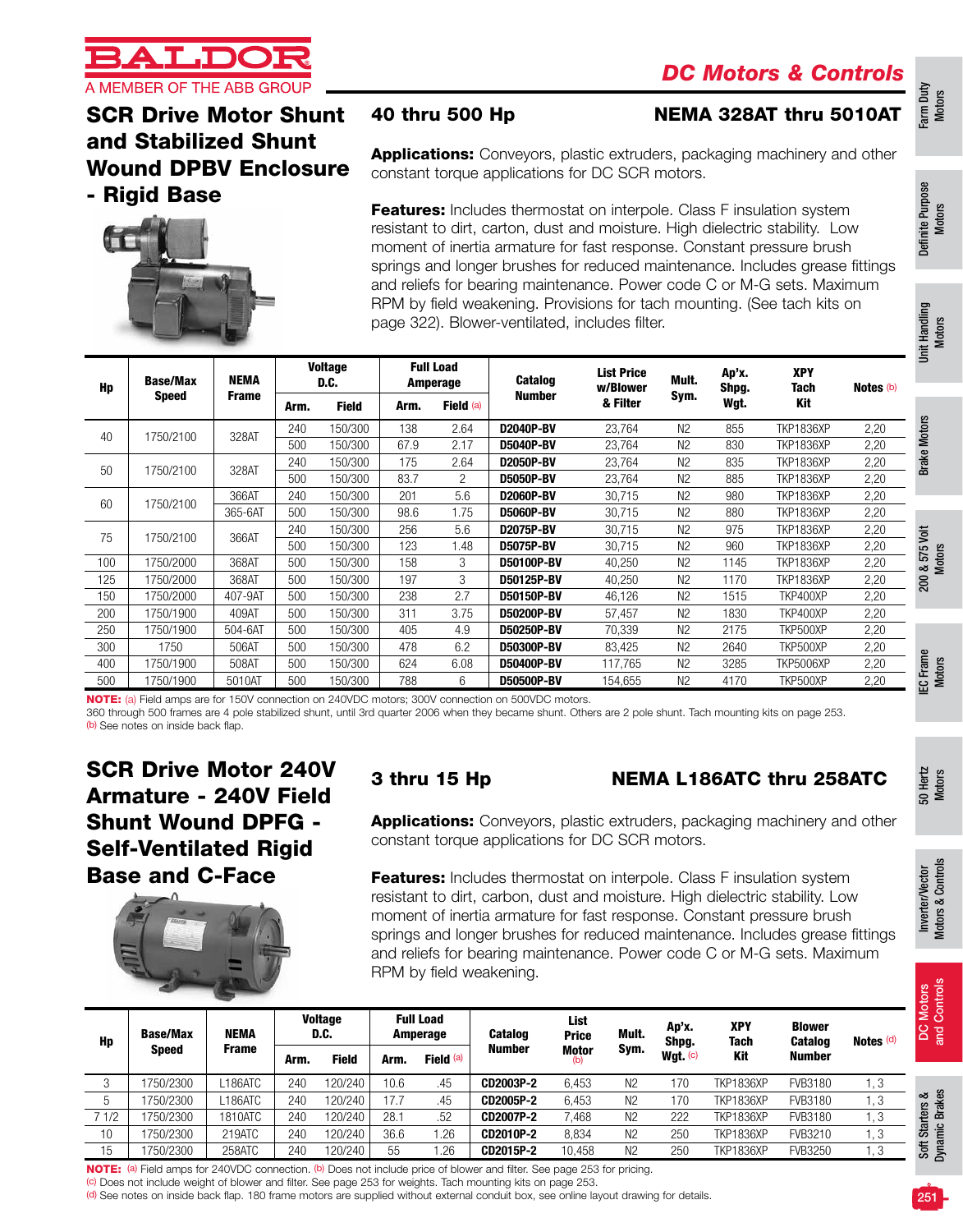Farm Duty<br>Motors

# Shunt Wound SCR Drive Motor - TEFC, Rigid Base



#### 5 thru 25 Hp NEMA 1810AT THRU 328AT

Ap'x. Shpg. Wgt.

XPY Tach Kit

Notes (b)

Applications: Conveyors and packaging machinery.

**Features:** Includes thermostat on interpole, grease fittings and reliefs. Class F insulation system. Constant pressure brush springs and precision brush holders. Provisions for tach mounting ( See tach mounting kits page 322).

> List Price Motors Only

Mult. Sym.

Definite Purpose Motors

Definite Purpose

Farm Duty Definite Punk Unit Handling Motors Brake Motors 200 & 575 Volt HEC Frame IEC Frame Sol Hertz Herm Du<br>Motors Motors Motors Manufact Prake Motors Motors Motors Motors Motors Motors Motors and Controls Brakes Refer Unit Handling Motors Unit Handling Motors Voltage Full Load NEMA Hp Base/Max Amperage Catalog D.C. Frame Number Speed Arm. Field Arm. Field  $^{(a)}$ <sup>5</sup> 1750/2300 1810AT <sup>240</sup> 150/300 17.6 0.68 D2505P 9,004 N2 <sup>220</sup> N/A 1, 3 500 150/300 8.3 0.34 D5505P 9,004 N2 214 N/A 1, 3 **Brake Motors** Brake Motors 7 1/2 1750/2300 2110AT <sup>240</sup> 150/300 26.6 2.10 D2507P 10,480 N2 <sup>300</sup> TKP2136XPT 1, 3 500 150/300 12.3 1.05 D5507P 10,480 N2 310 TKP2136XPT 1, 3 <sup>10</sup> 1750/2300 259AT <sup>240</sup> 150/300 34.3 1.72 D2510P 13,020 N2 <sup>250</sup> TKP2136XPT 1, 3 500 150/300 16.3 0.86 D5510P 13,020 N2 250 TKP2136XPT 1, 3 <sup>15</sup> 1750/2300 288AT <sup>240</sup> 150/300 51.7 1.96 D2515P 17,374 N2 <sup>630</sup> TKP2136XPT 1, 3 500 150/300 24.5 0.99 D5515P 17,374 N2 630 TKP2136XPT 1, 3 <sup>20</sup> 1750/2300 328AT <sup>240</sup> 150/300 68.8 2.22 D2520P 22,882 N2 <sup>850</sup> TKP2136XPT 1, 3

IEC Frame Motors

Motors 50 Hertz

Motors & Controls

Motors & Controls

and Controls

and Controls

Brakes

NOTE: (a) Field amps are for 150V connection on 240VDC motors; 300V connection on 500VDC motors. Tach mounting kits on page 253. (b) See notes on inside back flap.

<sup>25</sup> 1750/2300 328AT <sup>240</sup> 150/300 84.8 2.22 D2525P 22,882 N2 <sup>872</sup> TKP2136XPT 1, 3

180 frame motors are supplied without external conduit box, see online layout drawing for details.

# Lifting Magnet **Generators**

#### 5 thru 40 kW NEMA 1810AT thru 329AT

Applications: Crane mounted lifting magnets for recyclers and steel mills.

500 150/300 32.7 1.11 D5520P 22,882 N2 875 TKP2136XPT 1, 3

500 150/300 40.9 1.11 D5525P 22,882 N2 870 TKP2136XPT 1, 3

**Features:** Heavy duty steel frame. Cast iron endplates. Class H insulation with Class F temperature rise. Precision brush holders. Constant force brush springs. Double sealed ball bearings. Compound wound with drooping voltage characteristics. DPFG enclosure. Weather resistant paint. F-2 conduit box. CDMG generators have C-face and base mounting for hydraulic pump or PTO mounting.

| Inverter/Vector      | kW   | <b>Base</b>  | NEMA                                                                                               |      | <b>Voltage</b><br>D.C. |      | <b>Full Load</b><br>Amperage | <b>Catalog</b>  | List         | Mult.          | Ap'x.<br>Shpg. |             | <b>Field Control</b><br><b>Rheostat</b> | Notes (a) |
|----------------------|------|--------------|----------------------------------------------------------------------------------------------------|------|------------------------|------|------------------------------|-----------------|--------------|----------------|----------------|-------------|-----------------------------------------|-----------|
|                      |      | <b>Speed</b> | <b>Frame</b>                                                                                       | Arm. | <b>Field</b>           | Arm. | <b>Field</b>                 | <b>Number</b>   | <b>Price</b> | Sym.           | Wgt.           | <b>Ohms</b> | Amp Max.                                |           |
|                      | 5    | 2500         | 1810AT                                                                                             | 230  | 230                    | 21.7 | 0.61                         | <b>DMG2305</b>  | 7,521        | N2             | 220            | 300         | 0.85                                    | 1, 3      |
|                      | 71/2 | 2500         | 219AT                                                                                              | 230  | 230                    | 32.6 | 1.14                         | <b>DMG2307</b>  | 8,652        | N <sub>2</sub> | 245            | 150         | 1.6                                     | 1, 3      |
| 8                    | 10   | 2500         | 219AT                                                                                              | 230  | 230                    | 43.5 | 0.72                         | <b>DMG2310</b>  | 9,589        | N <sub>2</sub> | 250            | 200         | 1.4                                     | 1, 3      |
|                      |      |              | 219ATC                                                                                             | 230  | 230                    | 43.5 | 0.72                         | <b>CDMG2310</b> | 10,190       | N <sub>2</sub> | 250            | 200         | 1.4                                     | 1, 3      |
| Motors               | 15   | 1750         | 259AT                                                                                              | 230  | 230                    | 65   | 1.3                          | <b>DMG2315</b>  | 16,097       | N <sub>2</sub> | 250            | 200         | 1.82                                    | 1, 3      |
|                      |      |              | 259ATC                                                                                             | 230  | 230                    | 65   | 1.3                          | <b>CDMG2315</b> | 16,684       | N <sub>2</sub> | 250            | 200         | 1.82                                    | 1, 3      |
|                      | 20   | 1750         | 288AT                                                                                              | 230  | 230                    | 87   | 1.8                          | <b>DMG2320</b>  | 17,622       | N <sub>2</sub> | 595            | 125         | 2.52                                    | 1, 3      |
|                      |      |              | 288ATC                                                                                             | 230  | 230                    | 87   | 1.8                          | <b>CDMG2320</b> | 18,625       | N <sub>2</sub> | 620            | 125         | 2.52                                    | 1, 3      |
|                      | 25   | 1750         | 328AT                                                                                              | 230  | 230                    | 109  | 2.13                         | <b>DMG2325</b>  | 19,269       | N <sub>2</sub> | 820            | 100         | 3.0                                     | 1, 3      |
|                      |      |              | 328ATC                                                                                             | 230  | 230                    | 109  | 2.13                         | <b>CDMG2325</b> | 20,265       | N <sub>2</sub> | 886            | 100         | 3.0                                     | 1, 3      |
|                      | 33   | 1750         | 328AT                                                                                              | 230  | 230                    | 144  | 2.13                         | <b>DMG2333</b>  | 24,435       | N <sub>2</sub> | 840            | 100         | 3.0                                     | 1, 3      |
|                      |      |              | 328ATC                                                                                             | 230  | 230                    | 144  | 2.13                         | <b>CDMG2333</b> | 25,423       | N <sub>2</sub> | 880            | 100         | 3.0                                     | 1, 3      |
| Soft Start & Dynamic | 40   | 1750         | 329AT                                                                                              | 230  | 230                    | 174  | 3.7                          | <b>DMG2340</b>  | 26,785       | N <sub>2</sub> | 910            | 50          | 5.2                                     | 1, 3      |
|                      |      |              | <b>NOTE:</b> Field control rheostat and meters are not included in price or available from Baldor. |      |                        |      |                              |                 |              |                |                |             |                                         |           |

NOTE: Field control rheostat and meters are not included in price or available from Baldor. (a) See notes on inside back flap.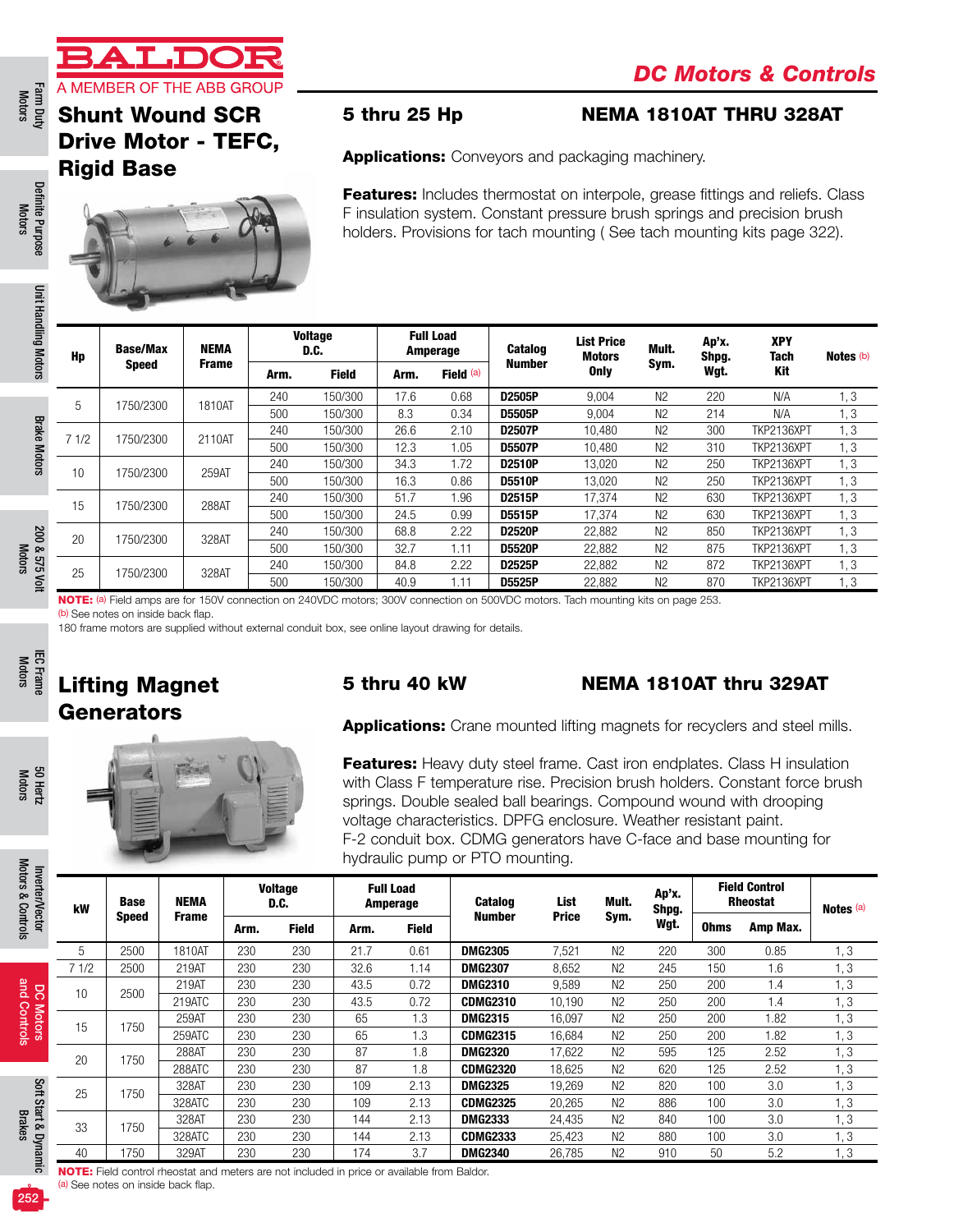

# Tach Mounting Kits and Cooling Blowers for DC Integral Hp Motors



Applications: Allows addition of DC, AC and digital tachometers to large DC motors for closed-loop operation.

Features: Tach mounting kits supply adapter, coupling, accessory shaft and mounting hardware. Allows mounting to 8.5 inch accessory face on most large DC motors.

#### Tach Mounting Kits for DC Integral Hp Motor Catalog No. Ending With "P"

| <b>Tach</b><br><b>Type</b> | Motor<br><b>Frame</b> | Motor<br><b>Enclosure</b> | <b>Catalog</b><br><b>Number</b> | List<br><b>Price</b> | Mult.<br>Sym.  | Ap'x.<br>Shpg.<br>Wgt. | 這        |
|----------------------------|-----------------------|---------------------------|---------------------------------|----------------------|----------------|------------------------|----------|
| <b>XPYII</b>               | 180/360               | DPFG. DPBV                | <b>TKP1836XP</b>                | 1,142                | A <sub>8</sub> |                        |          |
| XPY, DPY                   | 210/360               | <b>TEFC</b>               | <b>TKP2136XPT</b>               | 1,142                | A <sub>8</sub> | 13                     | otors    |
| BTG1000                    | 400                   | DPFG, DPBV                | TKP400XP                        | 1,142                | A <sub>8</sub> | 3                      |          |
|                            | 500                   | DPFG, DPBV                | TKP500XP                        | 1,142                | A <sub>8</sub> | 3                      | ይ        |
| XC42 or                    | 210/360               | DPFG. DPBV                | TKP2136XC                       | 1.689                | A <sub>8</sub> | 16                     | Brai     |
| XC46                       | 500                   | DPFG, DPBV                | TKP500XC                        | 1,689                | A <sub>8</sub> | 7                      |          |
|                            | 180/360               | DPFG. DPBV                | TKP1836ENC                      | 867                  | A <sub>8</sub> | 17                     |          |
| <b>ENCOONV</b>             | 400                   | DPFG. DPBV                | TKP400ENC                       | 867                  | A <sub>8</sub> | 16                     |          |
| <b>ENCODER</b>             | 500                   | DPFG, DPBV                | <b>TKP500ENC</b>                | 867                  | A <sub>8</sub> | 17                     | š        |
|                            | 210/360               | DPFG. DPBV                | <b>TKP2136NC</b>                | 65                   | A <sub>8</sub> | 3                      | LO<br>57 |
| <b>NCS</b>                 | 400                   | DPFG. DPBV                | TKP400NC                        | 65                   | A <sub>8</sub> |                        | ∞        |
| <b>PANCAKE</b>             | 500                   | DPFG. DPBV                | <b>TKP500NC</b>                 | 65                   | A <sub>8</sub> |                        | 200      |
|                            | 210/360               | DPFG, DPBV                | <b>TKP2136AC</b>                | 65                   | A <sub>8</sub> | $\overline{c}$         |          |
| AC                         | 400                   | DPFG. DPBV                | TKP400AC                        | 65                   | A <sub>8</sub> |                        |          |
| PANCAKE                    | 500                   | DPFG, DPBV                | TKP500AC                        | 65                   | A <sub>8</sub> |                        |          |

#### Blower and Mounting Kits for DC Integral Hp Motor Catalog No. Ending With "P"

| <b>Motor</b><br><b>Frame</b> | <b>Catalog</b><br><b>Number</b> | <b>Blower</b><br><b>Power</b> | <b>Blower</b><br><b>Size</b>                 | List<br><b>Price</b> | Mult.<br>Sym.  | Ap'x.<br>Shpg.<br>Wgt. | 50 Hertz<br>Motors                   |
|------------------------------|---------------------------------|-------------------------------|----------------------------------------------|----------------------|----------------|------------------------|--------------------------------------|
|                              |                                 |                               | <b>Blower and Mounting Kit</b>               |                      |                |                        |                                      |
| 180                          | <b>FVB3180</b>                  | 1 PH                          | LM <sub>3</sub>                              | 1,491                | A <sub>8</sub> | 18                     |                                      |
| 210                          | <b>FVB3210</b>                  | 3 PH                          | LM <sub>3</sub>                              | 1,491                | A <sub>8</sub> | 25                     |                                      |
| 250                          | <b>FVB3250</b>                  | 3 PH                          | LM <sub>3</sub>                              | 1,491                | A <sub>8</sub> | 19                     | Inverter/Vector<br>Motors & Controls |
| 280                          | <b>FVB4280</b>                  | 3 PH                          | LM 4                                         | .823                 | A <sub>8</sub> | 44                     |                                      |
| 320                          | <b>FVB6320</b>                  | 3 PH                          | LM 6                                         | 2,123                | A <sub>8</sub> | 46                     |                                      |
| 360-400                      | <b>FVB6400</b>                  | 3 PH                          | LM 6                                         | 2,323                | A <sub>8</sub> | 59                     |                                      |
| 504-506                      | <b>FVB8500</b>                  | 3 PH                          | LM 8                                         | 2,750                | A <sub>8</sub> | 93                     |                                      |
| 508-5012                     | FVB95010 (a)                    | 3 PH                          | LM <sub>9</sub>                              | 4,738                | A <sub>8</sub> | 171                    |                                      |
|                              |                                 |                               | <b>Filter and Hardware for Above Blowers</b> |                      |                |                        |                                      |
| 180, 210, 250                | FLT3210-250 (b)                 |                               | LM <sub>3</sub>                              | 791                  | A <sub>8</sub> | 2                      | Motors<br>Controls                   |
| 280                          | <b>FLT4280</b>                  |                               | LM <sub>4</sub>                              | 791                  | A <sub>8</sub> | 9                      |                                      |
| 320,360,400                  | FLT6320-400                     |                               | LM 6                                         | 791                  | A <sub>8</sub> | 14                     | S<br>and                             |
| 504-506                      | <b>FLT8500</b>                  | $\overline{\phantom{a}}$      | LM 8                                         | 965                  | A <sub>8</sub> | 9                      |                                      |

NOTE: (a) Includes Blower and Filter. (b) Also used with FVB3180.

Definite Purpose

Farm Duty Motors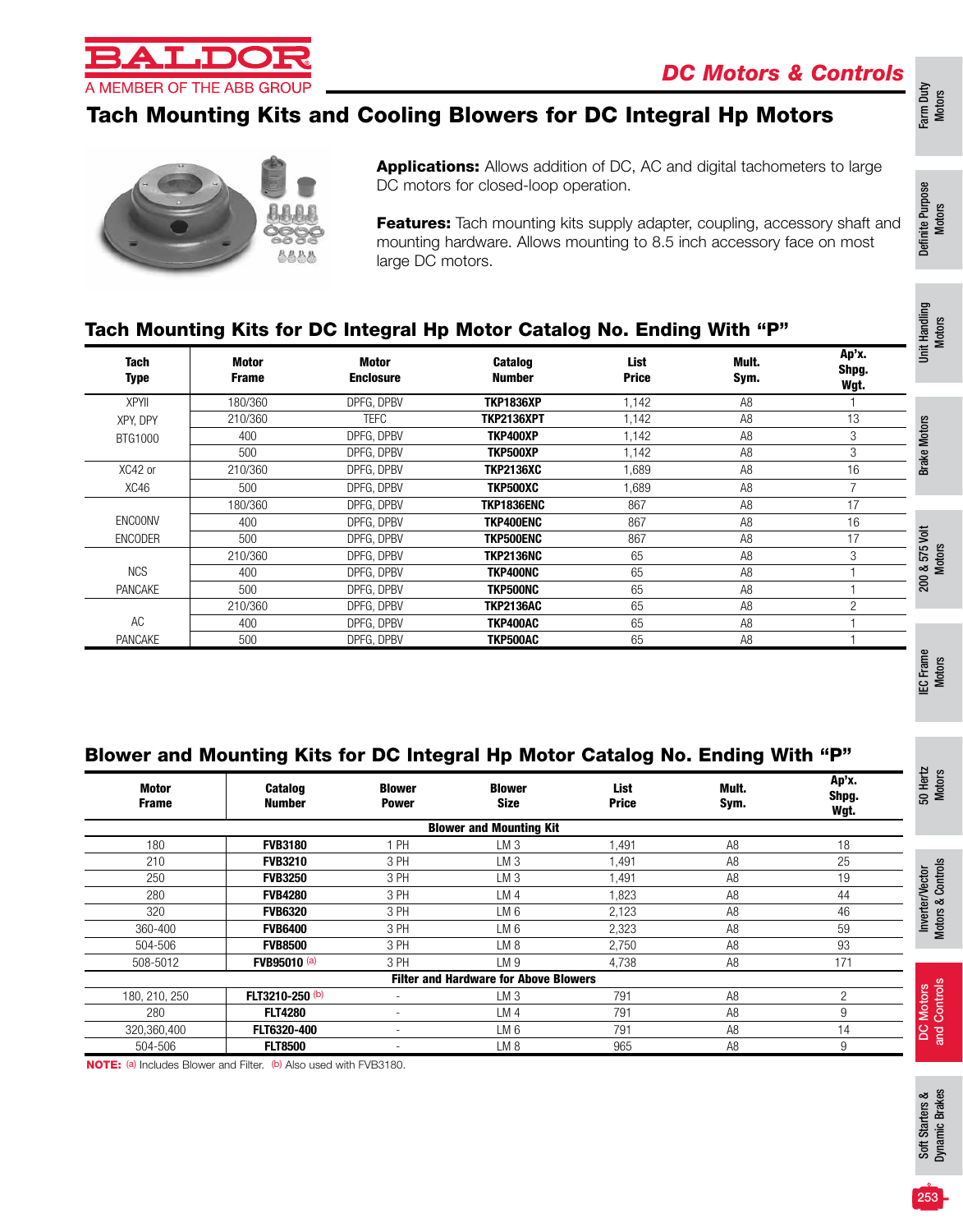### Tach Generators D<sub>C</sub> Ou

**TANK AND THE** 

Applications: Speed feedback for controls (encoders also offer position feedback).

Features: Ball bearing construction, standard mounting flanges and/or feet.

Definite Purpose Motors

Definite Purpose

Farm Duty<br>Motors

**Brake Motors** Brake Motors

200 & 575 Volt<br>Motors

200 & 575 Volt

Inverter/Vector

DC Motors<br>and Controls and Controls DC Motors

254

|       | <b>C. AC and Digital</b> |
|-------|--------------------------|
| itput |                          |
|       |                          |
|       |                          |

| Generator<br><b>Type</b> | <b>Voltage</b> | <b>Catalog</b><br><b>Number</b>              | <b>List</b><br><b>Price</b> | Mult.<br>Sym.  | Ap'x.<br>Shpg.<br>Wgt. |
|--------------------------|----------------|----------------------------------------------|-----------------------------|----------------|------------------------|
|                          |                | <b>XPY Flange Mount (DC)</b>                 |                             |                |                        |
| 30AFL-0                  | 50VDC          | <b>BTG1000</b>                               | 559                         | <b>DS</b>      | $\overline{7}$         |
| <b>XPYIII</b>            | 100VDC         | BTG100XPS                                    | 1.021                       | N <sub>5</sub> | $\overline{2}$         |
| <b>XPYII</b>             | 100VDC         | PTG100XPS                                    | 1,509                       | N <sub>5</sub> | 10                     |
| XPY                      | 100VDC         | PTG100XP                                     | 1,453                       | N <sub>5</sub> | 6                      |
| <b>XPYIII</b>            | 50VDC          | <b>BTG50XPS</b>                              | 1,021                       | N <sub>5</sub> | $\overline{c}$         |
| <b>XPYII</b>             | 50VDC          | PTG50XPS                                     | 1,509                       | N <sub>5</sub> | 8                      |
| <b>XPY</b>               | 50VDC          | PTG50XP                                      | 1,453                       | N <sub>5</sub> | 6                      |
|                          |                | <b>XPY Washdown Flange Mount (DC)</b>        |                             |                |                        |
| <b>XPYII</b>             | 100VDC         | PTGWD100XPS                                  | 1.607                       | N <sub>5</sub> | 9                      |
| <b>XPYIII</b>            | 100VDC         | BTGWD100XPS                                  | 1,214                       | N <sub>5</sub> | $\overline{2}$         |
| <b>XPYII</b>             | 50VDC          | PTGWD50XPS                                   | 1,607                       | N <sub>5</sub> | 10                     |
| XPYIII                   | 50VDC          | <b>BTGWD50XPS</b>                            | 1,214                       | N <sub>5</sub> | $\overline{2}$         |
|                          |                | <b>Encoder Based Digital PY Flange Mount</b> |                             |                |                        |
| <b>DPY</b>               | 1024PPR        | <b>PTG1024LD (a)</b>                         | 1,895                       | N <sub>5</sub> | $\mathbf{1}$           |
|                          |                | <b>Electrically Isolated Encoder</b>         |                             |                |                        |
| E-ACC                    | 1024PPR        | <b>ENCOONV</b> (a) (b)                       | 1,932                       | E8             | $\overline{2}$         |
|                          |                | <b>Metric Flange Mount (DC)</b>              |                             |                |                        |
| <b>XPY</b>               | 60VDC          | <b>PTG60XP-M (c)</b>                         | 1,453                       | N <sub>5</sub> | 5                      |
| XPYII                    | 60VDC          | PTG60XPS-M (c)                               | 1,509                       | N <sub>5</sub> | 8                      |
| <b>XPYIII</b>            | 60VDC          | <b>BTG60XPS-M (c)</b>                        | 1,021                       | N <sub>5</sub> | $\overline{c}$         |
|                          |                | <b>Foot Mount (DC)</b>                       |                             |                |                        |
| <b>XPY</b>               | 100VDC         | PFTG100XP                                    | 1,453                       | N <sub>5</sub> | $6\overline{6}$        |
| <b>XPY</b>               | 50VDC          | PFTG50XP                                     | 1.453                       | N <sub>5</sub> | 6                      |
|                          |                | Foot Mount with Face (DC)                    |                             |                |                        |
| XC42                     | 100VDC         | <b>PFTG42100X</b>                            | 2,857                       | N <sub>5</sub> | 33                     |
| XC42                     | 50VDC          | PFTG4250XC                                   | 2.920                       | N <sub>5</sub> | 32                     |
| XC46                     | 100VDC         | <b>PFTG46100X</b>                            | 5,021                       | N <sub>5</sub> | 43                     |
| XC46                     | 50VDC          | PFTG4650XC                                   | 5,021                       | N <sub>5</sub> | 44                     |
|                          |                | Pancake Mount (AC & DC)                      |                             |                |                        |
| AC                       | 45/90VAC       | <b>PTG4590AC</b> (d) **                      | 1,396                       | N <sub>5</sub> | 8                      |
| <b>NCS</b>               | 50VDC          | <b>PTG50NC</b> (d) **                        | 2,085                       | N <sub>5</sub> | 8                      |

(c) Requires adapter for metric flange tach. Will not mount on adapters for PY flanges.

(d) Does not mount to TEFC. See catalog MN605 for details. Will only mount to DPFG and DPBV motors on pages 250 & 251 using adapters shown on page 253.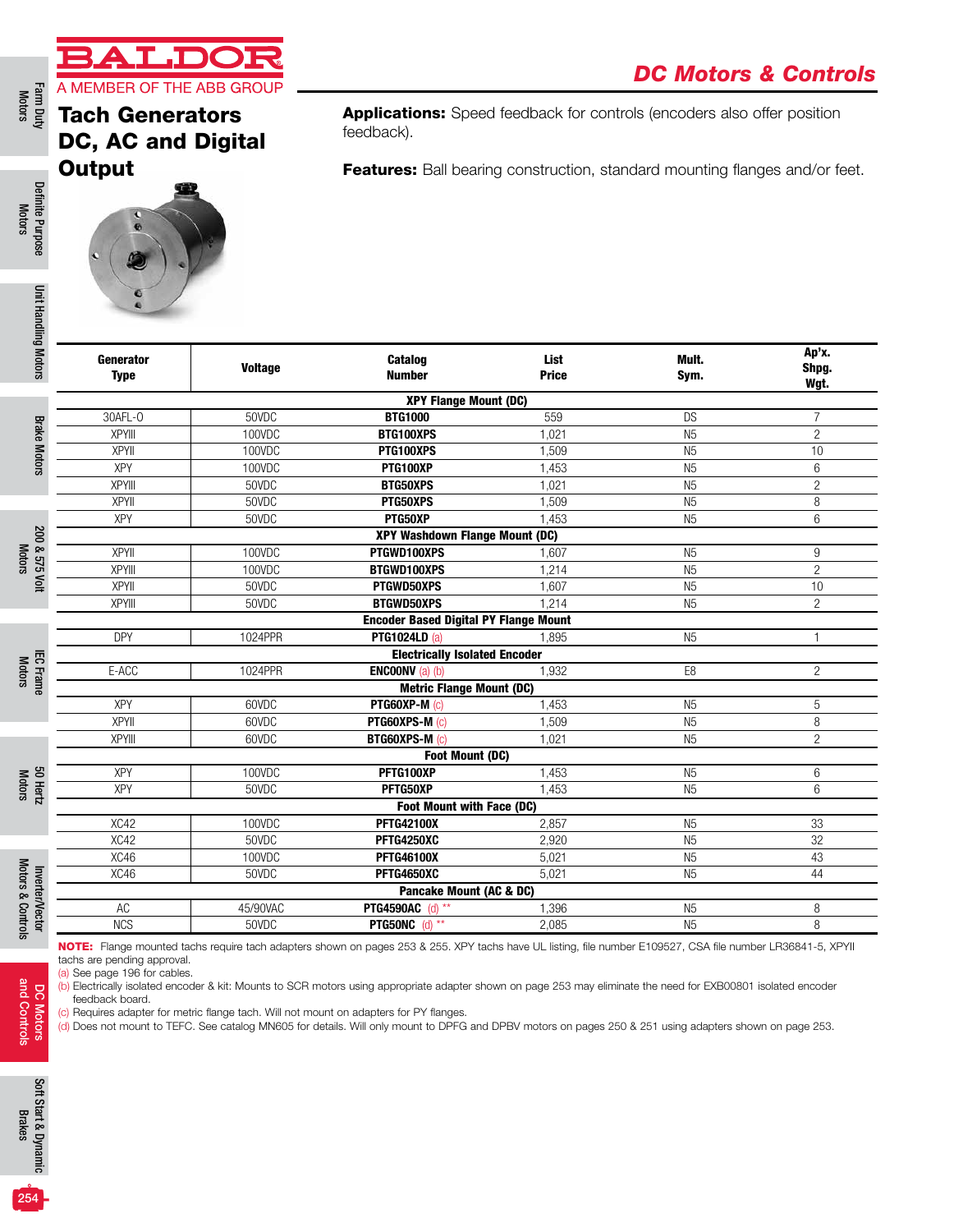

Field Conversion Tach Mounting Kits for Permanent Magnet and Shunt Wound Motor



#### For PY Flange mounted BTG1000, XPY, XPYII and DPY tachometers

Complete kits consisting of fan cover (except TK3300), shaft extension coupling and tach adapter bracket with miscellaneous hardware. If you prefer, the conversion can be made by Baldor Mod Express. Tach kits will not work with Explosion Proof Motors (CDPX or CDX). See PY flange mount tachs shown on page 254.

| <b>Baldor</b><br><b>Motor Type</b> | <b>Kit</b><br><b>Catalog</b><br><b>Number</b> | <b>List</b><br><b>Price</b> | Mult.<br>Sym.  | Ap'x.<br>Shpg.<br>Wgt. | Handling      |
|------------------------------------|-----------------------------------------------|-----------------------------|----------------|------------------------|---------------|
| 3300P                              | <b>TK3300</b>                                 | 202                         | A <sub>8</sub> |                        | <b>İ</b>      |
| 3400D/P                            | <b>TK3400</b>                                 | 358                         | A8             | 4                      |               |
| 3500D/P                            | <b>TK3500</b>                                 | 377                         | A <sub>8</sub> | 9                      |               |
| 3600D                              | <b>TK3600</b>                                 | 498                         | A <sub>8</sub> | 5                      |               |
| 3600P                              | <b>TK3600PM</b>                               | 498                         | A <sub>8</sub> | 3                      | <b>Motors</b> |
| 7500D                              | <b>TK7500</b>                                 | 516                         | A <sub>8</sub> | 17                     |               |
| 9100D                              | <b>TK9100</b>                                 | 557                         | A8             | 23                     | Brake         |
|                                    |                                               |                             |                |                        |               |

200 & 575 Volt 200 & 575 Volt<br>Motors

Farm Duty Motors

Definite Purpose Definite Purpose<br>Motors

Motors

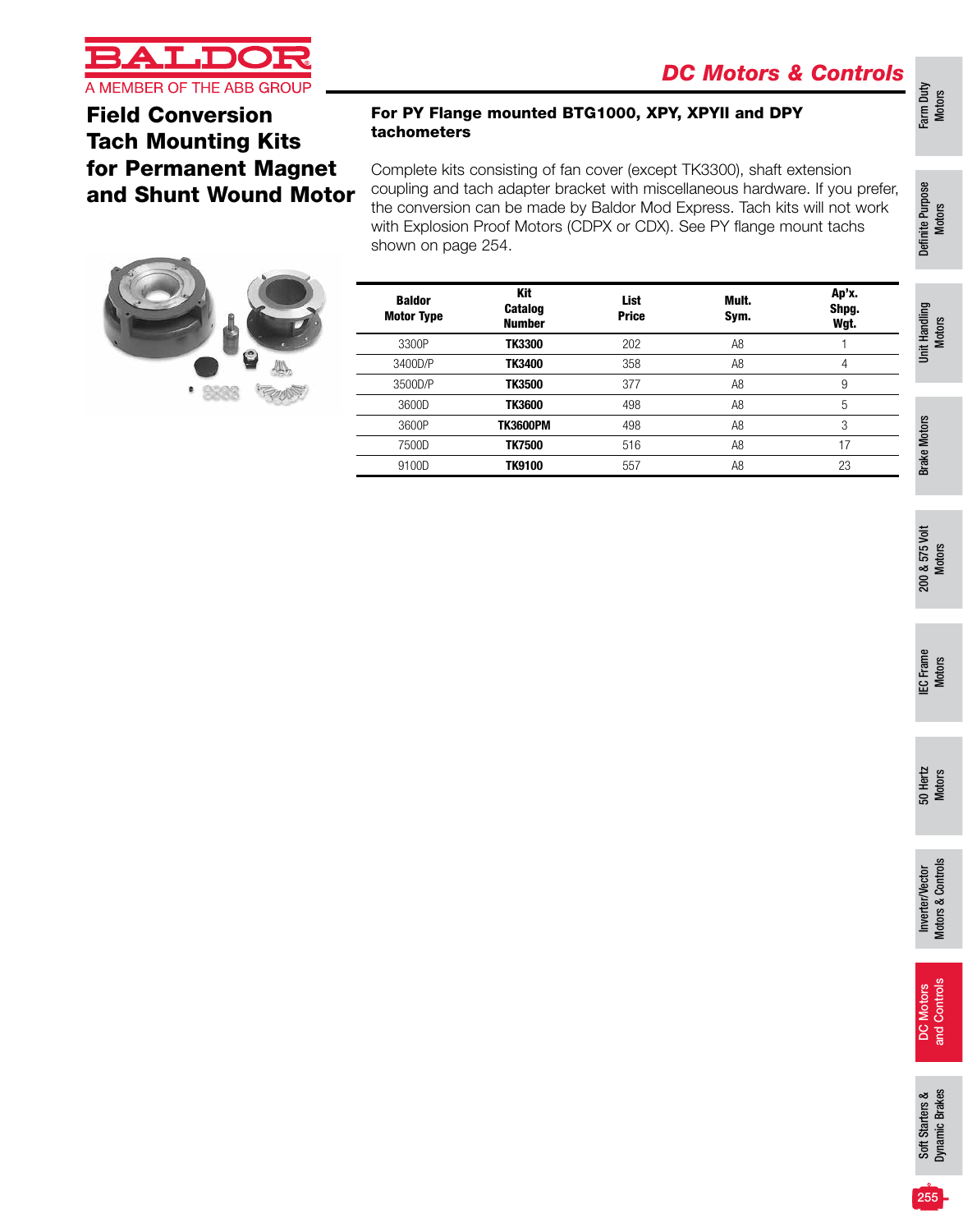

Definite Purpose Motors

Definite Purpose

Unit Handling Motors

Unit Handling Motors

# Fractional Horsepower DC Speed Controls for PMDC Motors



#### 1/15 thru 1/4 115 VAC Single Phase 50/60 Hz.

Applications: Conveyors, machine tools and other applications requiring adjustable speed.

Features: Simple DC motor control with built-in circuit breaker, center lock reversing switch (center off), on/off switch, 7 foot SJO oil resistant cord, and variable voltage transformer for manual speed adjustment. NEMA 1 enclosure is standard. CSA list file # LR54532.

| Max  | <b>Catalog</b> | List         | Mult | Ap'x       | Amp             | <b>Input</b>   |
|------|----------------|--------------|------|------------|-----------------|----------------|
| Hp   | <b>Number</b>  | <b>Price</b> | Svm. | Shpg. Wgt. | <b>Capacity</b> | <b>Voltage</b> |
| 1/15 | <b>BC110</b>   | 549          | E9   |            | . . U           | 115VAC         |
| 1/8  | <b>BC115</b>   | 586          | E9   |            |                 | 115VAC         |
| 1/4  | <b>BC130</b>   | 746          | E9   |            | 3.C             | 115VAC         |

200 & 575 Volt Motors

200 & 575 Volt

IEC Frame Motors

Inverter/Vector Motors & Controls

Inverter/Vector<br>Motors & Controls

DC Motors and Controls

and Controls

Soft Start & Dynamic Soft Start & Dynami<br>Brakes

# NEMA 1 Enclosed DC Controls for PMDC and Shunt Wound Motors



### 1/100 thru 2 Hp 115/230 VAC Single Phase 50/60 Hz.

**Applications:** General purpose industrial use with permanent magnet or shunt wound DC motors.

**Features:** SCR controls have a free-wheeling diode and feature adjustable accel, decel, current limit, IR comp, min. and max speed pots to match applications. The anti-demag feature protects PM motors and helps protect the SCR power bridge against direct shorts. The controls have US and Canadian UL component recognition.

A Plug-in Horsepower Resistor<sup>®</sup> and armature fuse **must** be ordered and installed in BC138, BC139, BC140, BC140-FBR, BC141 and BC142.

BC140 ENCLOSED (NEMA 1)

|      | Hp<br>Range     | Catalog<br><b>Number</b> | List<br><b>Price</b> | Mult.<br>Sym. | Ap'x<br>Shpg.<br>Wgt. Lbs. | <b>Input</b><br><b>Voltage</b> |
|------|-----------------|--------------------------|----------------------|---------------|----------------------------|--------------------------------|
| ౾ కి | $1/100 - 1/3$   | <b>BC138</b>             | 218                  |               |                            |                                |
| æ    | 1/50-3/4        | <b>BC139</b>             | 218                  |               |                            | 230                            |
| ನ    | $1/100 - 2$ (a) | <b>BC140</b>             | 369                  | ◡             |                            | 115/230                        |
|      | $1/100 - 2$ (a) | <b>BC140-FBR</b>         | 510                  |               |                            | 115/230                        |

NOTE: (a) 1 Hp at 115V and 2 Hp at 230V requires BC143 heatsink kit. See page 330 for features. FBR=Forward/Brake/Reverse.

# DC Control Accessories

| <b>Catalog</b><br><b>Number</b> | <b>Description</b>                                            | <b>List</b><br><b>Price</b> | Mult.<br>Sym.  | Ap'x.<br>Shpg.<br>Wgt. |
|---------------------------------|---------------------------------------------------------------|-----------------------------|----------------|------------------------|
| <b>BC24-LF</b>                  | Ac Line Filter for use with CE Applications                   | 75                          | E9             |                        |
| <b>BC143</b>                    | External Heatsink Kit (BC140, BC140-FBR, BC141, BC142, BC204) | 72                          | E <sub>9</sub> |                        |
| <b>BC144</b>                    | Forward-Brake-Reverse Switch Kit for BC140                    | 124                         | E <sub>9</sub> |                        |
| <b>BC145</b>                    | Signal Isolator Board                                         | 211                         | E <sub>9</sub> |                        |
| <b>BC146</b>                    | Current Sensing Relay/Overload Protector                      | 136                         | E <sub>9</sub> |                        |
| <b>BC147</b>                    | Barrier Terminal Board (BC141 and BC142)                      | 30                          | E <sub>9</sub> |                        |
| <b>BC148</b>                    | Replacement Potentiometer Kit (5K ohm)                        | 13                          | E <sub>9</sub> |                        |
| <b>BC149</b>                    | Knob and Dial Kit                                             | 15                          | E <sub>9</sub> |                        |
| <b>BC152</b>                    | Barrier Terminal Board With Signal Isolator (BC141 and BC142) | 193                         | E <sub>9</sub> |                        |
| <b>BC218</b>                    | DIN-rail mounting kit for BC141, BC142 or BC204               | 36                          | E <sub>9</sub> |                        |

NOTE: BC24-LF is an AC line filter required for applications where CE is required if the control is not filtered elsewhere in the application. This filter may be used on most 115 or 230 VAC, single phase applications where CE is required.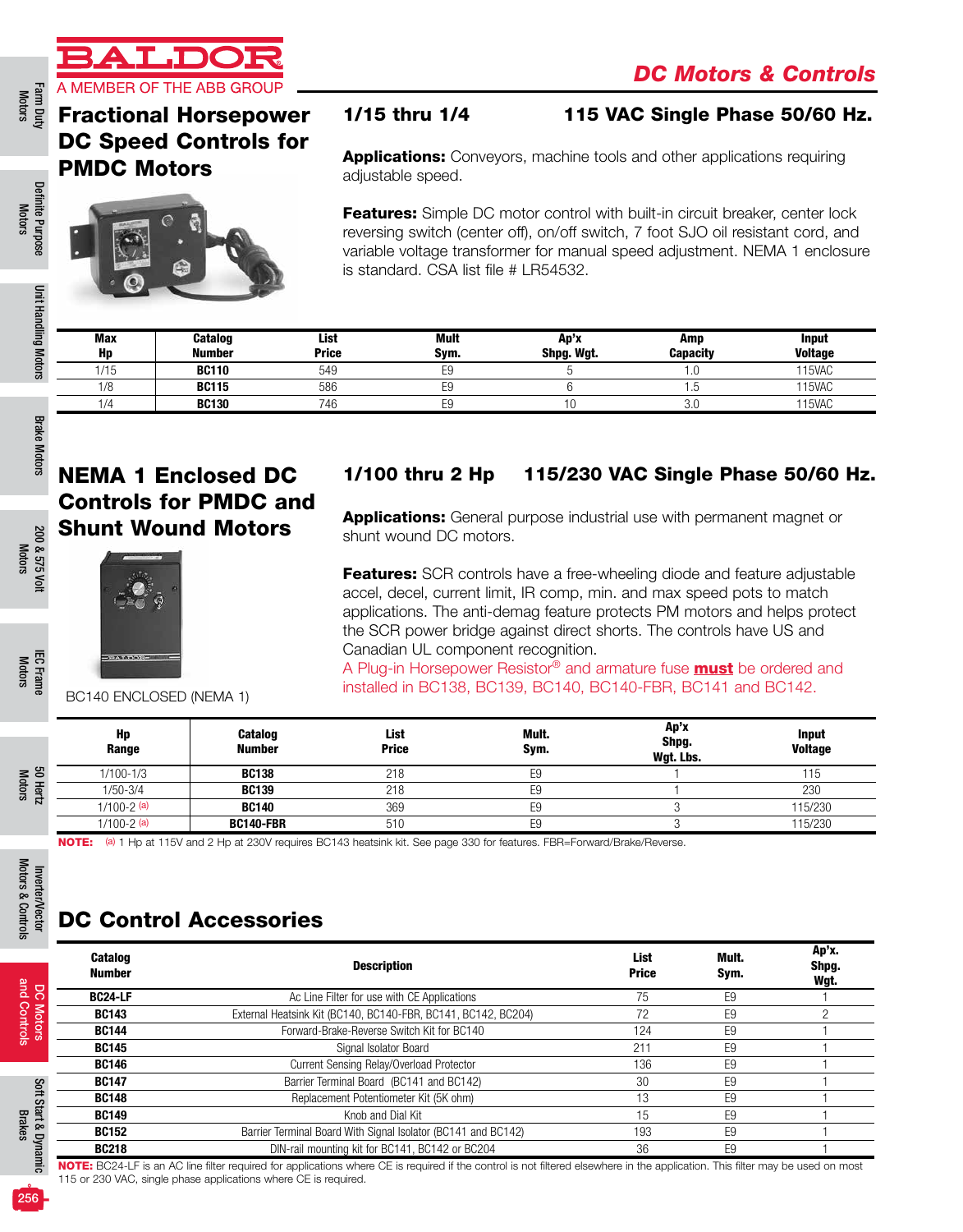

# Chassis Mount DC Controls



BC141 / BC142

### 1/100 thru 1.5 Hp 115 VAC Single Phase 50/60 Hz. 1/50 thru 5 Hp 230 VAC Single Phase 50/60 Hz.

**Applications:** General purpose industrial use with permanent magnet or shunt wound DC motors.

Features: Chassis-mount SCR controls have a free-wheeling diode and feature adjustable accel, decel, current limit, IR comp, min and max speed pots to match applications. The anti-demag feature protects PM motors and helps protect the SCR power bride against direct shorts. The controls have US and Canadian UL component recognition.

| Hp<br>Range                      | <b>Catalog</b><br><b>Number</b> | <b>Description</b><br>Input Voltage / Max. Hp                                    | List<br><b>Price</b> | Mult.<br>Sym.  | Ap'x.<br>Shpg.<br>Wgt. | <b>Input</b><br><b>Voltage</b> |
|----------------------------------|---------------------------------|----------------------------------------------------------------------------------|----------------------|----------------|------------------------|--------------------------------|
| $1/100 - 11/2$ (a)               | <b>BC141</b>                    | Standard Model, single voltage                                                   | 202                  | E <sub>9</sub> |                        | 115                            |
| $1/100 - 11/2$                   | BC141-SIH                       | BC141 with BC152 Signal Isolator and<br>BC143 Heatsink factory installed         | 477                  | E <sub>9</sub> | 2                      | 115                            |
| $1/100-3$ (a)                    | <b>BC142</b>                    | Standard Model, single voltage                                                   | 202                  | F <sub>9</sub> | 2                      | 230                            |
| $1/100 - 3$                      | <b>BC142-SIH</b>                | BC142 with BC152 Signal Isolator and<br>BC143 Heatsink factory installed         | 499                  | F <sub>9</sub> | 2                      | 230                            |
| $1/100 - 11/2$ (a)<br>$1/50-3$   | BC142-5                         | Dual voltage, without fuse holders                                               | 225                  | F <sub>9</sub> |                        | 115/230                        |
| $1/100 - 11/2$ (a)<br>$1/50 - 3$ | BC142-6                         | Standard Model, dual voltage                                                     | 224                  | E <sub>9</sub> |                        | 115/230                        |
| $1/100 - 11/2$<br>$1/50 - 3$     | <b>BC142-6SIH</b>               | BC142-6 with BC152 signal isolator board and<br>BC143 heatsink factory installed | 499                  | F <sub>9</sub> |                        | 115/230                        |
| 5                                | <b>BC155</b>                    | $230V - 5$ Hp                                                                    | 660                  | E <sub>9</sub> | 5                      | 230                            |

NOTE: Above controls include 5k speed potentiometer.

(a) 1-1.5 Hp at 115 Volts and 2-3 Hp at 230 Volts, requires BC143 Heatsink kit.

BC155 Includes integral heatsink. Please refer to page 330 for features.

### Plug-in Horsepower Resistor and Fuse Kit



#### A Plug-in Horsepower Resistor® and armature fuse **must** be ordered and installed in BC138, BC139, BC140, BC140-FBR, BC141 and BC142.

These should be selected based on the motor's rated current. The price of the Hp resistor and fuse is included in the BC138, BC139, BC140, BC140-FBR, BC141 and BC142 list price.

See selection below for catalog number.

Spare resistor kits are available for \$11.00 list, E9 multiplier.

| <b>Motor Hp</b><br><b>Armature Voltage</b> |             |              |                 | Plug-In Hp<br><b>Resistor Resistance</b> | Catalog<br><b>Number</b> | Ap'x DC<br><b>Current (Amps)</b> | <b>DC Fuse Rating</b><br><b>For Armature</b> |
|--------------------------------------------|-------------|--------------|-----------------|------------------------------------------|--------------------------|----------------------------------|----------------------------------------------|
| 90-130V                                    | <b>180V</b> | Value (Ohms) |                 |                                          |                          |                                  |                                              |
| 1/100                                      | 1/50        | 1.0          | <b>BR1000</b>   | 0.20                                     | 0.5                      |                                  |                                              |
| 1/50                                       | 1/25        | 0.51         | <b>BR0510</b>   | 0.30                                     | 0.5                      |                                  |                                              |
| 1/30                                       | 1/15        | 0.35         | <b>BR0350</b>   | 0.33                                     | 0.5                      |                                  |                                              |
| 1/20                                       | 1/10        | 0.25         | <b>BR0250</b>   | 0.5                                      | 0.75                     |                                  |                                              |
| 1/15                                       | 1/8         | 0.25         | <b>BR0251</b>   | 0.8                                      | 1.0                      |                                  |                                              |
| 1/12                                       | 1/6         | 0.18         | <b>BR0180</b>   | 0.85                                     | 1.25                     |                                  |                                              |
| 1/8                                        | 1/4         | 0.1          | <b>BR0100</b>   | 1.3                                      | 2.0                      |                                  |                                              |
| 1/6                                        | 1/3         | 0.1          | <b>BR0101</b>   | 2.0                                      | 2.5                      |                                  |                                              |
| 1/4                                        | 1/2         | 0.05         | <b>BR0050</b>   | 2.5                                      | 4.0                      |                                  |                                              |
| 1/3                                        | 3/4         | 0.035        | <b>BR0035</b>   | 3.3                                      | 5.0                      |                                  |                                              |
| 1/2                                        |             | 0.025        | <b>BR0025</b>   | 5.0                                      | 8.0                      |                                  |                                              |
| 3/4                                        | 11/2        | 0.015        | <b>BR0015SP</b> | 7.5                                      | 12.0                     |                                  |                                              |
| (a)                                        | 2(a)        | 0.01         | <b>BR0010SP</b> | 10                                       | 15.0                     |                                  |                                              |
| $11/2$ (a)                                 | 3(a)        | 0.006        | <b>BR0006</b>   | 15                                       | $25.0$ (b)               |                                  |                                              |

Motors & Controls

Motors & Controls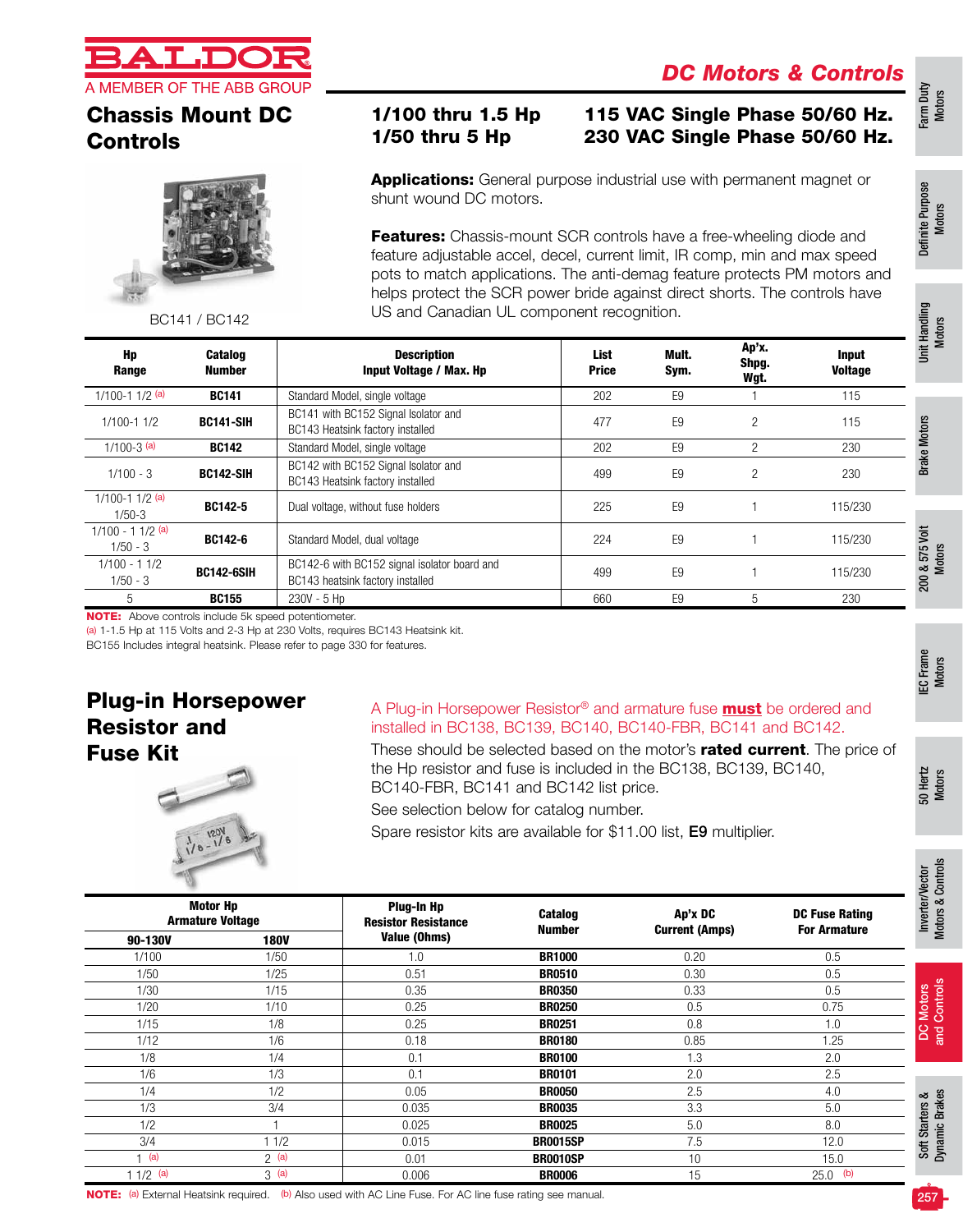a p

#### Control and Accessories



### 1/4 thru 2 Hp 115/230 VAC Single Phase 50/60 Hz. 3 Hp 230 VAC Single Phase 50/60 Hz.

Applications: Constant torque, new or replacement.

**Features:** BC154, BCWD140 and BC160 are non-regen controls with reversal by means of switching the armature leads (BCWD140 has a forward/brake/ reverse switch mounted). BC254 is a line regenerative SCR control that can drive the motor to a timed stop. BC354 is a PWM control that provides lowripple DC power to the motor allowing more Hp when used with a 130 or 260 VDC motor. All offer a choice of armature or tachometer feedback and a speed or torque mode. No Hp resistors are needed for these controls, current is jumper selectable. BC154, BC160, BC254 and BC354 are painted black and come with a start-stop switch. BCWD140 comes with white epoxy paint and also forward/ brake/reverse and run-jog switches. See page 330 for features.

| <b>Brake Motors</b>     | Hp<br>Range | <b>Catalog</b><br>Number | <b>Description</b><br>Input Voltage / Max. Hp                                             | List<br><b>Price</b> | Mult.<br>Sym.  | Ap'x.<br>Shpg.<br>Wgt. | <b>Input</b><br><b>Voltage</b> |
|-------------------------|-------------|--------------------------|-------------------------------------------------------------------------------------------|----------------------|----------------|------------------------|--------------------------------|
|                         |             |                          | <b>NEMA 4X SCR (black)</b>                                                                |                      |                |                        |                                |
|                         |             | <b>BC154</b>             | Standard model - 120V - 1 Hp, 230V - 2 Hp                                                 | 467                  | E <sub>9</sub> | 5                      | 115/230                        |
|                         |             | <b>BC154-P</b>           | BC154 with POWER SWITCH instead of START/STOP SW.                                         | 467                  | E <sub>9</sub> | 5                      | 115/230                        |
|                         | $1/4 - 2$   | <b>BC154-R</b>           | BC154 with BC156 - FBR Switch factory installed                                           | 616                  | E <sub>9</sub> | 5                      | 115/230                        |
| <b>200 &amp;</b>        |             | <b>BC154-SI</b>          | BC154 with BC145 Signal Isolator Board and BC158<br>Auto/Man Switch kit factory installed | 751                  | E <sub>9</sub> | 5                      | 115/230                        |
| 575 Volt                | 3           | <b>BC160</b>             | 120V - 1.5 Hp, 230V - 3 Hp                                                                | 537                  | E <sub>9</sub> | 3                      | 115/230                        |
|                         |             |                          | <b>NEMA 4X Washdown Duty SCR (white)</b>                                                  |                      |                |                        |                                |
|                         | $1/4 - 2$   | <b>BCWD140</b>           | 120V - 1 Hp, 230V - 2 Hp                                                                  | 625                  | E <sub>9</sub> | 6                      | 115/230                        |
|                         |             |                          | NEMA 4X Washdown Duty Line Regen SCR (black)                                              |                      |                |                        |                                |
|                         | $1/8 - 2$   | <b>BC254</b>             | 120V - 1 Hp, 230V - 2 Hp (a)                                                              | 673                  | E <sub>9</sub> | 5                      | 115/230                        |
| $\overline{\mathrm{g}}$ |             | <b>BC254-FBR</b>         | BC254 with BC253 FWD-BRAKE-REV switch factory installed                                   | 706                  | E <sub>9</sub> | 5                      | 115/230                        |
| <b>Frame</b>            |             |                          | NEMA 4X Washdown Duty PWM DC (black) (b)                                                  |                      |                |                        |                                |
|                         | $1/4 - 2$   | <b>BC354</b>             | 120V - 1 Hp. 230V - 2 Hp                                                                  | 723                  | F <sub>9</sub> | 5                      | 115/230                        |

NOTE: (a) See page 329 for BC254 accessories.

(b) Output current is 7.5 amps; Output voltage is 130VDC for 115VAC input - 260VDC for 230VAC input. Motors designed for these voltages will give the best performance.

Motors 50 Hertz

Motors & Controls

Motors & Controls

and Controls

and Controls

# DC SCR NEMA 4X DC Control Accessories

| DC SCR NEMA 4X DC Control Accessories |                                                                                |                             |               |                        |  |  |  |  |
|---------------------------------------|--------------------------------------------------------------------------------|-----------------------------|---------------|------------------------|--|--|--|--|
| <b>Catalog</b><br>Number              | <b>Description</b>                                                             | <b>List</b><br><b>Price</b> | Mult.<br>Sym. | Ap'x.<br>Shpg.<br>Wgt. |  |  |  |  |
| <b>BC153</b>                          | Electronic Forward-Dynamic Brake-Reverse Kit for BC154, BC354                  | 223                         | E9            |                        |  |  |  |  |
| <b>BC156</b>                          | Mechanical Forward-Dynamic Brake-Reverse Switch for BC154, BC354               | 145                         | E9            |                        |  |  |  |  |
| <b>BC157</b>                          | Run/Jog switch for BC154 & BC160, BC354                                        | 27                          | E9            |                        |  |  |  |  |
| <b>BC158</b>                          | Auto/Manual Installation Kit for BC145 signal isolator for BC154, BC160, BC354 | 60                          | E9            |                        |  |  |  |  |
| <b>BC159</b>                          | AC Line Switch Kit for BC154, BCWD140, BC254, BC354                            | 32                          | F9            |                        |  |  |  |  |
| <b>BC145</b>                          | Signal Isolator Board                                                          | 211                         | F9            |                        |  |  |  |  |

NOTE: BC159 AC Line Switch Kit is factory installed on BC154, BCWD140, BC354. Listed here as replacement or spare parts.

Definite Purpose Motors

Definite Purpose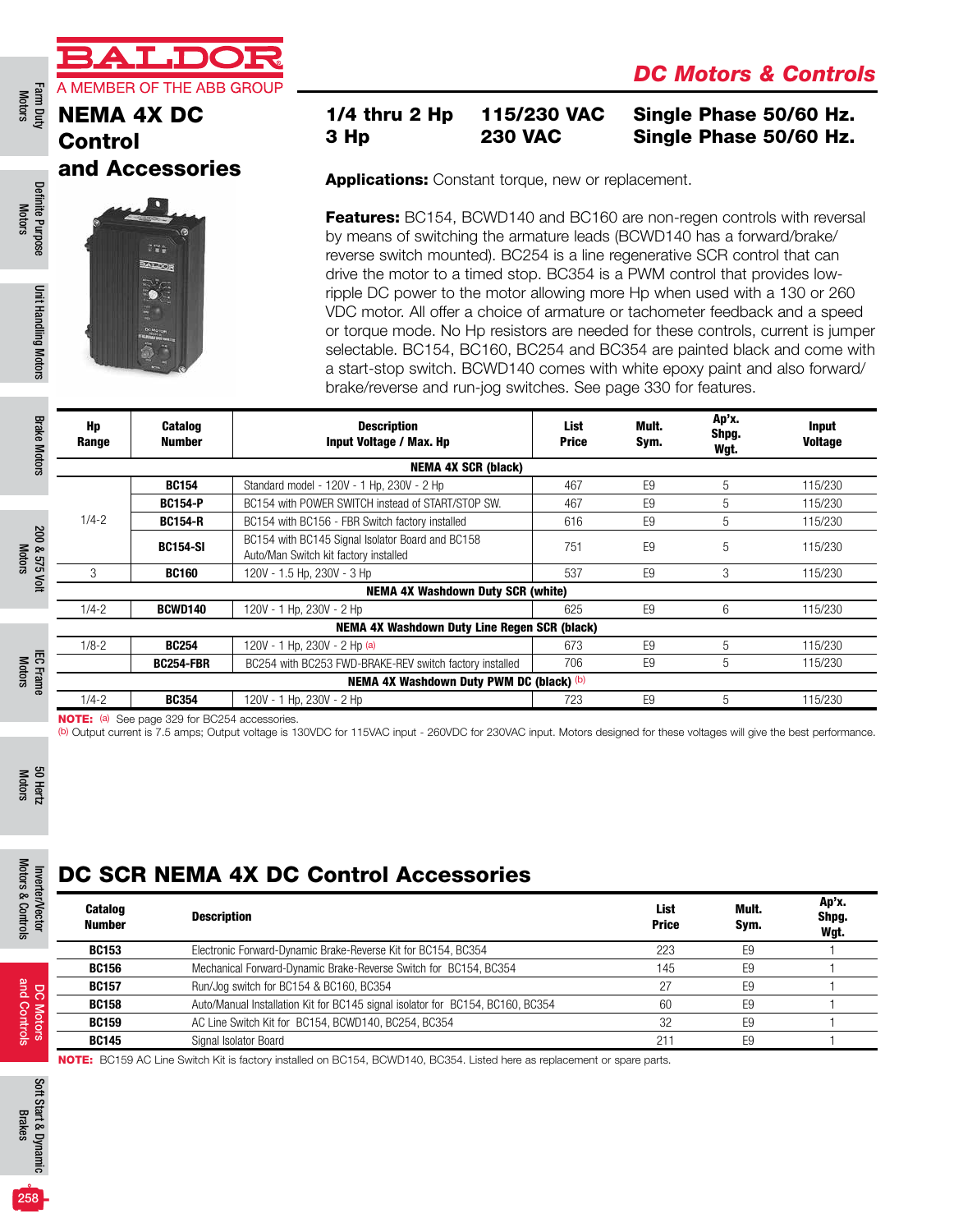

# Line Regenerative DC Controls and **Accessories**



#### 1/4 thru 3 Hp 115/230 VAC Single Phase 50/60 Hz. 5 Hp 230 VAC Single Phase 50/60 Hz.

Applications: Frequent start/stop/reverse applications or where controlled braking is required.

Features: Single phase line regenerative open chassis control to operate permanent magnet or wound field DC motors. These line regen controls are ideal for applications with overhauling loads. In torque mode, it can be used for tensioning applications. Several accessory boards are available to further customize the control. Includes 5k speed potentiometer. Jumper selectable current settings.

| Hp<br>Range                                 | <b>Catalog</b><br>Number | <b>Description</b><br><b>Input Voltage / Max. Hp</b>                                                                          | List<br><b>Price</b> | Mult.<br>Sym.  | Ap'x.<br>Shpg.<br>Wgt. | <b>Input</b><br><b>Voltage</b> |          |  |  |
|---------------------------------------------|--------------------------|-------------------------------------------------------------------------------------------------------------------------------|----------------------|----------------|------------------------|--------------------------------|----------|--|--|
| <b>Line Regen SCR</b>                       |                          |                                                                                                                               |                      |                |                        |                                |          |  |  |
|                                             | <b>BC204</b>             | 120V 1 Hp. 230V 2 Hp. Standard Model                                                                                          | 377                  | E <sub>9</sub> |                        |                                | $\circ$  |  |  |
| $1/8 - 2$ (a)                               | <b>BC204-BPSI</b>        | BC204 with BC215 Bi-polar Signal Isolator<br>factory installed                                                                | 487                  | E <sub>9</sub> | 3                      | 115/230                        | ন্ত      |  |  |
| $1/4 - 2$                                   | <b>BC200</b>             | 120V 1 Hp, 230V 2 Hp                                                                                                          | 704                  | E <sub>9</sub> |                        | 115/230                        |          |  |  |
| $1/4 - 3$                                   | <b>BC201</b>             | 120V 1-1/2 Hp, 230V 3 Hp                                                                                                      | 836                  | E <sub>9</sub> |                        | 115/230                        |          |  |  |
| 5                                           | <b>BC203</b>             | 230V 5Hp                                                                                                                      | .052                 | E <sub>9</sub> | 10                     | 230                            |          |  |  |
| <b>NEMA 4X Washdown Duty Line Regen SCR</b> |                          |                                                                                                                               |                      |                |                        |                                |          |  |  |
|                                             | <b>BC254</b>             | 120V - 1Hp, 230V - 2Hp Standard Model                                                                                         | 673                  | E <sub>9</sub> | 5                      | 115/230                        | 5G       |  |  |
| $1/8 - 2$                                   | <b>BC254-FBR</b>         | BC254 with Power On/Off switch instead of Start/<br>Stop switch, and BC253. Forward-Brake-Reverse<br>switch factory installed | 706                  | E <sub>9</sub> | 5                      | 115/230                        | ∞<br>200 |  |  |

NOTE: (a) 1 Hp at 115 volts and 2 Hp at 230 volts requires BC143 heatsink kit.

# Line Regenerative DC Control Accessories

| <b>Catalog</b><br><b>Number</b> | <b>Description</b>                          | <b>List</b><br><b>Price</b> | Mult.<br>Sym.  | Ap'x.<br>Shpg.<br>Wgt. | 50 Hertz<br>Motors          |
|---------------------------------|---------------------------------------------|-----------------------------|----------------|------------------------|-----------------------------|
|                                 | Accessories for BC200, BC201 and BC203      |                             |                |                        |                             |
| <b>BC212</b>                    | Bipolar signal isolator board               | 216                         | E <sub>9</sub> |                        |                             |
|                                 | <b>Accessories for BC204</b>                |                             |                |                        |                             |
| <b>BC143</b>                    | External Heatsink Kit                       | 72                          | E <sub>9</sub> | っ                      |                             |
| <b>BC215</b>                    | Bipolar signal isolator board               | 100                         | E <sub>9</sub> |                        | Controls                    |
| <b>BC216</b>                    | Multispeed board for BC204                  | 77                          | E <sub>9</sub> |                        |                             |
| <b>BC218</b>                    | DIN rail mounting kit                       | 36                          | E <sub>9</sub> |                        |                             |
|                                 | <b>Accessories for BC254</b>                |                             |                |                        | Inverter/Vector<br>Motors & |
| <b>BC245</b>                    | Bipolar signal isolator for BC254           | 213                         | E <sub>9</sub> |                        |                             |
| <b>BC253</b>                    | Forward-Stop-Brake-Reverse Switch for BC254 | 27                          | E <sub>9</sub> |                        |                             |
| <b>BC258</b>                    | Auto-manual Switch for BC254                | 60                          | E <sub>9</sub> |                        |                             |
| <b>BC259</b>                    | AC Line Switch for BC254                    | 27                          | E <sub>9</sub> | 5                      | sput                        |
|                                 |                                             |                             |                |                        |                             |

Definite Purpose Definite Purpose<br>Motors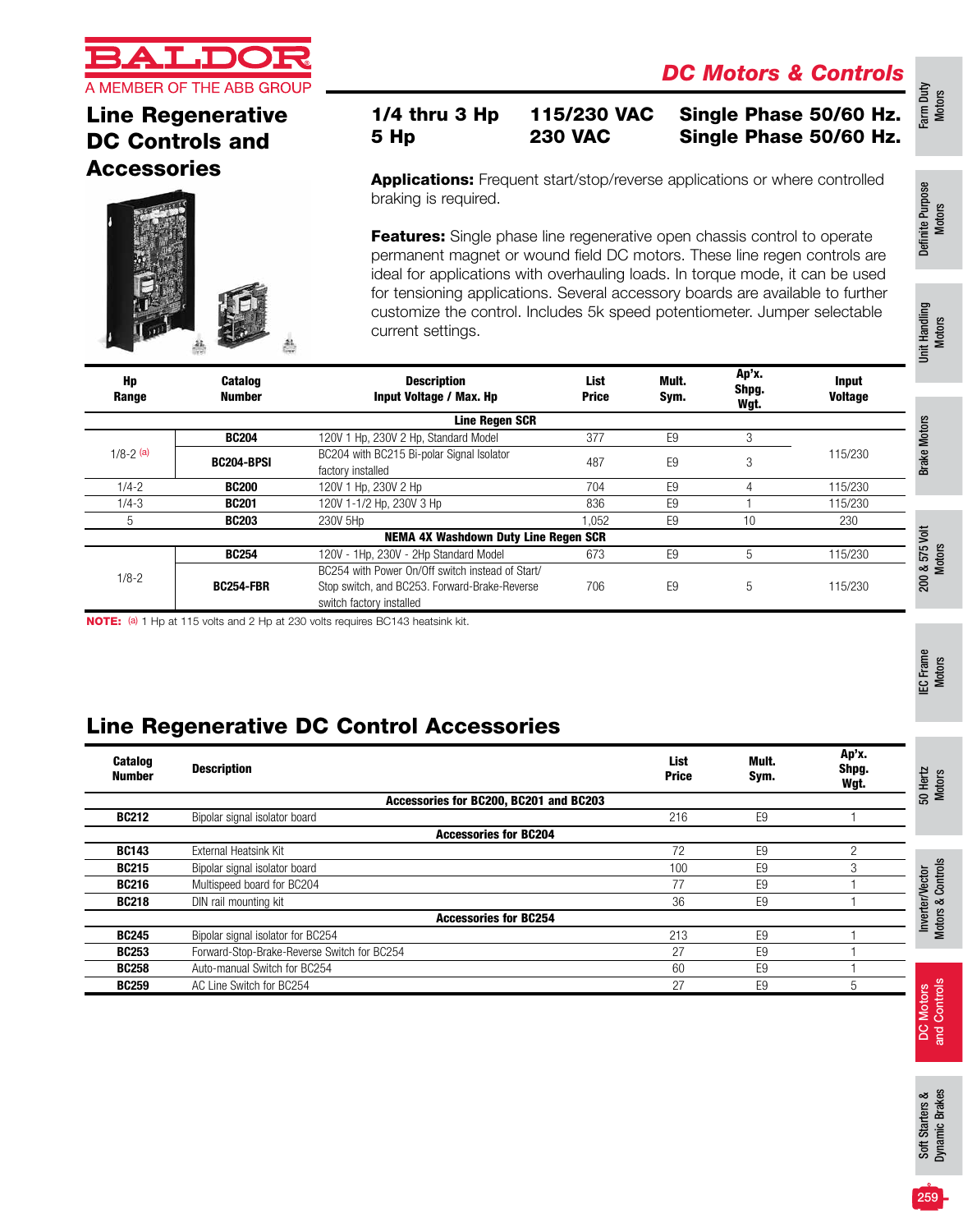# **LDOI**

# Farm Duty<br>Motors **A MEMBER OF THE ABB GROUP**<br> **NEMA Enclosed DC Control Specifications**

| <b>Features</b>                                                          |                   |                    |                                      | <b>Catalog Number</b>             |                                   |                                   |  |  |  |  |
|--------------------------------------------------------------------------|-------------------|--------------------|--------------------------------------|-----------------------------------|-----------------------------------|-----------------------------------|--|--|--|--|
|                                                                          | <b>BC138</b>      | <b>BC139</b>       | <b>BC140 or</b><br><b>BC140-FBR</b>  | <b>BC154</b>                      | <b>BC160</b>                      | <b>BCWD140</b>                    |  |  |  |  |
| Enclosure                                                                | NEMA <sub>1</sub> | NEMA <sub>1</sub>  | NEMA <sub>1</sub>                    | NEMA 4X                           | NEMA 4X                           | NEMA 4X<br>Washdown               |  |  |  |  |
| Control Type                                                             | NEMA K            | NEMA K             | NEMA K                               | NEMA K                            | NEMA K                            | NEMA K                            |  |  |  |  |
| AC Line Input                                                            | 115               | 230                | 230<br>115                           | 115<br>230                        | 230                               | 115<br>230                        |  |  |  |  |
| DC Armature Voltage Nominal                                              | 90                | 180                | 180<br>90                            | 90<br>180                         | 180                               | 90<br>180                         |  |  |  |  |
| Shunt Field Power Supply<br>Voltage - DC                                 | 50/100            | 100/200            | 50/100 100/200                       | 50/100 100/200                    | 100/200                           | 50/100<br>100/200                 |  |  |  |  |
| Rated Horsepower Range                                                   | $1/100 - 1/3$     | $1/50 - 3/4$       | 1/100-1 1/50-2                       | $1/25-2$<br>$1/50-1$              | 3                                 | $1/50-1$<br>$1/25 - 2$            |  |  |  |  |
| <b>External Heat Sink</b><br>(BC143) Required                            | No                | No                 | 1 Hp<br>2Hp                          | Not<br>Required                   | <b>Not</b><br>Required            | Not<br>Required                   |  |  |  |  |
| Speed Range (Motor May Be                                                | 50:1              | 50:1               | 50:1                                 | 50:1                              | 50:1                              | 50:1                              |  |  |  |  |
| 20: 1 Constant Torque)                                                   |                   |                    |                                      |                                   |                                   |                                   |  |  |  |  |
| Adjustable Acceleration Time<br>Adjustable Deceleration Time             | Yes<br>Yes        | Yes<br>Yes         | Yes<br>Yes                           | Yes<br>Yes                        | Yes<br>Yes                        | Yes<br>Yes                        |  |  |  |  |
| Minimum Speed Adjustable                                                 | Yes               | Yes                | Yes                                  | Yes                               | Yes                               | Yes                               |  |  |  |  |
| Maximum Speed Adjustable                                                 | Yes               | Yes                | Yes                                  | Yes                               | Yes                               | Yes                               |  |  |  |  |
| Current Limit Adjustable                                                 | Yes               | Yes                | Yes                                  | Yes                               | Yes                               | Yes                               |  |  |  |  |
| Adjustable Current Limit and                                             |                   |                    |                                      | Timed or                          | Timed or                          | Timed or                          |  |  |  |  |
|                                                                          | No                | No                 | No                                   |                                   |                                   |                                   |  |  |  |  |
| Trip Out Type                                                            |                   |                    |                                      | Non-Timed                         | Non-Timed                         | Non-Timed                         |  |  |  |  |
| Control Of Speed or Torque                                               | Speed             | Speed              | Speed                                | Speed or                          | Speed or                          | Speed or                          |  |  |  |  |
|                                                                          |                   |                    |                                      | Torque                            | Torque                            | Torque                            |  |  |  |  |
| IR Compensation Adjustable                                               | Yes               | Yes                | Yes                                  | Yes                               | Yes                               | Yes                               |  |  |  |  |
| Tachometer Feedback Input                                                | N <sub>0</sub>    | No                 | N <sub>0</sub>                       | Yes                               | Yes                               | Yes                               |  |  |  |  |
| Plug-In Horsepower Resistor ®                                            | Required          | Required           | Required                             | N/A                               | N/A                               | N/A                               |  |  |  |  |
| UL & cUL Listing, CE                                                     | Yes               | Yes                | Yes                                  | Yes                               | Yes                               | Yes                               |  |  |  |  |
| AC Line Fuse                                                             | Included          | Included           | Included                             | External                          | External                          | External                          |  |  |  |  |
|                                                                          | Included          | Included           | Included                             | Not Supplied                      |                                   | Not Supplied                      |  |  |  |  |
| DC Armature Fuse                                                         | with              | with               | with                                 | with                              | External                          | with                              |  |  |  |  |
|                                                                          | Hp Resistor       | <b>Hp Resistor</b> | <b>Hp Resistor</b>                   | Control                           |                                   | Control                           |  |  |  |  |
| <b>Options</b>                                                           |                   |                    |                                      |                                   |                                   |                                   |  |  |  |  |
| <b>AC Line Switch</b>                                                    | Standard          | Standard           | Standard                             | Opt - BC159                       | <b>No</b>                         | Standard                          |  |  |  |  |
| Forward/Brake/Reverse Switch                                             | No                | No                 | Opt-BC144                            | Opt-BC156                         | No                                | Standard                          |  |  |  |  |
| Mechanical                                                               | No                | No                 | N <sub>0</sub>                       | Opt-BC153                         | No                                | Opt-BC153                         |  |  |  |  |
| Electronic                                                               |                   |                    |                                      |                                   |                                   |                                   |  |  |  |  |
| Run/Jog Switch                                                           | No                | $\rm No$           | <b>No</b>                            | Opt-BC157                         | Opt-BC157                         | Standard                          |  |  |  |  |
| Input Signal                                                             |                   |                    |                                      |                                   |                                   |                                   |  |  |  |  |
| Following Mode Capability                                                |                   |                    | <b>External Mount</b>                | Internal Mount                    | Internal Mount                    | Internal Mount                    |  |  |  |  |
| Current (1-5, 4-20, 20-50mA)                                             | No                | No                 | Opt-BC145                            | Opt-BC145                         | Opt-BC145                         | Opt-BC145                         |  |  |  |  |
| Voltage (0-25,0-120, 0-550 VDC)                                          |                   |                    | Opt-BC145                            | (0-5, 0-10 VDC)<br>input standard | (0-5, 0-10 VDC)<br>input standard | (0-5, 0-10 VDC)<br>input standard |  |  |  |  |
| <b>Electrical Connection To Control</b><br><b>Barrier Terminal Block</b> | Standard          | Standard           | Standard                             | Standard                          | Standard                          | Standard                          |  |  |  |  |
| Current Sensing Relay/Overload<br>Protector                              | No                | No                 | Opt - BC146<br><b>External Mount</b> | Standard                          | Standard                          | Standard                          |  |  |  |  |
| AC Line Filter for CE                                                    | Opt-BC24-LF       | Opt-BC24-LF        | Opt-BC24-LF                          | Opt-BC24-LF                       | Opt-BC24-LF                       | Opt-BC24-LF                       |  |  |  |  |
|                                                                          |                   |                    |                                      |                                   |                                   |                                   |  |  |  |  |

Motors

Motors

Motors

Motors & Controls Motors & Controls

Motors

DC Motors<br>and Controls and Controls DC Motors



 $260 -$